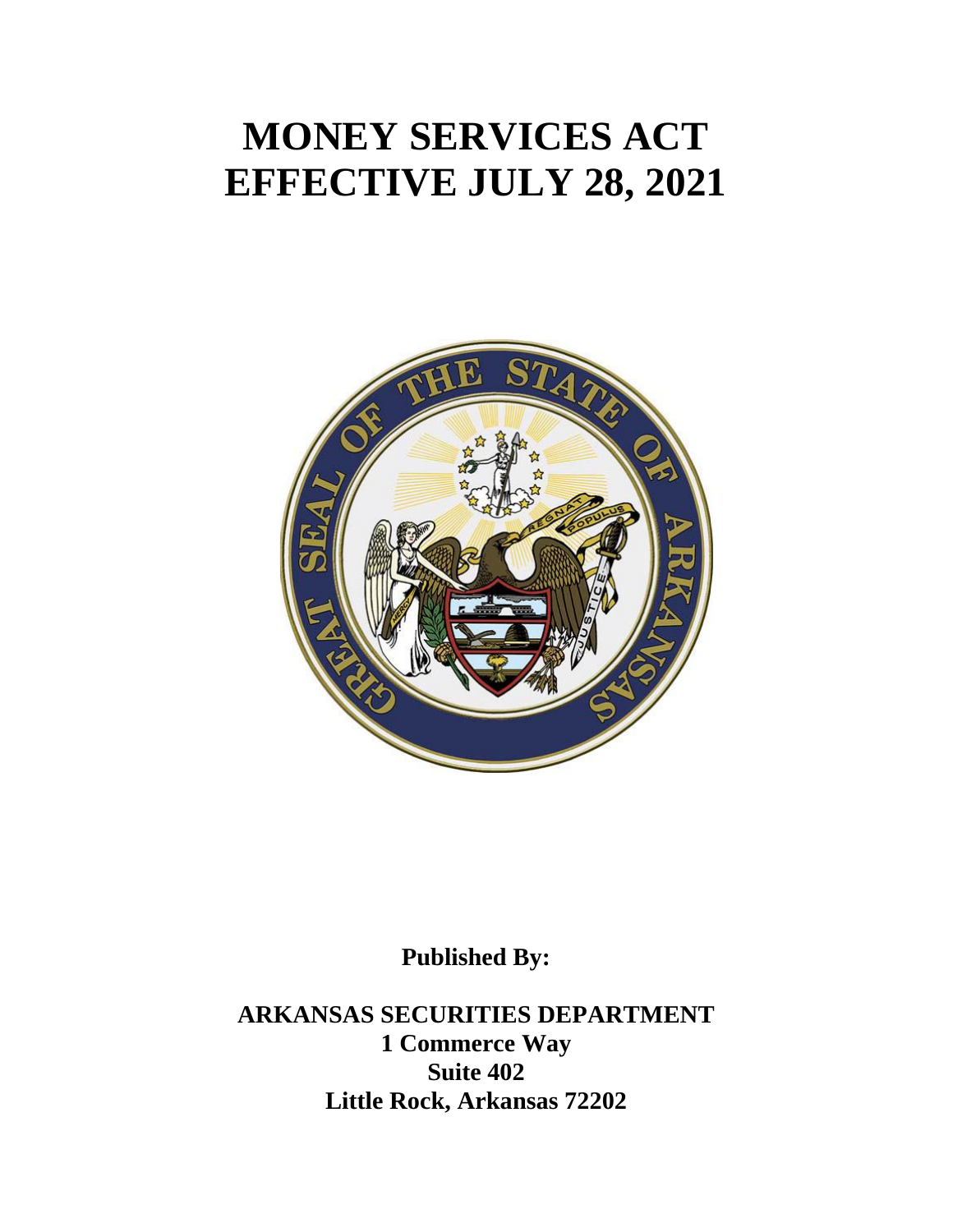# **Table of Contents**

| <b>Article 1</b> | <b>General Provisions</b>                                              | p.1            |
|------------------|------------------------------------------------------------------------|----------------|
|                  | 23-55-101. Short title.                                                |                |
|                  | 23-55-102. Definitions.                                                |                |
|                  | 23-55-103. Exclusions.                                                 |                |
|                  | 23-55-104. Administration and rules.                                   |                |
| <b>Article 2</b> | <b>Money Transmission Licenses</b>                                     | $\mathbf{p.7}$ |
|                  | 23-55-201. License required.                                           |                |
|                  | 23-55-202. Application for license.                                    |                |
|                  | 23-55-203. [Repealed.]                                                 |                |
|                  | 23-55-204. Surety bonds.                                               |                |
|                  | 23-55-205. Issuance of license.                                        |                |
|                  | 23-55-206. Renewal of license.                                         |                |
|                  | 23-55-207. Net worth.                                                  |                |
| <b>Article 3</b> | [Reserved]                                                             | p. 16          |
| <b>Article 4</b> | <b>Currency Exchange Licenses</b>                                      | p.16           |
|                  | 23-55-401. License required.                                           |                |
|                  | 23-55-402. Application for license.                                    |                |
|                  | 23-55-403. Issuance of license.                                        |                |
|                  | 23-55-404. Renewal of license.                                         |                |
| <b>Article 5</b> | <b>Authorized Delegates</b>                                            | p. 21          |
|                  | 23-55-501. Relationship between licensee and authorized delegate.      |                |
|                  | 23-55-502. Unauthorized activities.                                    |                |
| <b>Article 6</b> | <b>Examinations - Reports - Records</b>                                | p. 23          |
|                  | 23-55-601. Authority to conduct examinations and investigations.       |                |
|                  | 23-55-602. Cooperation.                                                |                |
|                  | 23-55-603. Reports.                                                    |                |
|                  | 23-55-604. Change of control.                                          |                |
|                  | 23-55-605. Records.                                                    |                |
|                  | 23-55-606. Anti-money laundering program and reports.                  |                |
|                  | 23-55-607. Confidentiality.                                            |                |
|                  | 23-55-608. Disclosure requirements.                                    |                |
|                  | 23-55-609. Policy and procedure - Physical security and cybersecurity. |                |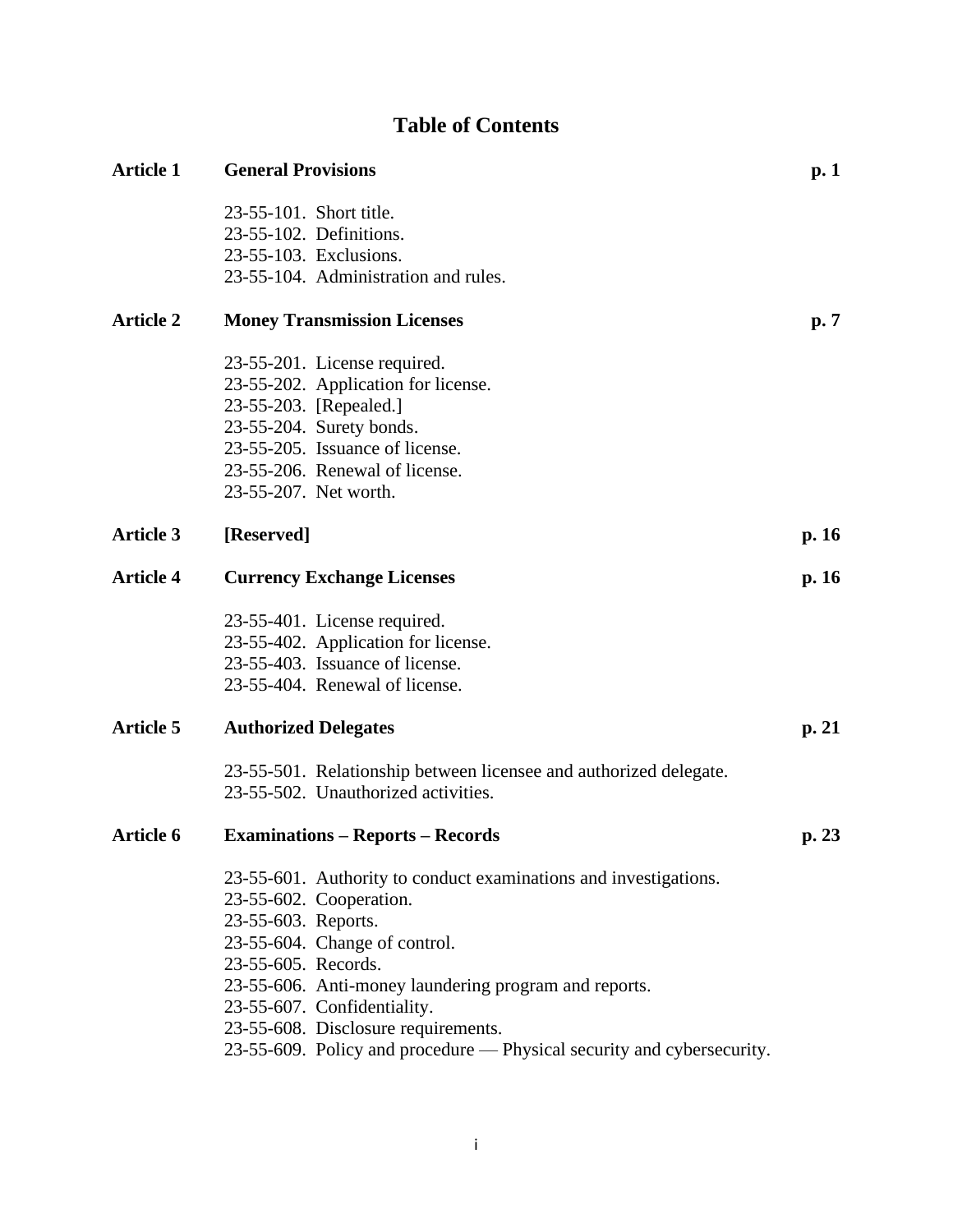| <b>Article 7</b>  | <b>Permissible Investments</b>                                | p.35 |
|-------------------|---------------------------------------------------------------|------|
|                   | 23-55-701. Maintenance of permissible investments.            |      |
|                   | 23-55-702. Types of permissible investments.                  |      |
| <b>Article 8</b>  | <b>Enforcement</b>                                            | p.38 |
|                   | 23-55-801. Suspension and revocation.                         |      |
|                   | 23-55-802. Suspension and revocation of authorized delegates. |      |
|                   | 23-55-803. Orders to cease and desist.                        |      |
|                   | 23-55-804. Consent orders.                                    |      |
|                   | 23-55-805. Civil penalties.                                   |      |
|                   | 23-55-806. Criminal penalties.                                |      |
|                   | 23-55-807. Unlicensed persons.                                |      |
|                   | 23-55-808. Receivership.                                      |      |
| <b>Article 9</b>  | <b>Administrative Procedures</b>                              | p.44 |
|                   | 23-55-901. Administrative proceedings.                        |      |
|                   | 23-55-902. Hearings.                                          |      |
| <b>Article 10</b> | <b>Miscellaneous Provision</b>                                | p.45 |
|                   | 23-55-1001. Uniformity of application and construction.       |      |
|                   | 23-55-1002. Severability clause.                              |      |
|                   | 23-55-1003. Effective date.                                   |      |
|                   | 23-55-1004. [Reserved.]                                       |      |
|                   | 23-55-1005. [Repealed.]                                       |      |
|                   | 23-55-1006. License terms.                                    |      |
|                   |                                                               |      |

23-55-1007. Multistate automated licensing system.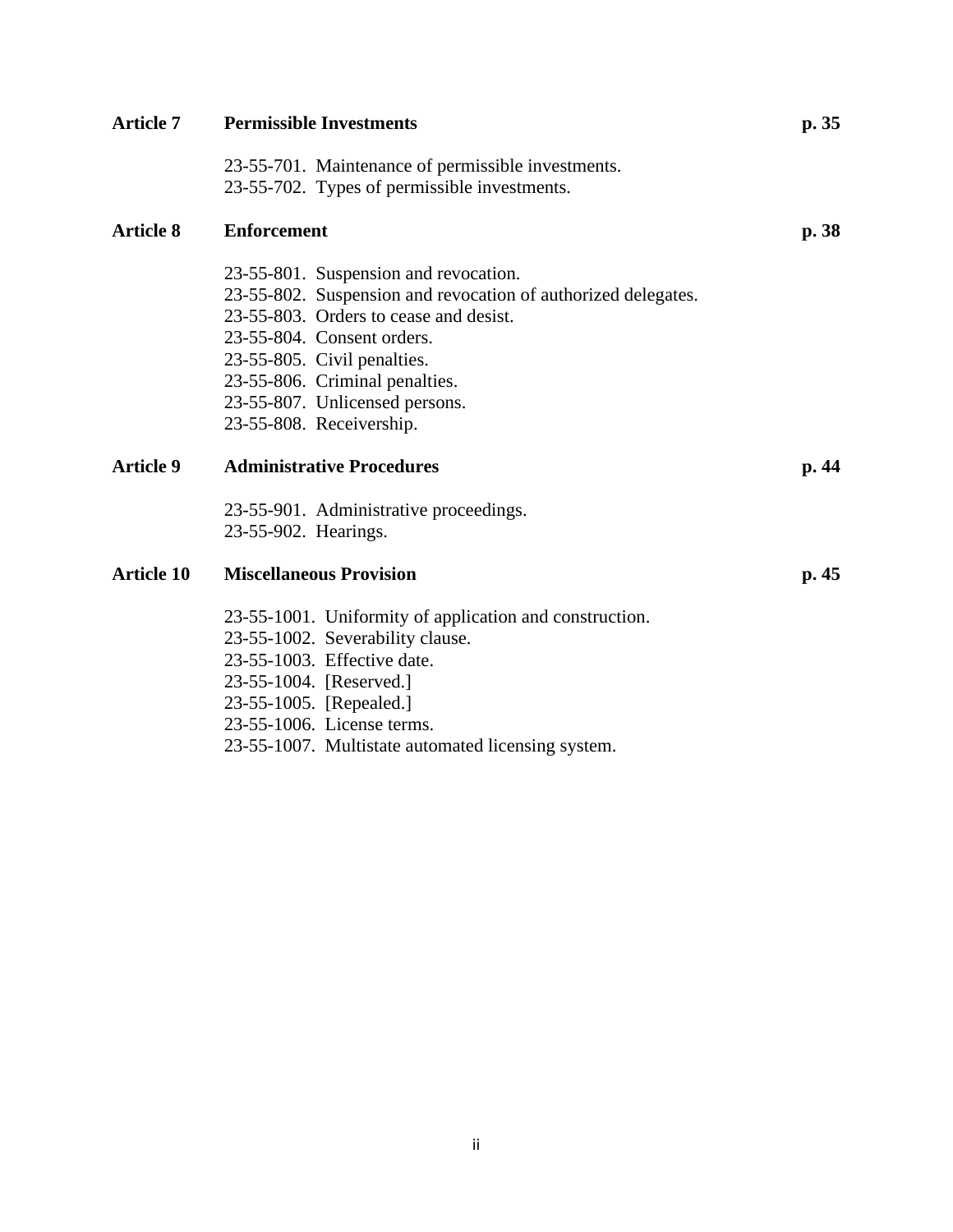# **ARTICLE 1 General Provisions**

23-55-101. Short title. 23-55-102. Definitions. 23-55-103. Exclusions. 23-55-104. Administration and rules.

# **23-55-101. Short title.**

This chapter may be cited as the Uniform Money Services Act.

**History**. Acts 2007, No. 1595, § 1.

# **23-55-102. Definitions.**

In this chapter:

- **(1)** "Applicant" means a person that files an application for a license under this chapter.
- **(2)** "Authorized delegate" means a person a licensee designates to provide money services on behalf of the licensee.
- **(3)** "Bank" means an institution organized under federal or state law which:
	- **(A)** accepts demand deposits or deposits that the depositor may use for payment to third parties and engages in the business of making commercial loans; or
	- **(B)** engages in credit card operations and maintains only one office that accepts deposits, does not accept demand deposits or deposits that the depositor may use for payments to third parties, does not accept a savings or time deposit less than \$100,000, and does not engage in the business of making commercial loans.
- **(4)** "Commissioner" means the Securities Commissioner.
- **(5)** "Control" means: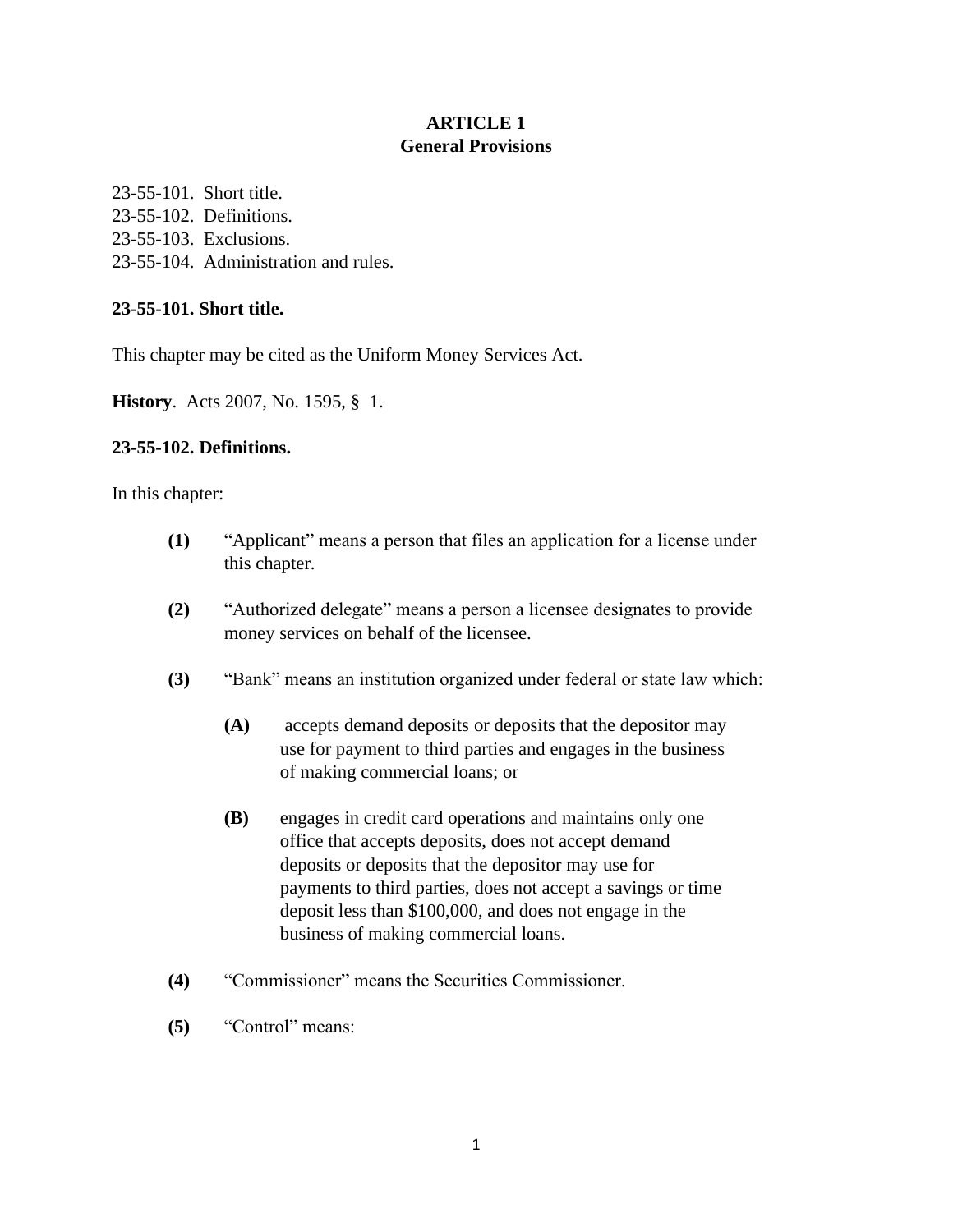- **(A)** ownership of, or the power to vote, directly or indirectly, at least 25 percent of a class of voting securities or voting interests of a licensee or person in control of a licensee;
- **(B)** power to elect a majority of executive officers, managers, directors, trustees, or other persons exercising managerial authority of a licensee or person in control of a licensee; or
- **(C)** the power to exercise directly or indirectly, a controlling influence over the management or policies of a licensee or person in control of a licensee.
- **(6)** "Currency exchange" means receipt of revenues from the exchange of money of one government for money of another government.
- **(7)** "Executive officer" means a president, chairperson of the executive committee, chief financial officer, responsible individual, or other individual who preforms similar functions.
- **(8)** "Licensee" means a person licensed under this chapter.
- **(9)** "Monetary value" means a medium of exchange, whether or not redeemable in money.
- **(10)** "Money" means a medium of exchange that is authorized or adopted by the United States or a foreign government. The term includes a monetary unit of account established by an intergovernmental organization or by agreement between two or more governments.
- **(11)** "Money services" means money transmission or currency exchange.
- **(12) (A)** "Money transmission" means selling or issuing payment instruments, stored value, or prepaid access, or receiving money, virtual currency, or monetary value for transmission.
	- **(B)** "Money transmission" does not include providing delivery services such as courier or package delivery services or acting as a mere conduit for the transmission of data.
- **(13)** "Outstanding," with respect to a payment instrument, means issued or sold by or for the licensee and reported as sold but not yet paid by or for the licensee.
- **(14)** "Payment instrument" means a check, draft, money order, traveler's check, or other instrument for the transmission or payment of money or monetary value,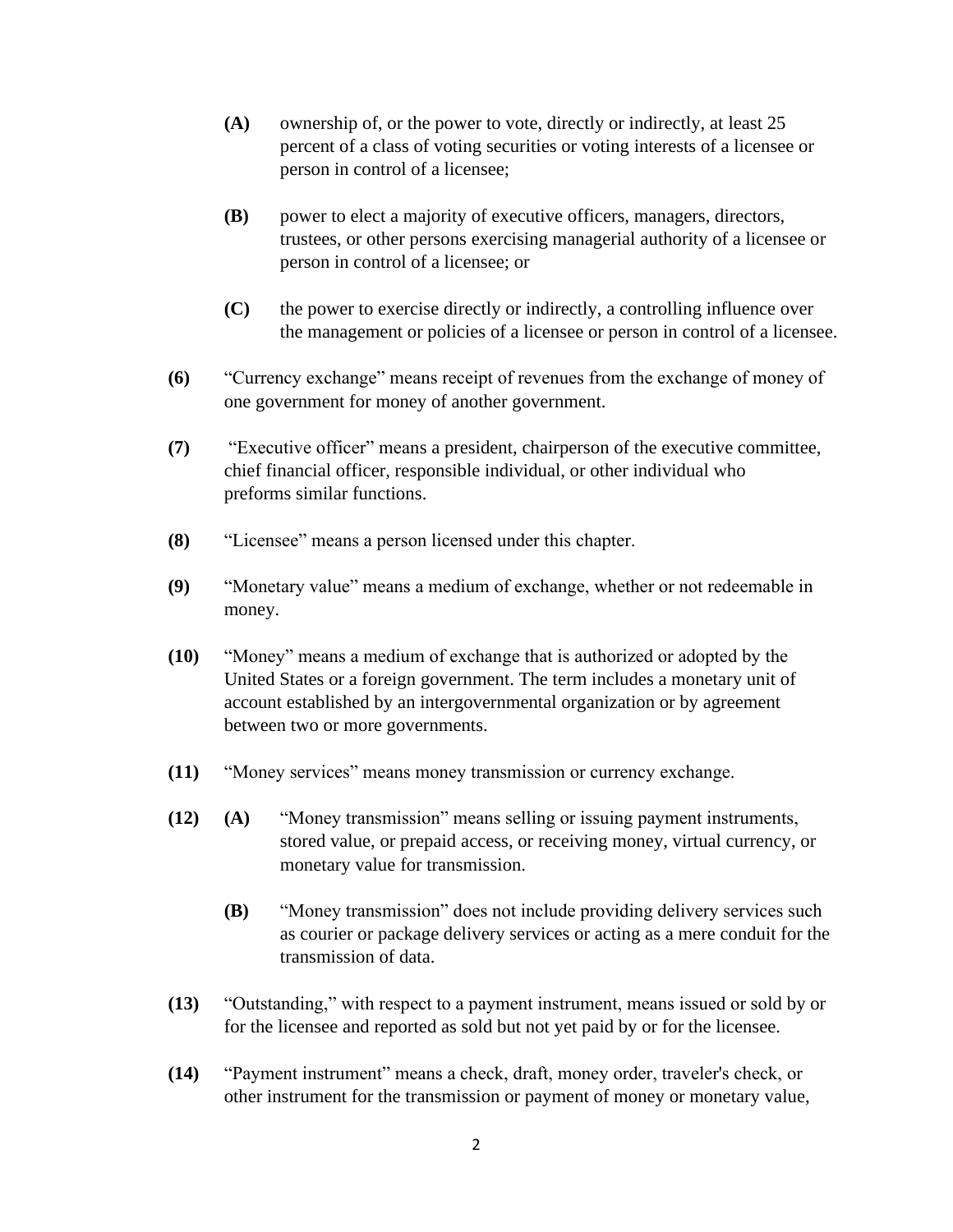whether or not negotiable. The term does not include a credit card voucher, letter of credit, or instrument that is redeemable by the issuer in goods or services.

- **(15)** "Person" means an individual, corporation, business trust, estate, trust, partnership, limited liability company, association, joint venture, government; governmental subdivision, agency or instrumentality; public corporation; or any other legal or commercial entity.
- **(16)** "Record" means information that is inscribed on a tangible medium or that is stored in an electronic or other medium and is retrievable in perceivable form.
- **(17)** "Responsible individual" means an individual who is employed by a licensee and has principal managerial authority over the provision of money services by the licensee in this State.
- **(18)** "State" means a State of the United States, the District of Columbia, the Commonwealth of Puerto Rico, the United States Virgin Islands, or any territory or insular possession subject to the jurisdiction of the United States.
- **(19) (A)** "Stored value" means monetary value that is evidenced by an electronic record representing a claim against the issuer stored on an electronic or digital medium or device, including without limitation a card, and evidenced by an electronic or digital record, intended and accepted for use as a means of redemption for money or monetary value or payment for goods or services.
	- **(B)** "Stored value" does not include any prepaid access or stored value that is only redeemable by the issuer for goods or services provided by the issuer or an affiliate of the issuer except to the extent required by applicable law to be redeemable in cash for the cash value of the goods or services.
- **(20)** "Unsafe or unsound practice" means a practice or conduct by a person licensed to engage in money transmission or an authorized delegate of such a person which creates the likelihood of material loss, insolvency, or dissipation of the licensee's assets, or otherwise materially prejudices the interests of its customers.
- **(21)** "Prepaid access" means access to funds or the value of funds that have been paid in advance that can be retrieved or transferred in the future through an electronic device or vehicle, including without limitation a card, code, electronic serial number, mobile identification number, or personal identification number.
- **(22) (A)** "Virtual currency" means a digital representation of value that: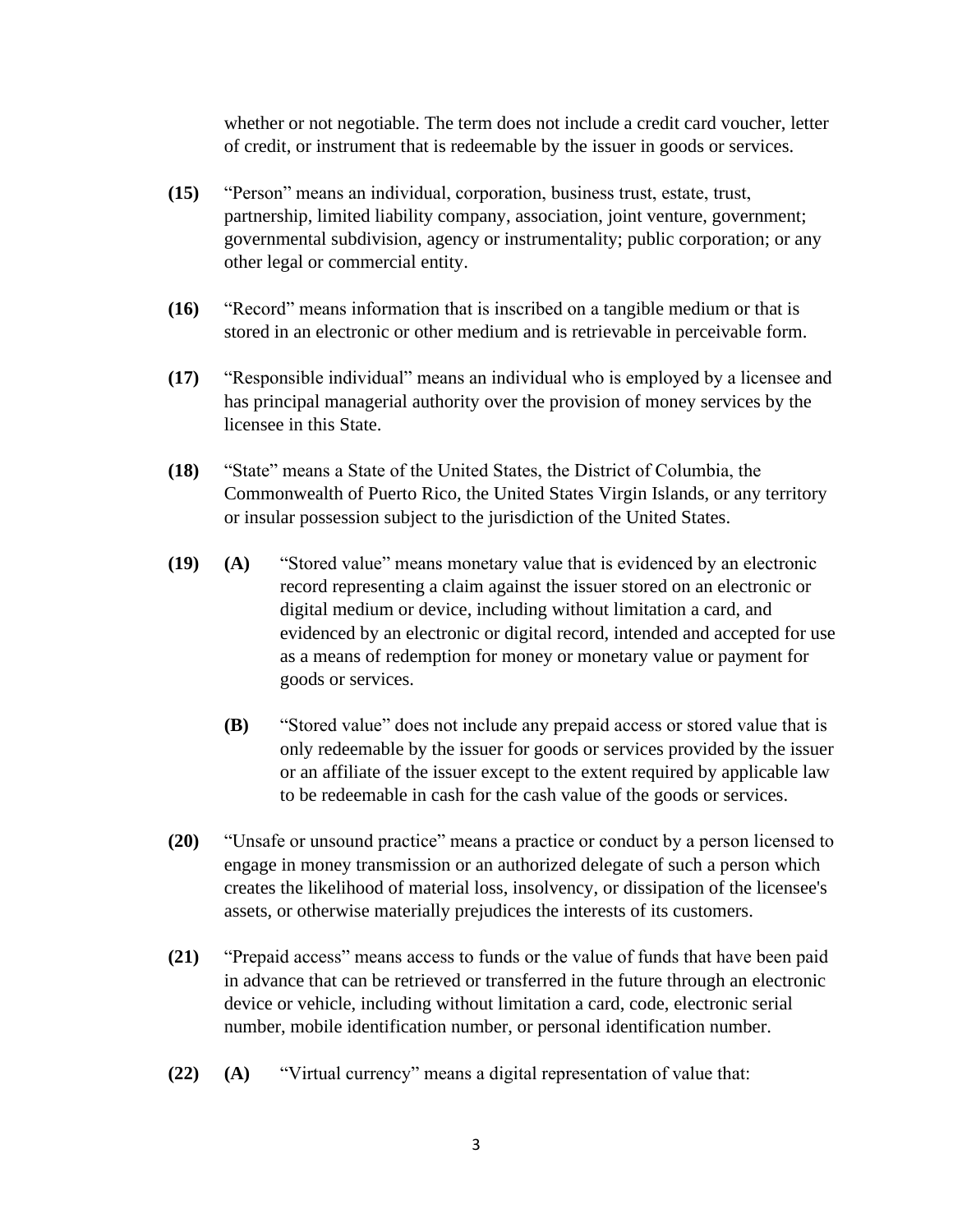- **(i)** is used as a medium of exchange, a unit of account, or a store of value; and
- **(ii)** does not have legal tender status as recognized by the United States Department of the Treasury.
- **(B)** "Virtual currency" does not include the software or protocols governing the transfer of a digital representation of value or other uses of a virtual distributed ledger system to verify ownership or authenticity in a digital capacity when the virtual currency is not used as a medium of exchange.

**History**. Acts 2007, No. 1595, § 1; 2009, No. 486, §§ 1-3; 2011, No. 733, § 1; 2013, No. 531, § 1; 2021, No. 532, §§ 1-3.

# **23-55-103. Exclusions**.

This chapter does not apply to:

- **(1)** the United States or a department, agency, or instrumentality thereof;
- **(2)** money transmission by the United States Postal Service or by a contractor on behalf of the United States Postal Service;
- **(3)** a state, county, city, or any other governmental agency or governmental subdivision of a State;
- **(4)** a bank, bank holding company, office of an international banking corporation, branch of a foreign bank, corporation organized pursuant to the Bank Service Company Act, 12 U.S.C. §§ 1861-1867 (Supp. V 1999), or corporation organized under the Edge Act, 12 U.S.C. §§ 611-633 (1994 & Supp. V 1999) under the laws of a State or the United States if it does not issue, sell, or provide payment instruments, stored value, prepaid access, or virtual currency through an authorized delegate that is not such a person;
- **(5)** electronic funds transfer of governmental benefits for a federal, state, county, or governmental agency by a contractor on behalf of the United States or a department, agency, or instrumentality thereof, or a State or governmental subdivision, agency, or instrumentality thereof;
- **(6)** a board of trade designated as a contract market under the federal Commodity Exchange Act, 7 U.S.C. §§ 1-25 (1994), or a person that, in the ordinary course of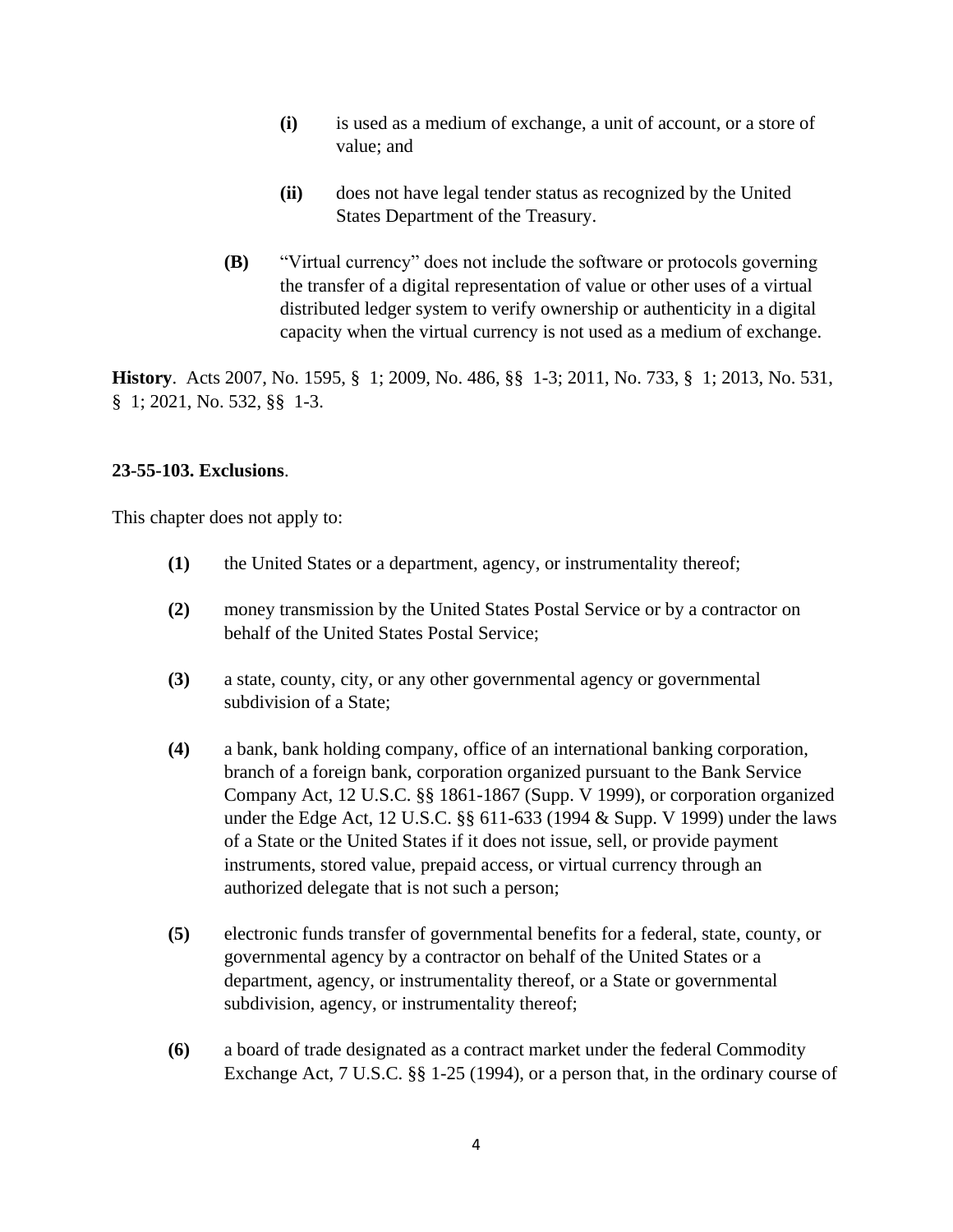business, provides clearance and settlement services for a board of trade to the extent of its operation as or for such a board;

- **(7)** a registered futures commission merchant under the federal commodities laws to the extent of its operation as such a merchant;
- **(8)** a person that provides clearance or settlement services pursuant to a registration as a clearing agency or an exemption from such registration granted under the federal securities laws to the extent of its operation as such a provider;
- **(9)** an operator of a payment system to the extent that it provides processing, clearing, or settlement services, between or among persons excluded by this section, in connection with wire transfers, credit card transactions, debit card transactions, stored-value transactions, automated clearing house transfers, similar funds transfers, prepaid access, or virtual currency;
- **(10)** a person registered as a securities broker-dealer under federal or state securities laws to the extent of its operation as such a broker-dealer;
- **(11)** a credit union regulated and insured by the National Credit Union Administration;
- **(12)** an agent appointed by a payee to collect and process payment as the agent of the payee, if the agent can demonstrate that:
	- **(A)** there exists a written agreement between the payee and the agent directing the agent to collect and process payments on behalf of the payee;
	- **(B)** the payee holds the agent out to the public as accepting payments on behalf of the payee; and
	- **(C)** payment is treated as received by the payee upon receipt by the agent so that there is no risk of loss to the individual initiating the transaction if the agent fails to remit the funds to the payee;
- **(13)** virtual currency or other digital representation of value redeemable exclusively for goods or services and limited to transactions involving a defined merchant, including without limitation a rewards program;
- **(14)** a digital representation of value issued by or on behalf of a publisher and used solely within an online game, game platform, or family of games sold by the same publisher or offered on the same game platform; or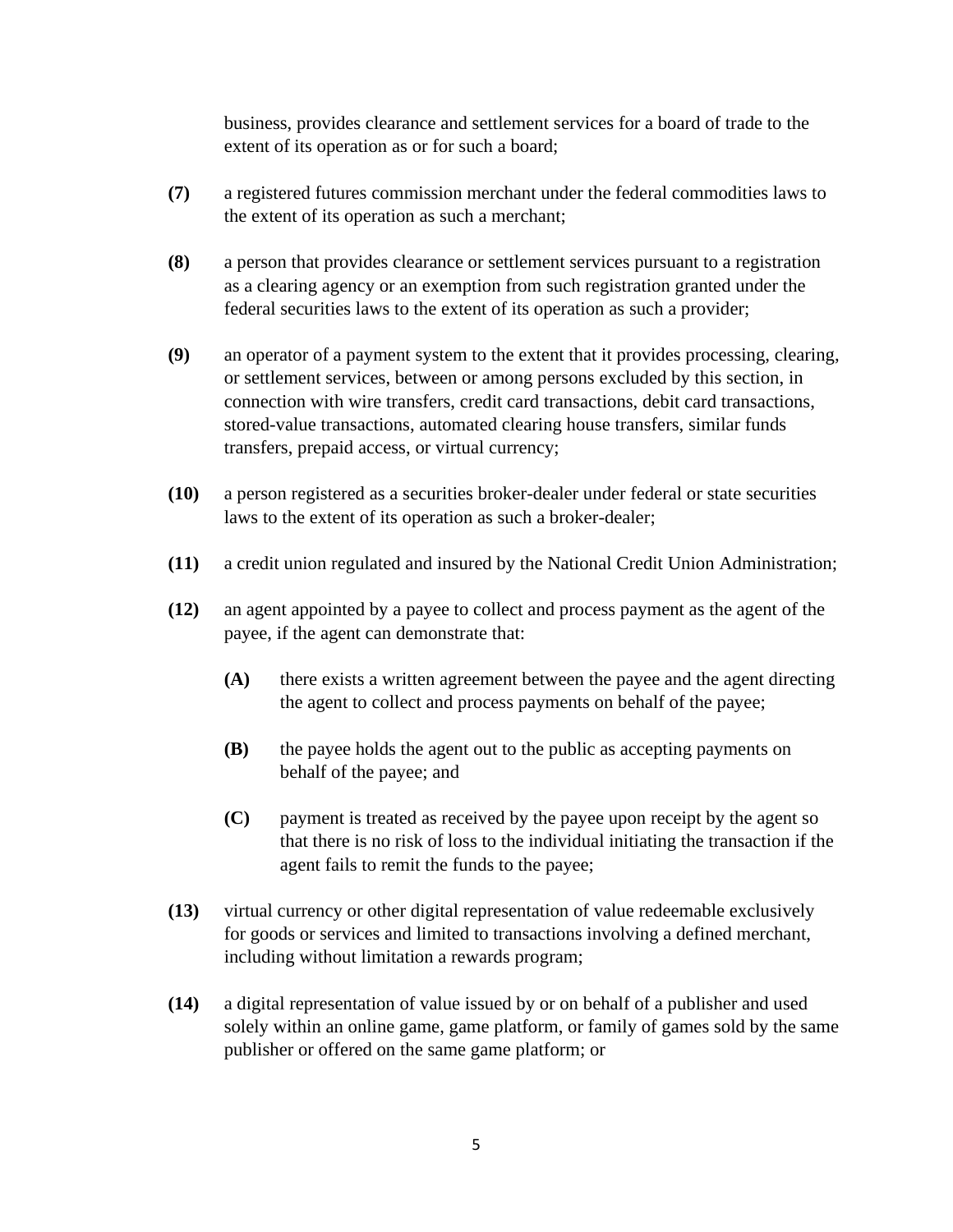**(15)** uses of a virtual distributed ledger system to verify ownership or authenticity in a digital capacity when the virtual currency is not used as a medium of exchange.

**History**. Acts 2007, No. 1595, § 1; 2013, No. 531, §§ 2, 3; 2021, No. 532, §§ 4-6.

#### **23-55-104. Administration and rules.**

- **(a)** The Securities Commissioner shall administer this chapter.
- **(b)** The commissioner may:
	- **(1)** Make, amend, and rescind any rules, forms, and orders that the commissioner deems necessary or appropriate to carry out this chapter, including without limitation rules and forms governing applications and reports; and
	- **(2)** Define any terms, whether or not used in this chapter, if consistent with this chapter.
- **(c)** A rule, form, or order shall not be made, amended, or rescinded unless the commissioner finds that the action is:
	- **(1)** Necessary or appropriate in the public interest or for the protection of consumers; and
	- **(2)** Consistent with the purposes fairly intended by the policy and provisions of this chapter.
- **(d)** All rules and forms of the commissioner shall be published.

**History**. Acts 2009, No. 486, § 4.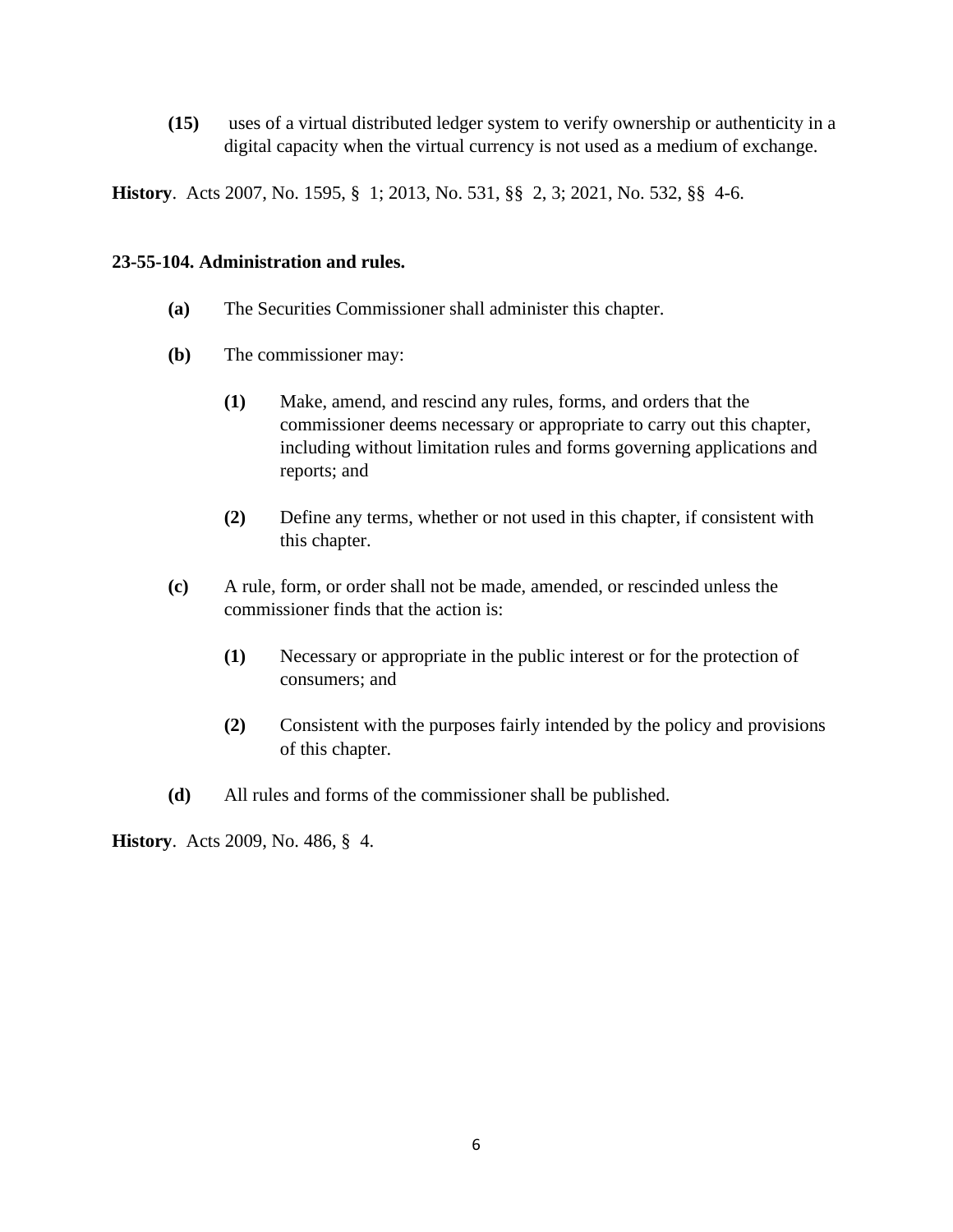# **ARTICLE 2 Money Transmission Licenses**

- 23-55-201. License required.
- [23-55-202. Application for license.](https://advance.lexis.com/documentpage/?pdmfid=1000516&crid=d3f145c2-03db-4bf3-9db4-262d30100fcf&pdistocdocslideraccess=true&config=00JAA2ZjZiM2VhNS0wNTVlLTQ3NzUtYjQzYy0yYWZmODJiODRmMDYKAFBvZENhdGFsb2fXiYCnsel0plIgqpYkw9PK&pddocfullpath=%2Fshared%2Fdocument%2Fstatutes-legislation%2Furn%3AcontentItem%3A4WVJ-FN90-R03J-T4BK-00008-00&pdcomponentid=234171&pdtocnodeidentifier=AAXAACABAAADAAB&ecomp=9s-fkkk&prid=92f10ad3-f13b-4593-9a6a-32ae3e025c36)
- [23-55-203. \[Repealed.\]](https://advance.lexis.com/documentpage/?pdmfid=1000516&crid=d3f145c2-03db-4bf3-9db4-262d30100fcf&pdistocdocslideraccess=true&config=00JAA2ZjZiM2VhNS0wNTVlLTQ3NzUtYjQzYy0yYWZmODJiODRmMDYKAFBvZENhdGFsb2fXiYCnsel0plIgqpYkw9PK&pddocfullpath=%2Fshared%2Fdocument%2Fstatutes-legislation%2Furn%3AcontentItem%3A4WVJ-FN90-R03J-T4BK-00008-00&pdcomponentid=234171&pdtocnodeidentifier=AAXAACABAAADAAB&ecomp=9s-fkkk&prid=92f10ad3-f13b-4593-9a6a-32ae3e025c36)
- [23-55-204. Surety bonds.](https://advance.lexis.com/documentpage/?pdmfid=1000516&crid=d3f145c2-03db-4bf3-9db4-262d30100fcf&pdistocdocslideraccess=true&config=00JAA2ZjZiM2VhNS0wNTVlLTQ3NzUtYjQzYy0yYWZmODJiODRmMDYKAFBvZENhdGFsb2fXiYCnsel0plIgqpYkw9PK&pddocfullpath=%2Fshared%2Fdocument%2Fstatutes-legislation%2Furn%3AcontentItem%3A4WVJ-FN90-R03J-T4BK-00008-00&pdcomponentid=234171&pdtocnodeidentifier=AAXAACABAAADAAB&ecomp=9s-fkkk&prid=92f10ad3-f13b-4593-9a6a-32ae3e025c36)
- [23-55-205. Issuance of license.](https://advance.lexis.com/documentpage/?pdmfid=1000516&crid=d3f145c2-03db-4bf3-9db4-262d30100fcf&pdistocdocslideraccess=true&config=00JAA2ZjZiM2VhNS0wNTVlLTQ3NzUtYjQzYy0yYWZmODJiODRmMDYKAFBvZENhdGFsb2fXiYCnsel0plIgqpYkw9PK&pddocfullpath=%2Fshared%2Fdocument%2Fstatutes-legislation%2Furn%3AcontentItem%3A4WVJ-FN90-R03J-T4BK-00008-00&pdcomponentid=234171&pdtocnodeidentifier=AAXAACABAAADAAB&ecomp=9s-fkkk&prid=92f10ad3-f13b-4593-9a6a-32ae3e025c36)
- [23-55-206. Renewal of license.](https://advance.lexis.com/documentpage/?pdmfid=1000516&crid=d3f145c2-03db-4bf3-9db4-262d30100fcf&pdistocdocslideraccess=true&config=00JAA2ZjZiM2VhNS0wNTVlLTQ3NzUtYjQzYy0yYWZmODJiODRmMDYKAFBvZENhdGFsb2fXiYCnsel0plIgqpYkw9PK&pddocfullpath=%2Fshared%2Fdocument%2Fstatutes-legislation%2Furn%3AcontentItem%3A4WVJ-FN90-R03J-T4BK-00008-00&pdcomponentid=234171&pdtocnodeidentifier=AAXAACABAAADAAB&ecomp=9s-fkkk&prid=92f10ad3-f13b-4593-9a6a-32ae3e025c36)
- [23-55-207. Net worth](https://advance.lexis.com/documentpage/?pdmfid=1000516&crid=d3f145c2-03db-4bf3-9db4-262d30100fcf&pdistocdocslideraccess=true&config=00JAA2ZjZiM2VhNS0wNTVlLTQ3NzUtYjQzYy0yYWZmODJiODRmMDYKAFBvZENhdGFsb2fXiYCnsel0plIgqpYkw9PK&pddocfullpath=%2Fshared%2Fdocument%2Fstatutes-legislation%2Furn%3AcontentItem%3A4WVJ-FN90-R03J-T4BK-00008-00&pdcomponentid=234171&pdtocnodeidentifier=AAXAACABAAADAAB&ecomp=9s-fkkk&prid=92f10ad3-f13b-4593-9a6a-32ae3e025c36)

#### **23-55-201. License required.**

- **(a)** A person may not engage in the business of money transmission or advertise, solicit, or hold itself out as providing money transmission unless the person:
	- **(1)** is licensed under this article;
	- **(2)** is an authorized delegate of a person licensed under this article; or
	- **(3)** is excluded under § 23-55-103.
- **(b)** A license under this article is not transferable or assignable.

**History**. Acts 2007, No. 1595, § 1; 2009, No. 486, § 5; 2011, No. 733, § 2.

## **23-55-202. Application for license.**

- **(a)** In this section, "material litigation" means litigation that according to generally accepted accounting principles or international financial reporting standards is significant to an applicant's or a licensee's financial health and would be required to be disclosed in the applicant's or licensee's annual audited financial statements, report to shareholders, or similar records.
- **(b)** A person applying for a license under this article shall do so in a form and in a medium prescribed by the commissioner. The application must state or contain:
	- **(1)** the legal name and residential and business addresses of the applicant and any fictitious or trade name used by the applicant in conducting its business;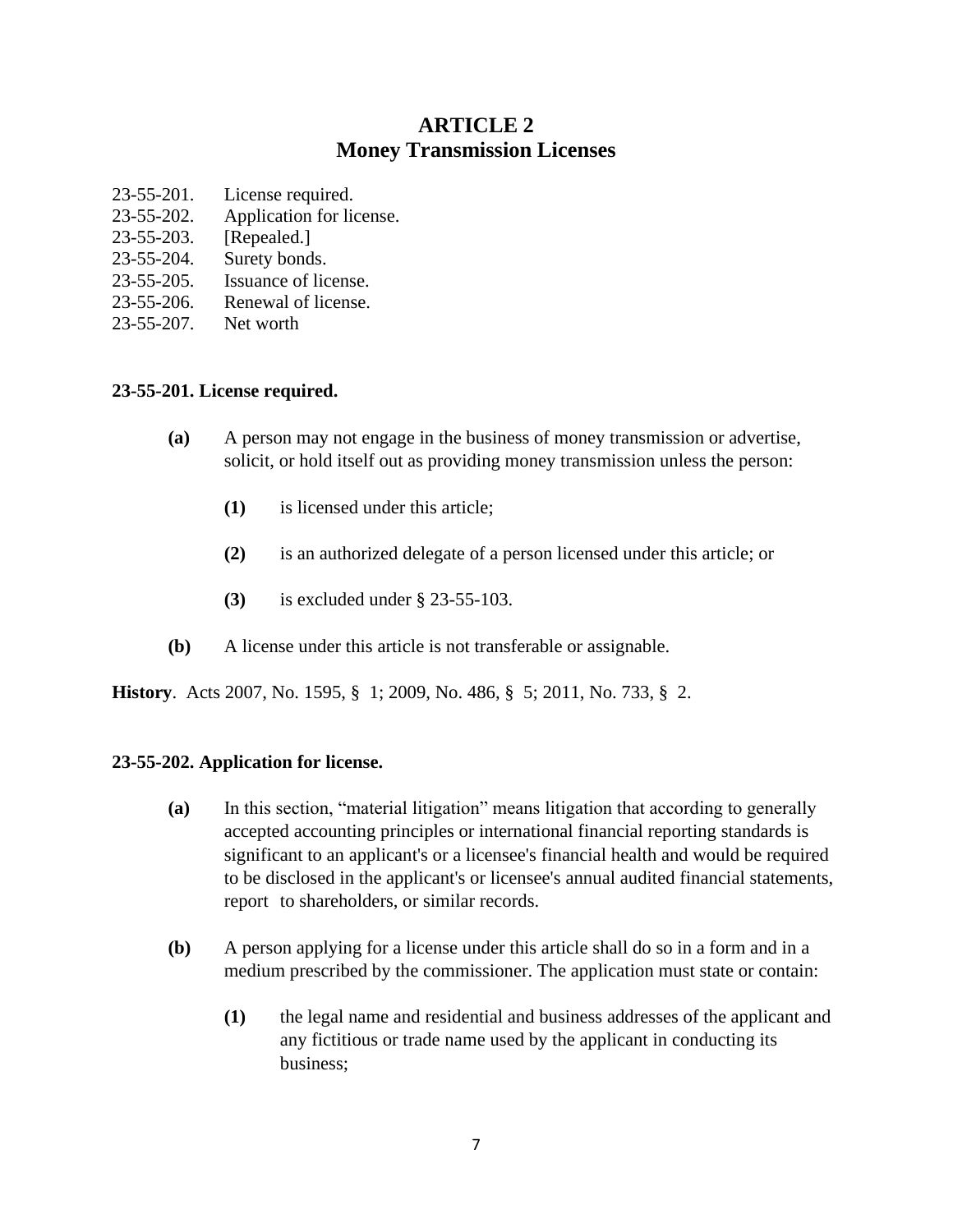- **(2)** a list of any criminal convictions of the applicant and any material litigation in which the applicant has been involved in the 10-year period next preceding the submission of the application;
- **(3)** a description of any money services previously provided by the applicant and the money services that the applicant seeks to provide in this State;
- **(4)** a list of the applicant's proposed authorized delegates and the locations in this State where the applicant and its authorized delegates propose to engage in money transmission or provide other money services;
- **(5)** a list of other States in which the applicant is licensed to engage in money transmission or provide other money services and any license revocations, suspensions, or other disciplinary action taken against the applicant in another State;
- **(6)** information concerning any bankruptcy or receivership proceedings affecting the licensee;
- **(7)** a sample form of contract for authorized delegates, if applicable, and a sample form of payment instrument or instrument upon which stored value or prepaid access is recorded, if applicable;
- **(8)** the name and address of any bank through which the applicant's payment instruments, stored value, or prepaid access will be paid;
- **(9)** a description of the source of money and credit to be used by the applicant to provide money services;
- **(10)** any other information the commissioner reasonably requires with respect to the applicant;
- **(11)** the name of a person submitted by the applicant as the responsible individual and information on that person to include:
	- **(A)** legal name;
	- **(B)** residential and business addresses;
	- **(C)** date of birth;
	- **(D)** Social Security number;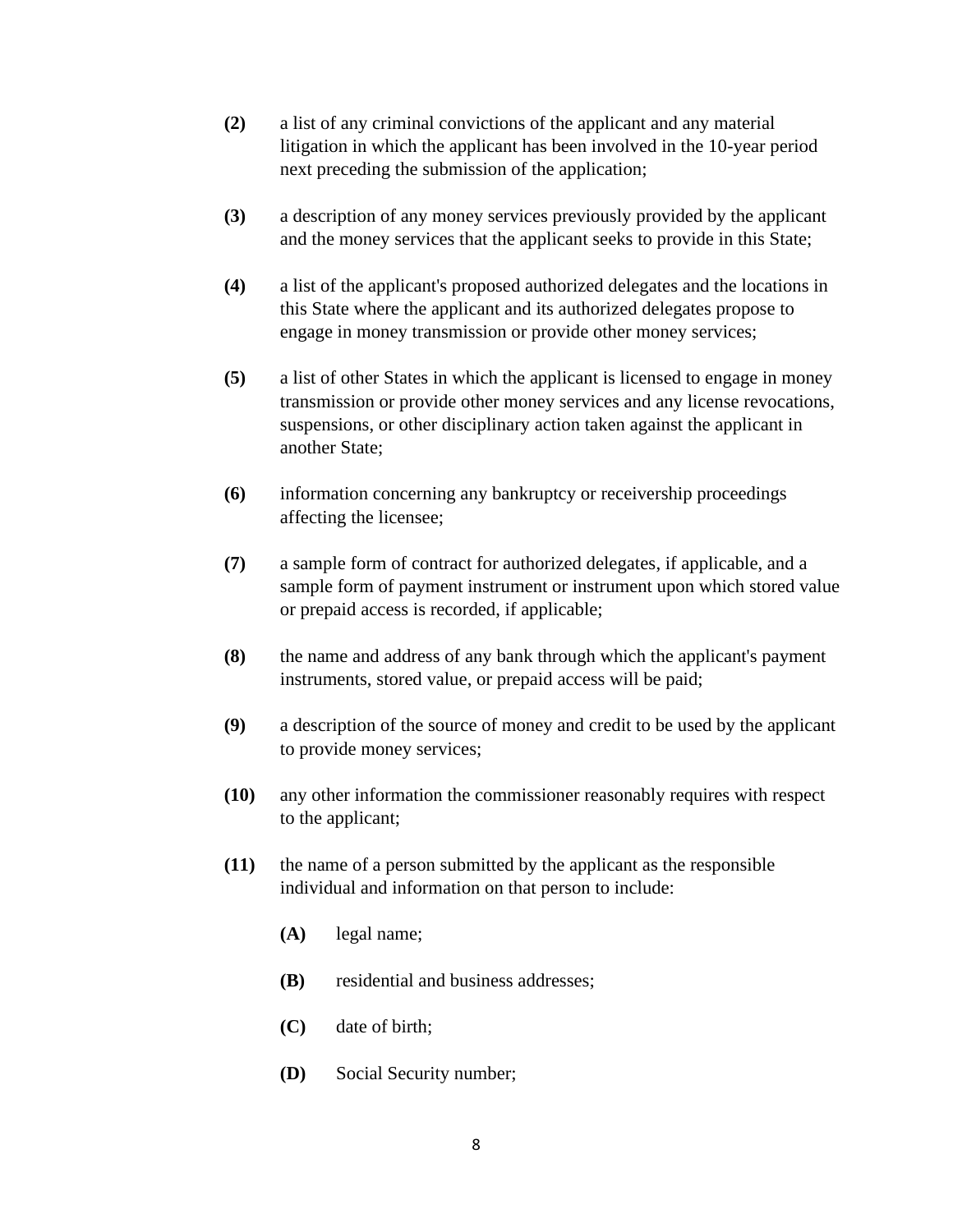- **(E)** employment history for the five-year period preceding the submission of the application; and
- **(F)** documentation that the proposed responsible individual is a citizen of the United States or has obtained legal immigration status to work in the United States;
- **(12)** for the ten-year period preceding submission of the application, a list of:
	- **(A)** any criminal convictions of the proposed responsible individual of the applicant;
	- **(B)** any litigation involving the proposed responsible individual relating to the provision of money services; and
	- **(C)** any material litigation in which the applicant has been involved;
- **(13)** a list of any license revocations, suspensions, restrictions, or other disciplinary action taken against any money services business involving the proposed responsible individual of the applicant; and
- **(14)** information concerning any bankruptcy or receivership proceedings involving or affecting the applicant or the proposed responsible individual of the applicant.
- **(c)** If an applicant is a corporation, limited liability company, partnership, or other entity, the applicant shall also provide:
	- **(1)** the date of the applicant's incorporation or formation and State or country of incorporation or formation;
	- **(2)** if applicable, a certificate of good standing from the State or country in which the applicant is incorporated or formed;
	- **(3)** a brief description of the structure or organization of the applicant, including any parent or subsidiary of the applicant, and whether any parent or subsidiary is publicly traded;
	- **(4)** the legal name, any fictitious or trade name, all business and residential addresses, and the employment, in the 10-year period next preceding the submission of the application of each executive officer, manager, director, or person that has control, of the applicant;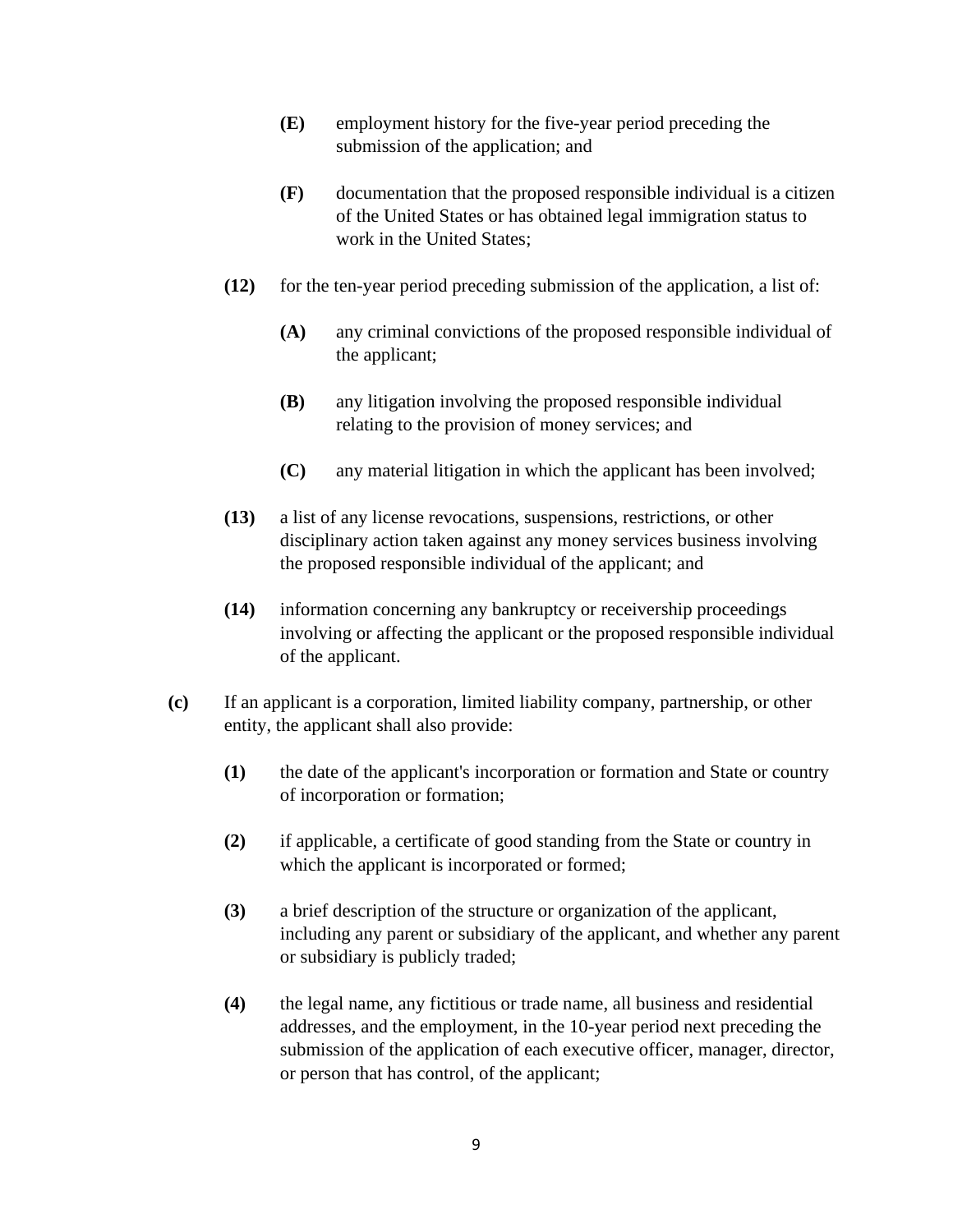- **(5)** a list of any criminal convictions and material litigation in which any executive officer, manager, director, or person in control of, the applicant has been involved in the 10-year period next preceding the submission of the application;
- **(6)** a copy of the applicant's audited financial statements for the most recent fiscal year and, if available, for the two-year period next preceding the submission of the application;
- **(7)** a copy of the applicant's unconsolidated financial statements for the current fiscal year, whether audited or not, and, if available, for the twoyear period next preceding the submission of the application;
- **(8)** if the applicant is publicly traded, a copy of the most recent report filed with the United States Securities and Exchange Commission under § 13 of the federal Securities Exchange Act of 1934, 15 U.S.C. § 78m (1994 & Supp. V 1999);
- **(9)** evidence of the applicant's registration or qualification to do business in this state;
- **(10)** if the applicant is a wholly owned subsidiary of:
	- **(A)** a corporation publicly traded in the United States, a copy of audited financial statements for the parent corporation for the most recent fiscal year or a copy of the parent corporation's most recent report filed under § 13 of the federal Securities Exchange Act of 1934, 15 U.S.C. § 78m (1994 & Supp. V 1999); or
	- **(B)** a corporation publicly traded outside the United States, a copy of similar documentation filed with the regulator of the parent corporation's domicile outside the United States;
- **(11)** if the applicant has a registered agent in this State, the name and address of the applicant's registered agent in this State; and
- **(12)** any other information the commissioner reasonably requires with respect to the applicant.
- **(d)** A nonrefundable application fee of \$1,500 and a license fee of \$750 must accompany an application for a license under this article. The license fee must be refunded if the application is denied.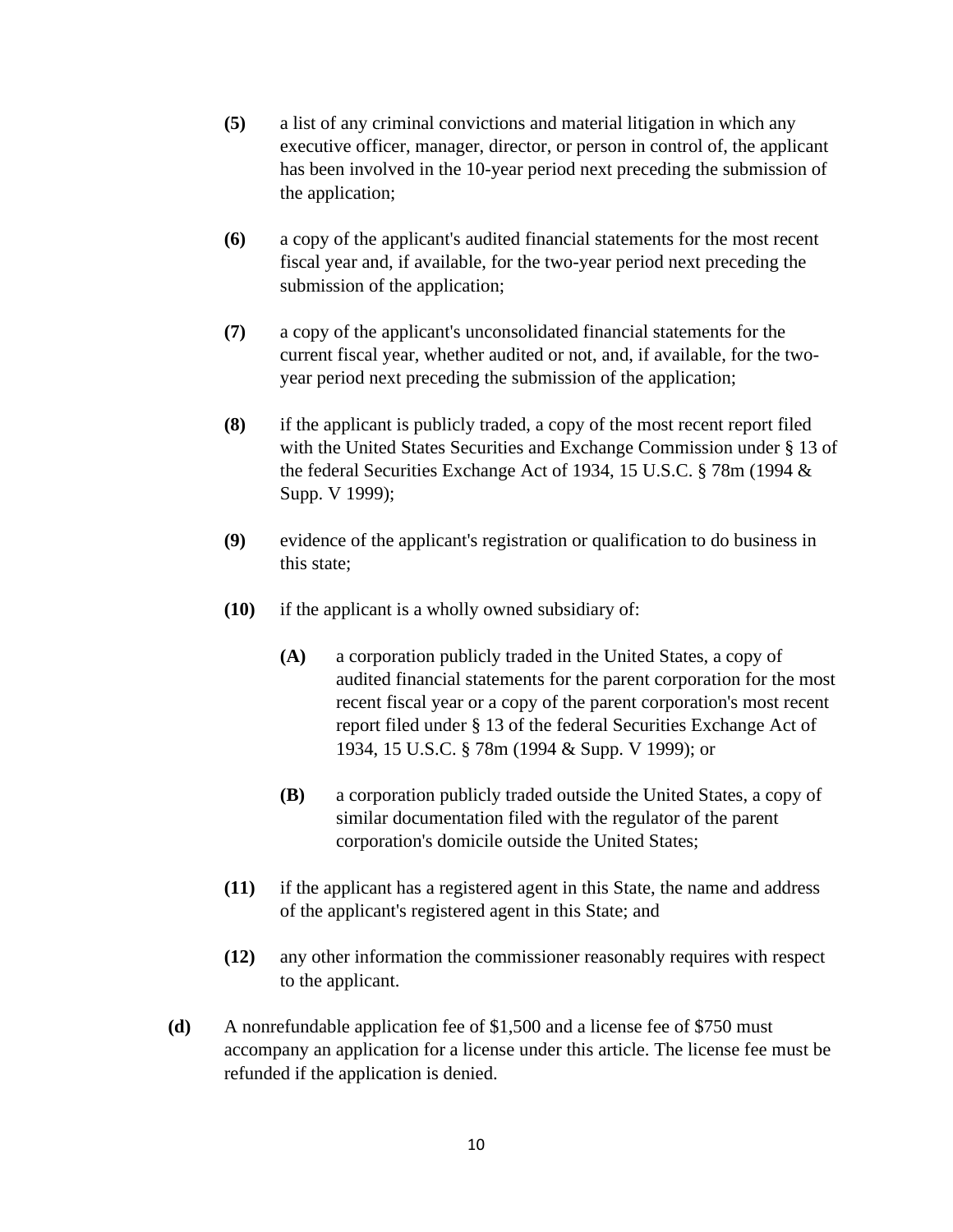- **(e)** The commissioner may waive one or more requirements of subsections (b) and (c) or permit an applicant to submit other information in lieu of the required information.
- **(f)** The application shall be accompanied by the surety bond required by § 23-55- 204.
- **(g) (1)** Each officer, director, responsible individual, and owner applicant shall furnish information concerning his or her identity.
	- **(2)** The information described in subdivision (g)(1) shall include:
		- **(A)** a state and national criminal background check to be conducted by the Identification Bureau of the Division of Arkansas State Police or the Federal Bureau of Investigation; and
		- **(B)** other pertinent facts, as the commissioner may reasonably require.
	- **(3) (A)** As part of an application for a license under this chapter, or periodically upon license renewal, the commissioner may receive criminal history record information that includes nonconviction information as defined in § 12-12-1001.
		- **(B)** The State Securities Department may only disseminate nonconviction information obtained under this section to a criminal justice agency.
	- **(4)** This subsection does not apply if an applicant or an applicant's corporate parent is a publicly traded entity.

**History**. Acts 2007, No. 1595, § 1; 2009, No. 486, §§ 6, 7; 2013, No. 531, § 4; 2019, No. 111, § 1; 2021, No. 532, §§ 7, 8.

## **23-55-203. [Repealed.]**

#### **23-55-204. Surety bonds.**

**(a) (1)** Except as otherwise provided in subsection (b), a money transmission licensee shall maintain a surety bond in an amount based on the previous year's: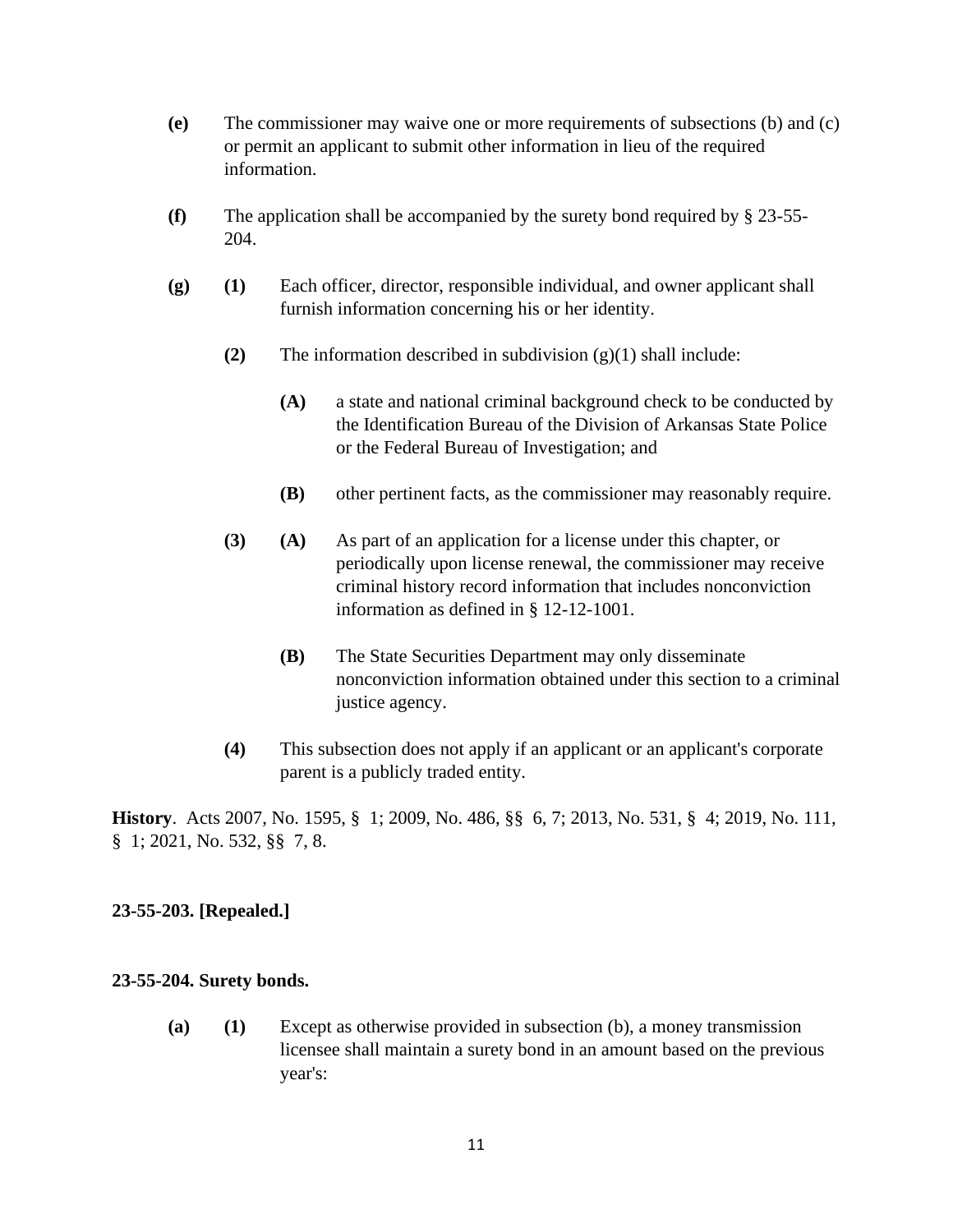- **(A)** Money transmission dollar volume;
- **(B)** Payment instrument dollar volume; and
- **(C)** Stored value dollar volume.
- **(2)** The minimum surety bond amount shall be at least \$10,000, and the maximum surety bond amount shall not exceed \$300,000.
- **(3)** The commissioner may set specific required bond amounts by rule.
- **(b)** The surety bond must be in a form satisfactory to the commissioner.
- **(c)** Every surety bond shall provide for suit on the bond by any person who has a cause of action under this chapter. The aggregate liability of the surety to all persons, cumulative or otherwise, may not exceed the principal sum of the bond.
- **(d)** A surety bond must cover claims for so long as the commissioner specifies, but for at least five years after the licensee ceases to provide money services in this State. However, the commissioner may permit the amount of a surety bond to be reduced or eliminated before the expiration of that time to the extent the amount of the licensee's payment instruments or stored-value and prepaid access obligations outstanding in this State is reduced.
- **(e)** The commissioner may increase the amount of a surety bond required to a maximum of \$1,000,000 if the financial condition of a licensee so requires, as evidenced by reduction of net worth, financial losses, or other relevant criteria.

**History**. Acts 2007, No. 1595, § 1; 2009, No. 486, § 9; 2011, No. 733, § 4; 2013, No. 531, § 5; 2017, No. 620, § 1; 2019, No. 111, § 2.

## **23-55-205. Issuance of license.**

- **(a)** When an application is filed under this article, the commissioner shall investigate the applicant's financial condition and responsibility, financial and business experience, character, and general fitness. The commissioner may conduct an onsite investigation of the applicant, the reasonable cost of which the applicant must pay. The commissioner shall issue a license to an applicant under this article if the commissioner finds that all of the following conditions have been fulfilled:
	- **(1)** the applicant has complied with §§ 23-55-202, 23-55-204, and 23-55-207;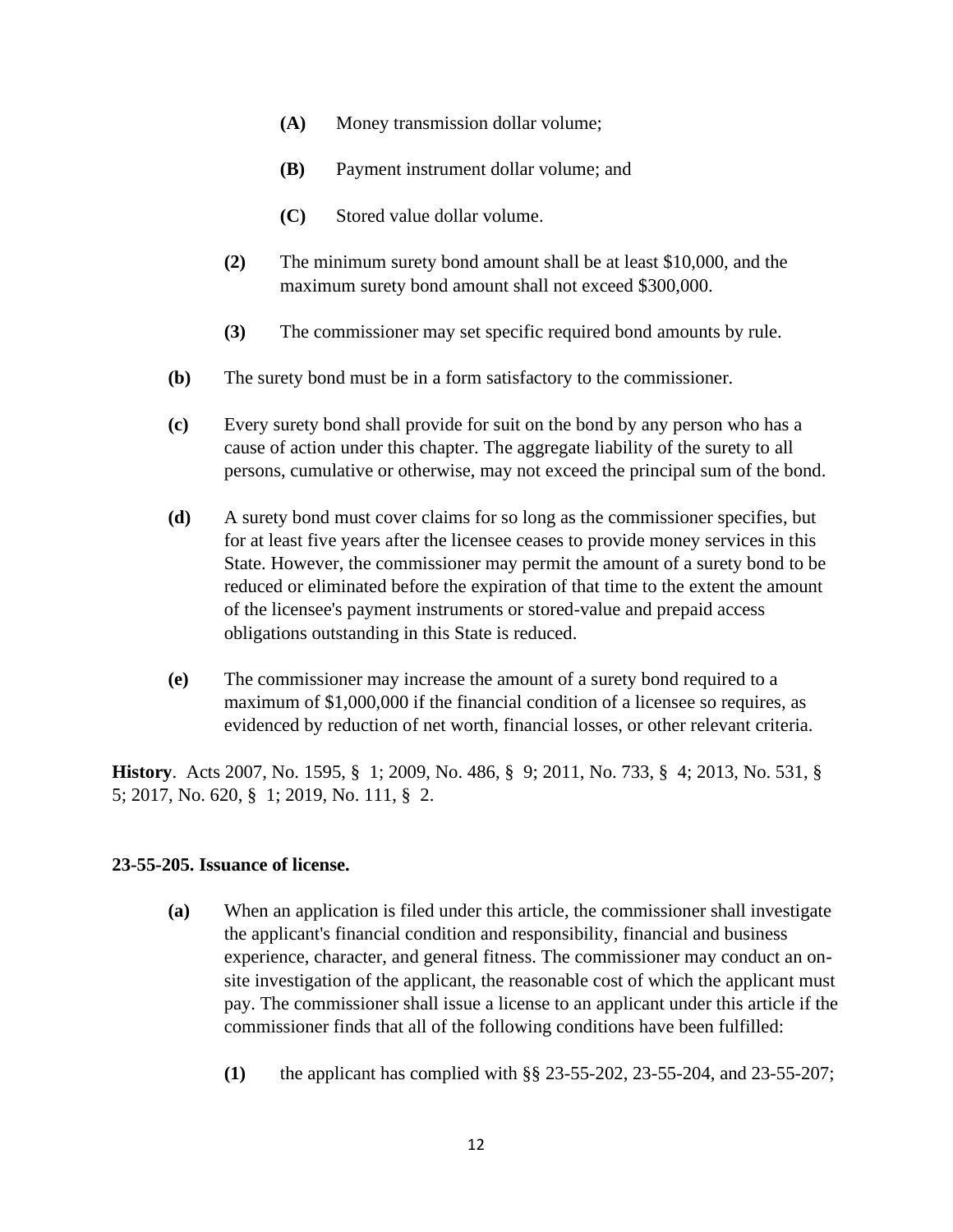- **(2)** the financial condition and responsibility, financial and business experience, competence, character, and general fitness of the applicant; and the competence, experience, character, and general fitness of the executive officers, managers, directors, and persons in control of, the applicant indicate that it is in the interest of the public to permit the applicant to engage in money transmission; and
- **(3)** an applicant, an officer, a person who exercises control over the applicant, or a responsible individual shall not be listed on a specially designated nationals and blocked persons list prepared by the United States Department of the Treasury or as an individual or entity designated by the United States Department of State under Exec. Order No. 13224, issued on September 23, 2001, 66 Fed. Reg. 49079.
- **(b)** When an application for an original license under this article is complete, the commissioner shall promptly notify the applicant in a record of the date on which the application was determined to be complete and:
	- **(1)** the commissioner shall approve or deny the application within 120 days after that date; or
	- **(2)** if the application is not approved or denied within 120 days after that date:
		- **(A)** the application is deemed approved; and
		- **(B)** the commissioner shall issue the license under this article, to take effect as of the first business day after expiration of the 120-day period.
- **(c)** The commissioner may for good cause extend the application period.
- **(d)** An applicant whose application is denied by the commissioner under this article may appeal, within 30 days after receipt of the notice of the denial, from the denial and request a hearing before the commissioner.
- **(e)** A license issued under this article expires annually at the close of business on December 31 unless the license is:
	- **(1)** renewed according to this article;
	- **(2)** surrendered by the license holder;
	- **(3)** suspended; or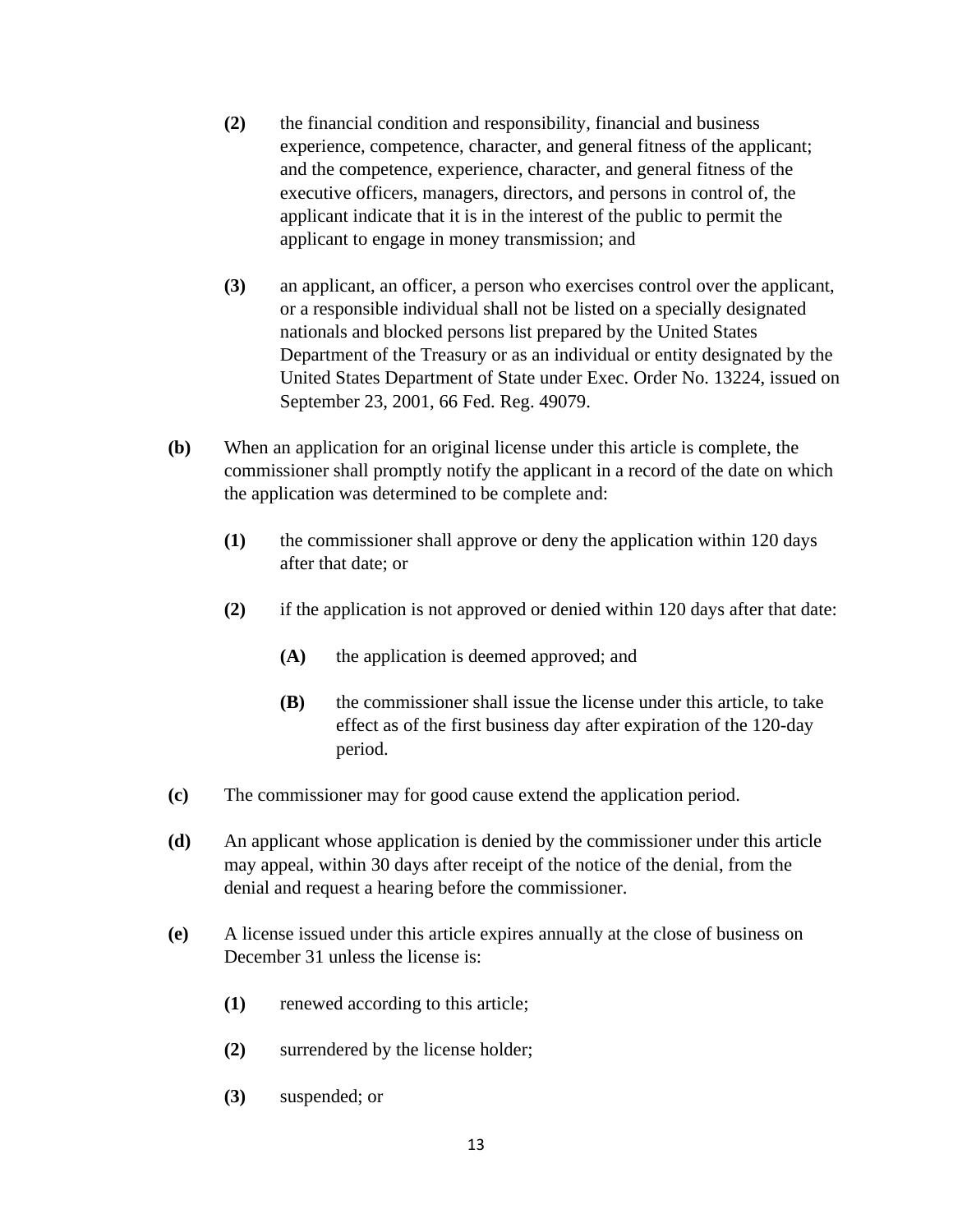- **(4)** revoked by the commissioner.
- **(f) (1)** A money transmitter licensee may surrender a license by providing the commissioner with a written notice of surrender through the automated licensing system approved by the commissioner.
	- **(2)** The written notice of surrender shall include notice of where the records of the money transmitter licensee will be stored and the name, address, telephone number, and other contact information of a responsible party who is authorized to provide access to the records.
	- **(3)** The surrender of a license does not reduce or eliminate the civil or criminal liability of a money transmitter licensee arising from acts or omissions occurring before the surrender of the license, including any administrative actions undertaken by the commissioner to revoke or suspend a license, to assess fines, to order payment of restitution, or to exercise any other authority authorized under this chapter.

**History**. Acts 2007, No. 1595, § 1; 2009, No. 486, § 10; 2011, No. 733, § 5; 2021, No. 532, §§ 9, 10.

## **23-55-206. Renewal of license.**

- **(a)** A licensee under this article shall pay an annual renewal fee of \$750 no later than December 31 in order to be licensed for the next calendar year.
- **(b)** A licensee under this article shall submit a renewal report with the renewal fee, in a form prescribed by the commissioner. The renewal report must state or contain:
	- **(1)** a list of the licensee's permissible investments and a certification that the licensee continues to maintain permissible investments according to the requirements set forth in §§ 23-55-701 and 23-55-702; and
	- **(2)** proof that the licensee continues to maintain an adequate surety bond as required by § 23-55-204.
- **(c)** A licensee shall comply with subsections (a) and (b) within thirty (30) days of the renewal date.
- **(d)** The commissioner for good cause may grant an extension of the renewal date.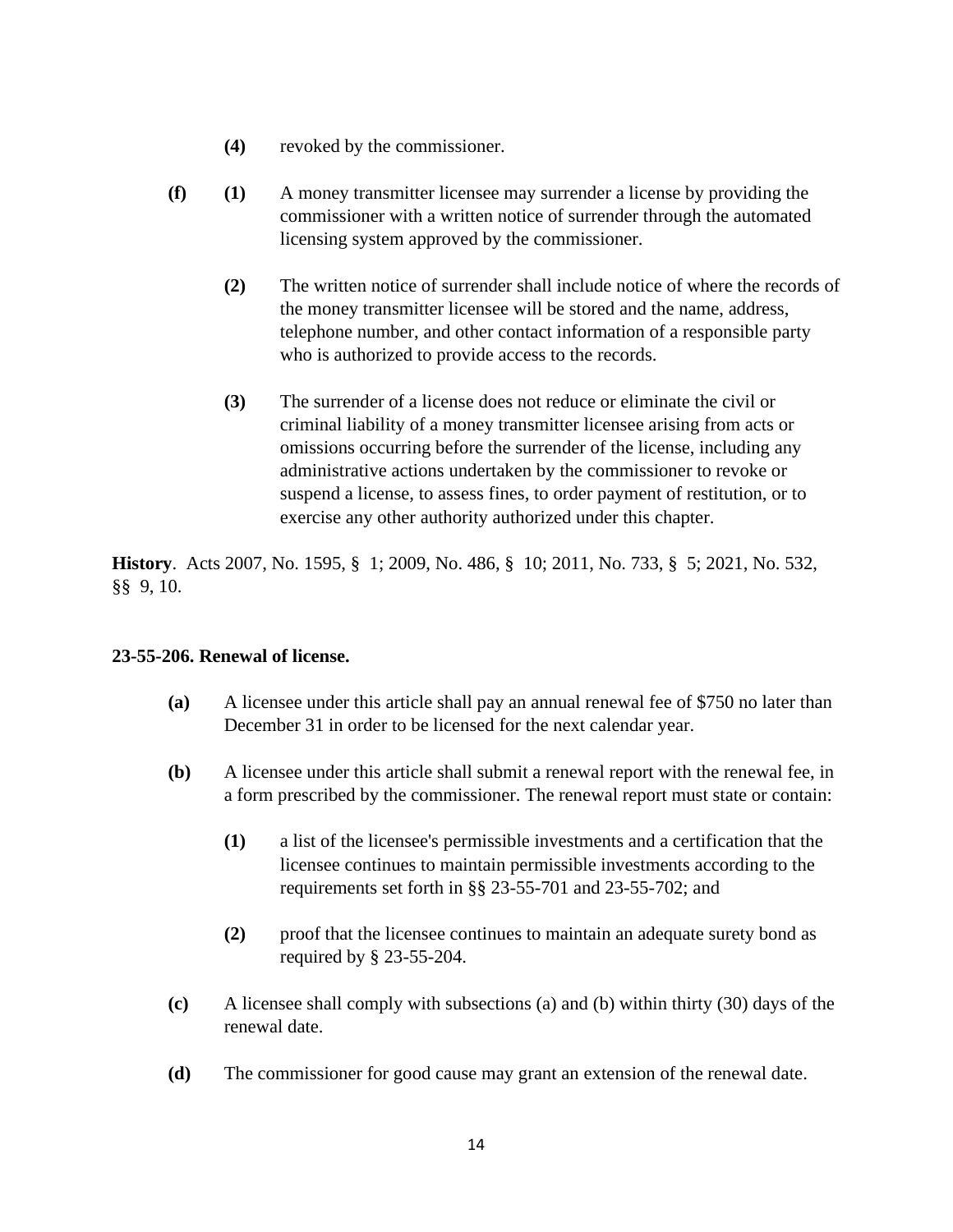**History**. Acts 2007, No. 1595, § 1; 2011, No. 733, § 6; 2013, No. 531, § 6; 2017, No. 620, § 2; 2019, No. 111, § 3; 2021, No. 532, §§ 11, 12.

#### **23-55-207. Net worth.**

- **(a)** A licensee under this article shall maintain a net worth that is calculated at \$10,000 for every \$1,000,000 of the total previous year's:
	- **(1)** Money transmission dollar volume;
	- **(2)** Payment instrument dollar volume; and
	- **(3)** Stored value dollar volume.
- **(b) (1)** A licensee shall maintain a minimum net worth of at least \$50,000.
	- **(2)** The commissioner may set specific required net worth amounts by rule.

**History**. Acts 2007, No. 1595, § 1; 2019, No. 111, § 4.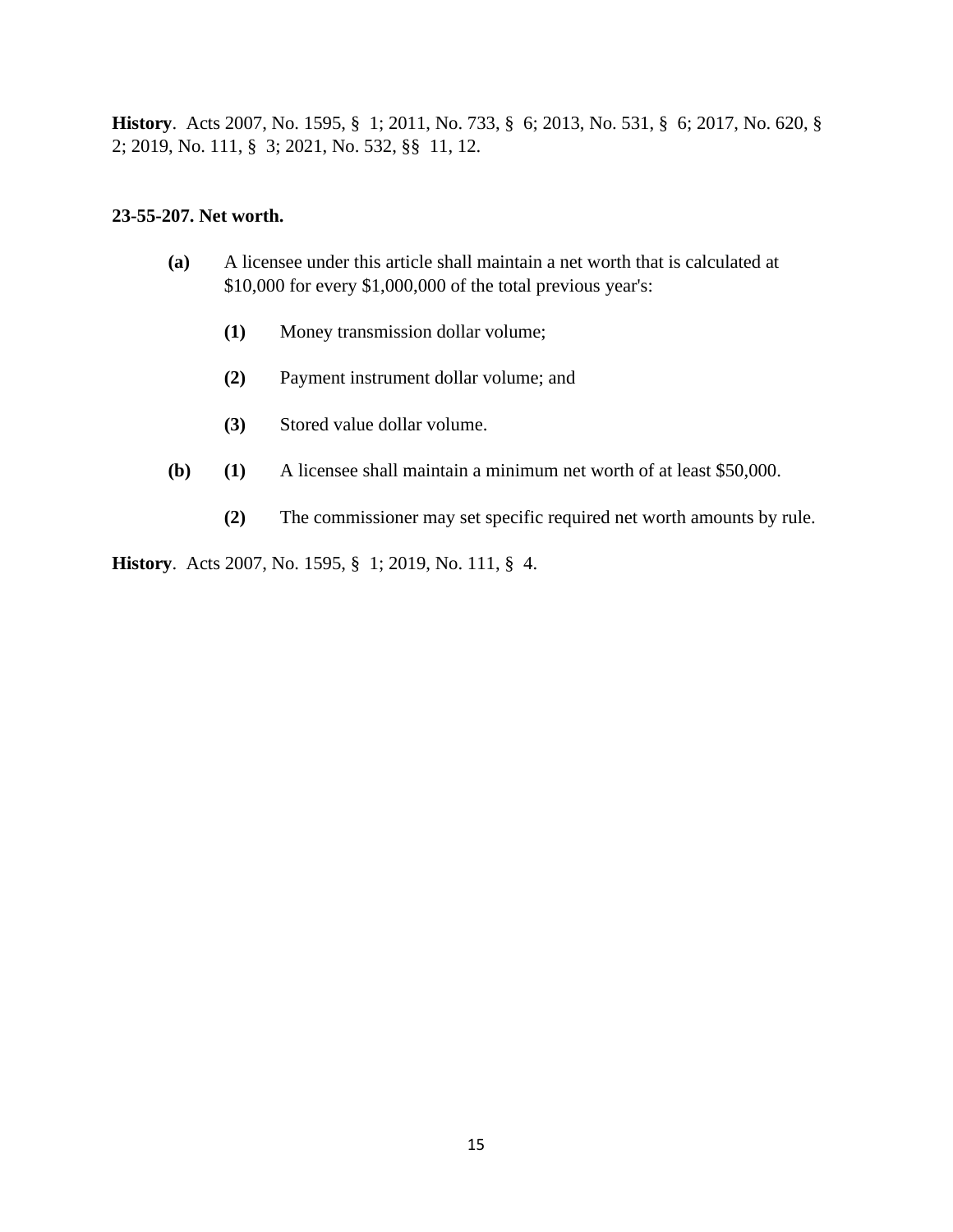# **ARTICLE 3 [Reserved]**

# **ARTICLE 4 Currency Exchange Licenses**

- 23-55-401. License required.
- 23-55-402. Application for license.
- 23-55-403. Issuance of license.
- 23-55-404. Renewal of license.

#### **23-55-401. License required.**

- **(a)** A person may not engage in currency exchange or advertise, solicit, or hold itself out as providing currency exchange for which the person receives revenues equal or greater than five percent of total revenues unless the person:
	- **(1)** is licensed under this article;
	- **(2)** is licensed for money transmission under § 23-55-201 et seq.; or
	- **(3)** is an authorized delegate of a person licensed under § 23-55-201 et seq.
- **(b)** A license under this article is not transferable or assignable.

**History**. Acts 2007, No. 1595, § 1; 2011, No. 733, § 7.

#### **23-55-402. Application for license.**

- **(a)** A person applying for a license under this article shall do so in a form and in a medium prescribed by the commissioner. The application must state or contain:
	- **(1)** the legal name and residential and business addresses of the applicant, if the applicant is an individual or, if the applicant is not an individual, the name of each partner, executive officer, manager, and director;
	- **(2)** the location of the principal office of the applicant;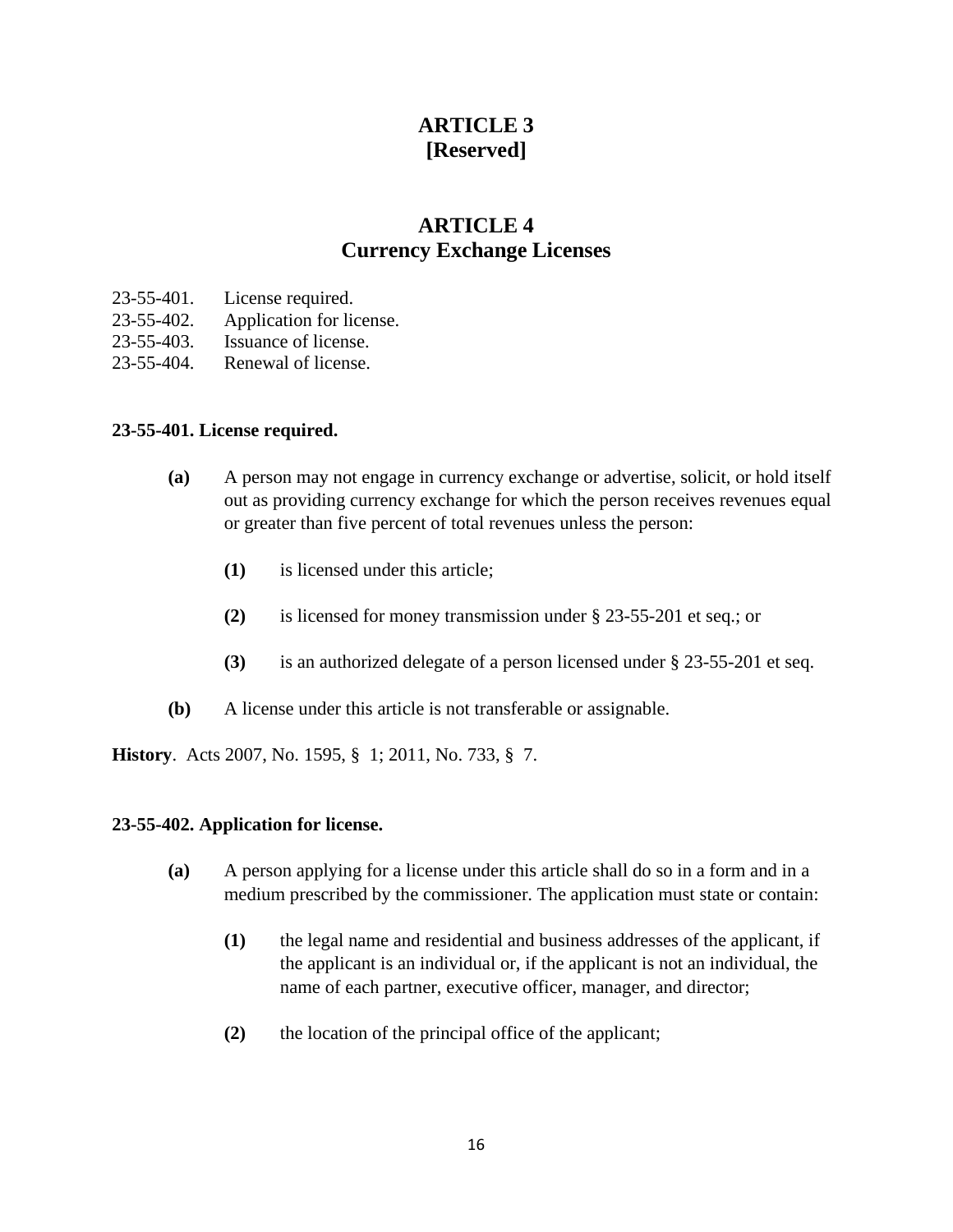- **(3)** complete addresses of other locations in this State where the applicant proposes to engage in currency exchange, including all limited stations and mobile locations;
- **(4)** a description of the source of money and credit to be used by the applicant to engage in currency exchange;
- **(5)** other information the commissioner reasonably requires with respect to the applicant, but not more than the commissioner may require under § 23- 55-201 et seq.;
- **(6)** the name of a person submitted by the applicant as the responsible individual and information on that person to include:
	- **(A)** legal name;
	- **(B)** residential and business addresses;
	- **(C)** date of birth;
	- **(D)** Social Security number;
	- **(E)** employment history for the five-year period preceding the submission of the application; and
	- **(F)** documentation that the proposed responsible individual is a citizen of the United States or has obtained legal immigration status to work in the United States;
- **(7)** for the ten-year period preceding the submission of the application, a list of any criminal convictions of the proposed responsible individual of the applicant, any litigation involving the proposed responsible individual relating to the provision of money services, and any material litigation in which the applicant has been involved;
- **(8)** a list of other states in which the applicant engages in currency exchange or provides other money services and any license revocations, suspensions, restrictions, or other disciplinary action taken against the applicant in another state;
- **(9)** a list of any license revocations, suspensions, restrictions, or other disciplinary action taken against any money services business involving the responsible individual of the applicant; and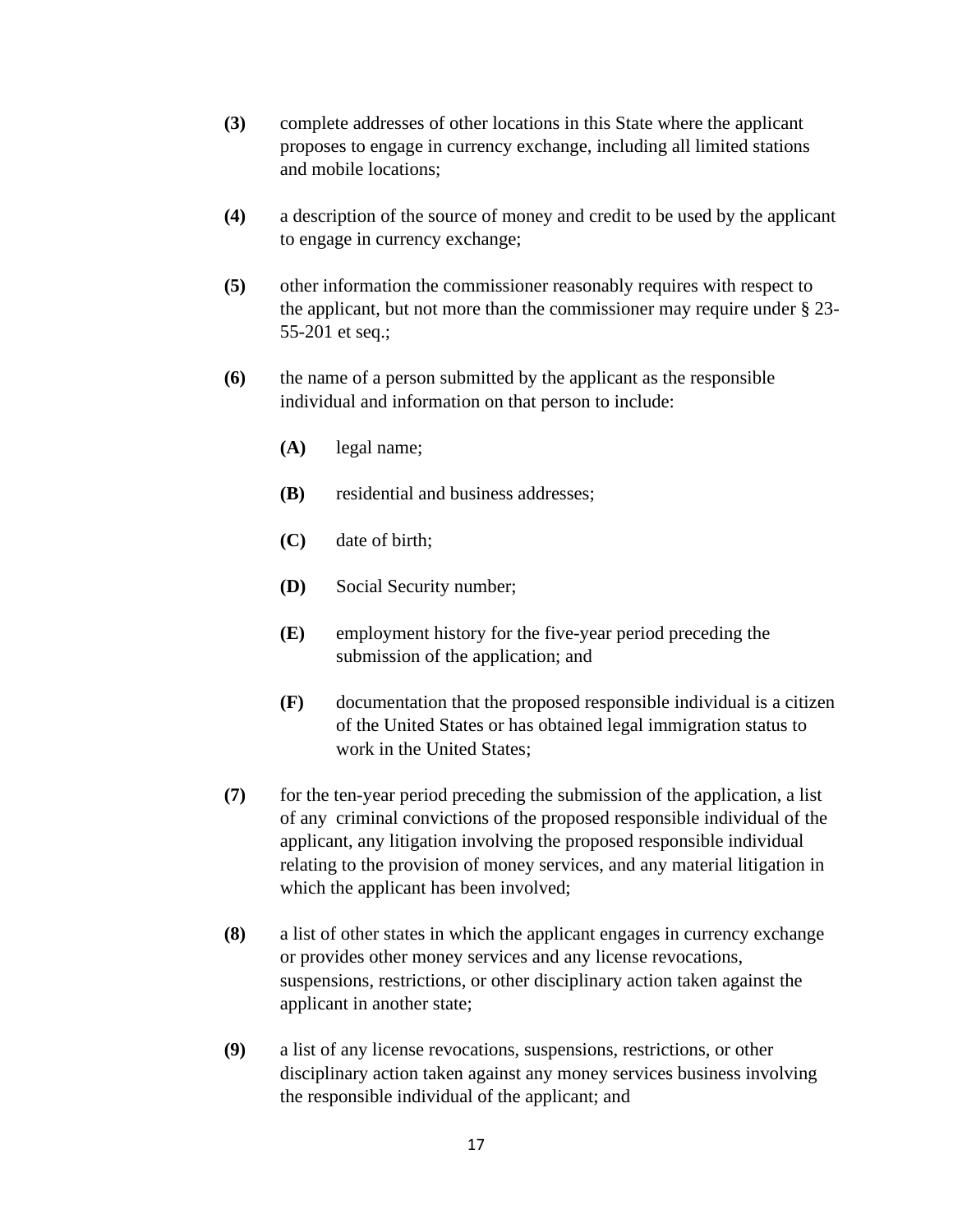- **(10)** information concerning any bankruptcy or receivership proceedings involving or affecting the applicant or the responsible individual of the applicant.
- **(b)** A nonrefundable application fee of \$1,500 and a license fee of \$375 must accompany an application for a license under this article. The license fee must be refunded if the application is denied.

**History**. Acts 2007, No. 1595, § 1; 2009, No. 486, § 11; 2019, No. 111, § 5; 2021, No. 532, § 13.

# **23-55-403. Issuance of license.**

- **(a)** When an application for a license is made under this article, the commissioner shall investigate the applicant's financial condition and responsibility, financial and business experience, character, and general fitness. The commissioner may conduct an on-site investigation of the applicant, the reasonable cost of which the applicant must pay. The commissioner shall issue a license to an applicant under this article if the commissioner finds that all of the following conditions have been fulfilled:
	- **(1)** the applicant has complied with § 23-55-402; and
	- **(2)** the financial condition and responsibility, financial and business experience, competence, character, and general fitness of the applicant; and the competence, experience, character, and general fitness of the executive officers, managers, directors, and persons in control of, the applicant indicate that it is in the interest of the public to permit the applicant to engage in currency exchange.
- **(b)** When an application for an original license under this article is complete, the commissioner shall promptly notify the applicant in a record of the date on which the application was determined to be complete and:
	- **(1)** the commissioner shall approve or deny the application within 120 days after that date; or
	- **(2)** if the application is not approved or denied within 120 days after that date:
		- **(A)** the application is deemed approved; and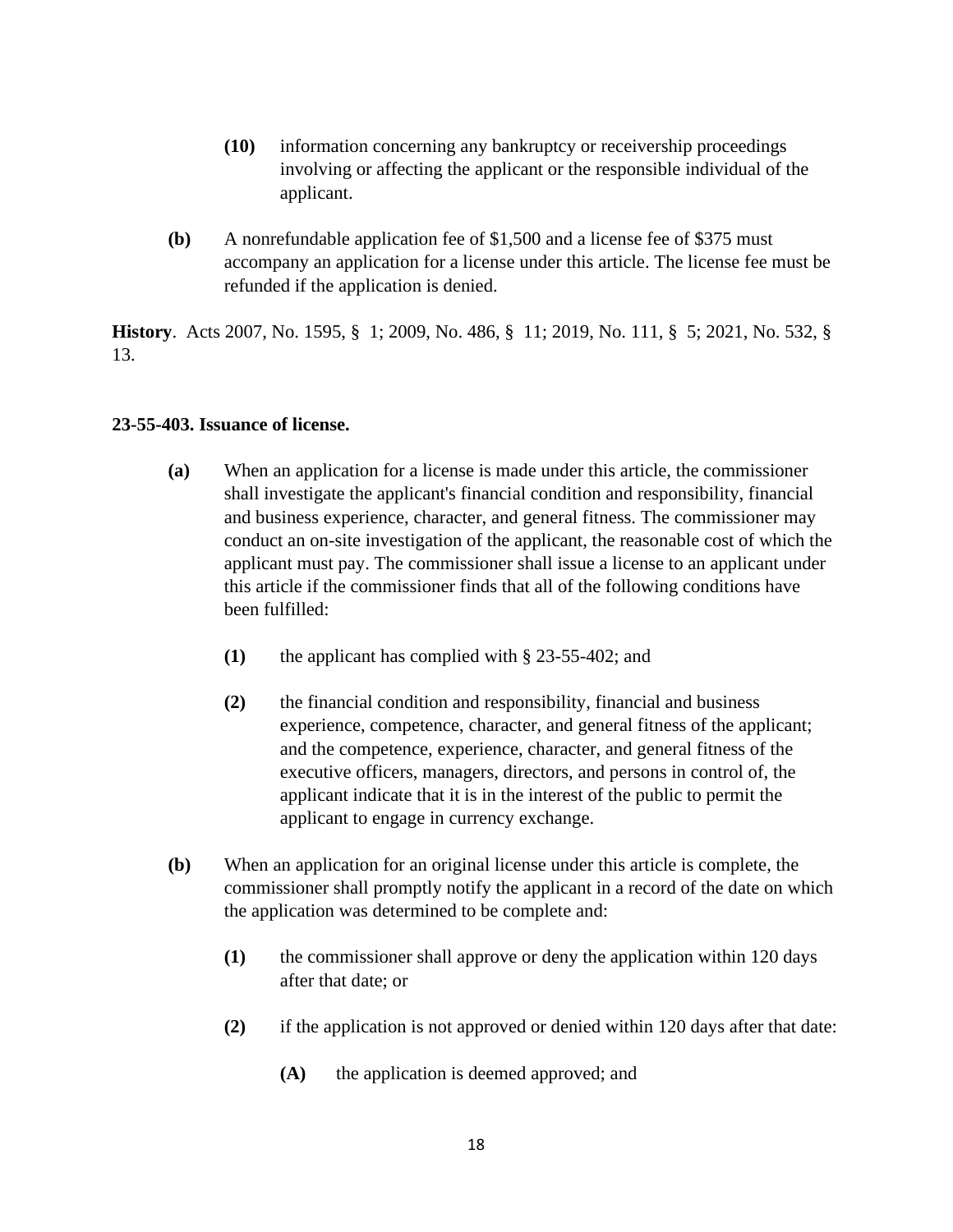- **(B)** the commissioner shall issue the license under this article, to take effect as of the first business day after expiration of the period.
- **(c)** The commissioner may for good cause extend the application period.
- **(d)** An applicant whose application is denied a license by the commissioner under this article may appeal, within 30 days after receipt of the notice of the denial, from the denial and request a hearing.
- **(e)** A license issued under this chapter expires at the close of business on December 31 of the calendar year unless the license is:
	- **(1)** renewed according to this chapter;
	- **(2)** surrendered by the license holder;
	- **(3)** suspended; or
	- **(4)** revoked by the commissioner.

**History**. Acts 2007, No. 1595, § 1; 2009, No. 164, § 13; 2011, No. 733, § 8; 2019, No. 111, § 6.

## **23-55-404. Renewal of license.**

- **(a)** A licensee under this article shall pay an annual renewal fee of \$375 no later than December 31 in order to be licensed for the next calendar year.
- **(b)** A licensee under this article shall submit a renewal report with the renewal fee, in a form and in a medium prescribed by the commissioner. The renewal report must contain a list of the locations in this State where the licensee or an authorized delegate of the licensee engages in currency exchange, including limited stations and mobile locations.
- **(c)** A licensee may renew a license after the time specified in subsection (a) if the licensee renews within thirty (30) days of the renewal date by:
	- **(1)** paying \$375 as required under subsection (a);
	- **(2)** complying with the requirements in subsection (b); and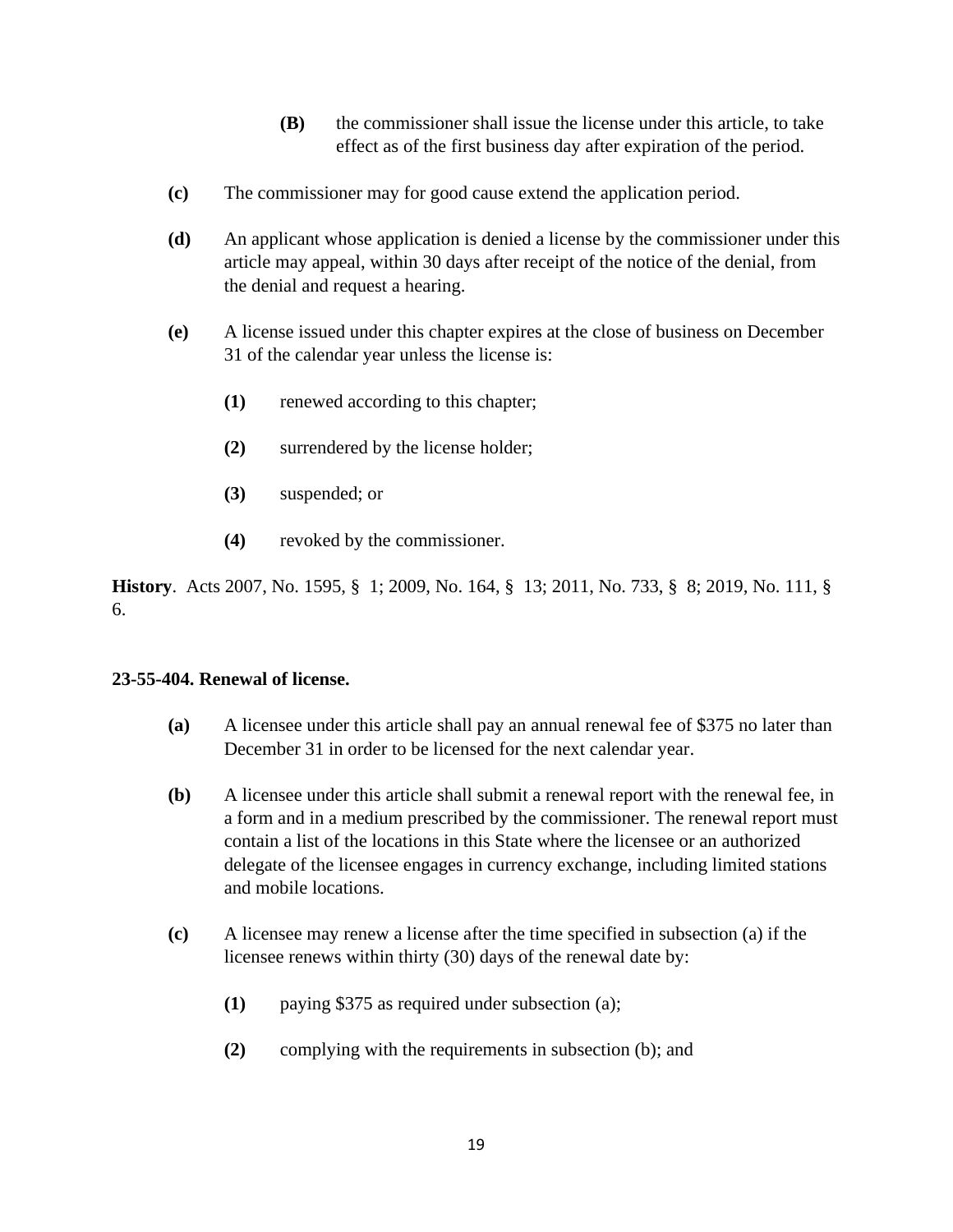- **(3)** paying a late fee of \$250 so long as the complete renewal application is received.
- **(d) (1)** The commissioner for good cause may grant an extension of the renewal date.
	- **(2)** If a licensee has not renewed a license within thirty (30) days of the renewal date and has not shown good cause to receive an extension of the renewal date as described under subdivision (d)(1), then it shall be necessary for the licensee to submit a new application to engage in the business of currency exchange.

**History**. Acts 2007, No. 1595, § 1; 2009, No. 486, § 12; 2011, No. 733, § 9; 2019, No. 111, § 7; 2021, No. 532, § 14.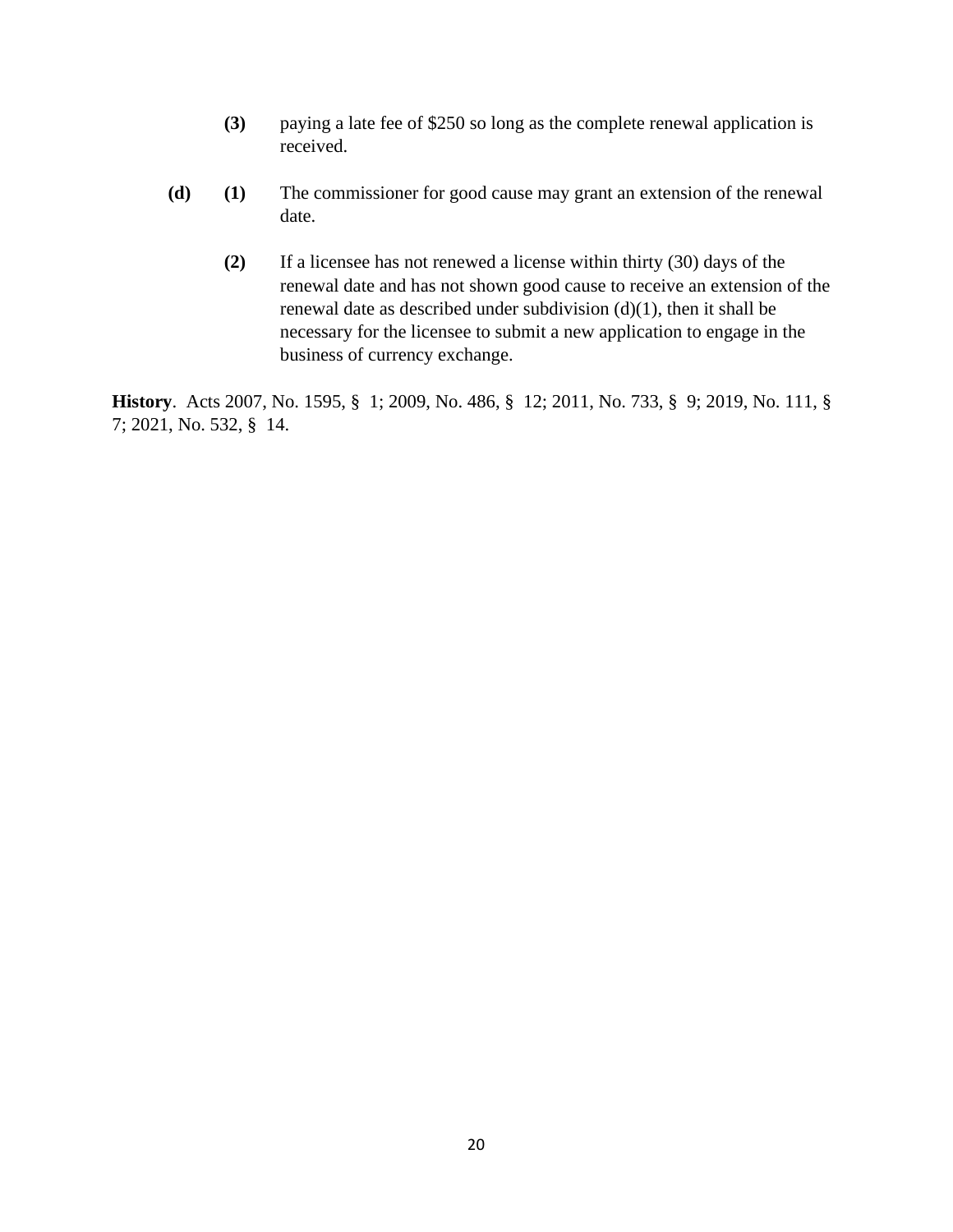# **ARTICLE 5 Authorized Delegates**

23-55-501. Relationship between licensee and authorized delegate.

23-55-502. Unauthorized activities.

# **23-55-501. Relationship between licensee and authorized delegate.**

- **(a)** In this section, "remit" means to make direct payments of money to a licensee or its representative authorized to receive money or to deposit money in a bank in an account specified by the licensee.
- **(b)** A contract between a licensee and an authorized delegate must require the authorized delegate to operate in full compliance with this chapter. The licensee shall furnish in a record to each authorized delegate policies and procedures sufficient for compliance with this chapter.
- **(c)** An authorized delegate shall remit all money owing to the licensee in accordance with the terms of the contract between the licensee and the authorized delegate.
- **(d)** If a license is suspended or revoked, the commissioner shall notify all authorized delegates of the licensee whose names are in a record filed with the commissioner of the suspension, revocation, or non-renewal. After notice is sent or publication is made, an authorized delegate shall immediately cease to provide money services as a delegate of the licensee.
- **(e)** An authorized delegate may not provide money services outside the scope of activity permissible under the contract between the authorized delegate and the licensee, except activity in which the authorized delegate is authorized to engage under § 23-55-201 et seq. or § 23-55-401 et seq. An authorized delegate of a licensee holds in trust for the benefit of the licensee all money net of fees received from money transmission.
- **(f)** An authorized delegate may not use a subdelegate to conduct money services on behalf of a licensee.

**History**. Acts 2007, No. 1595, § 1; 2021, No. 532, § 15.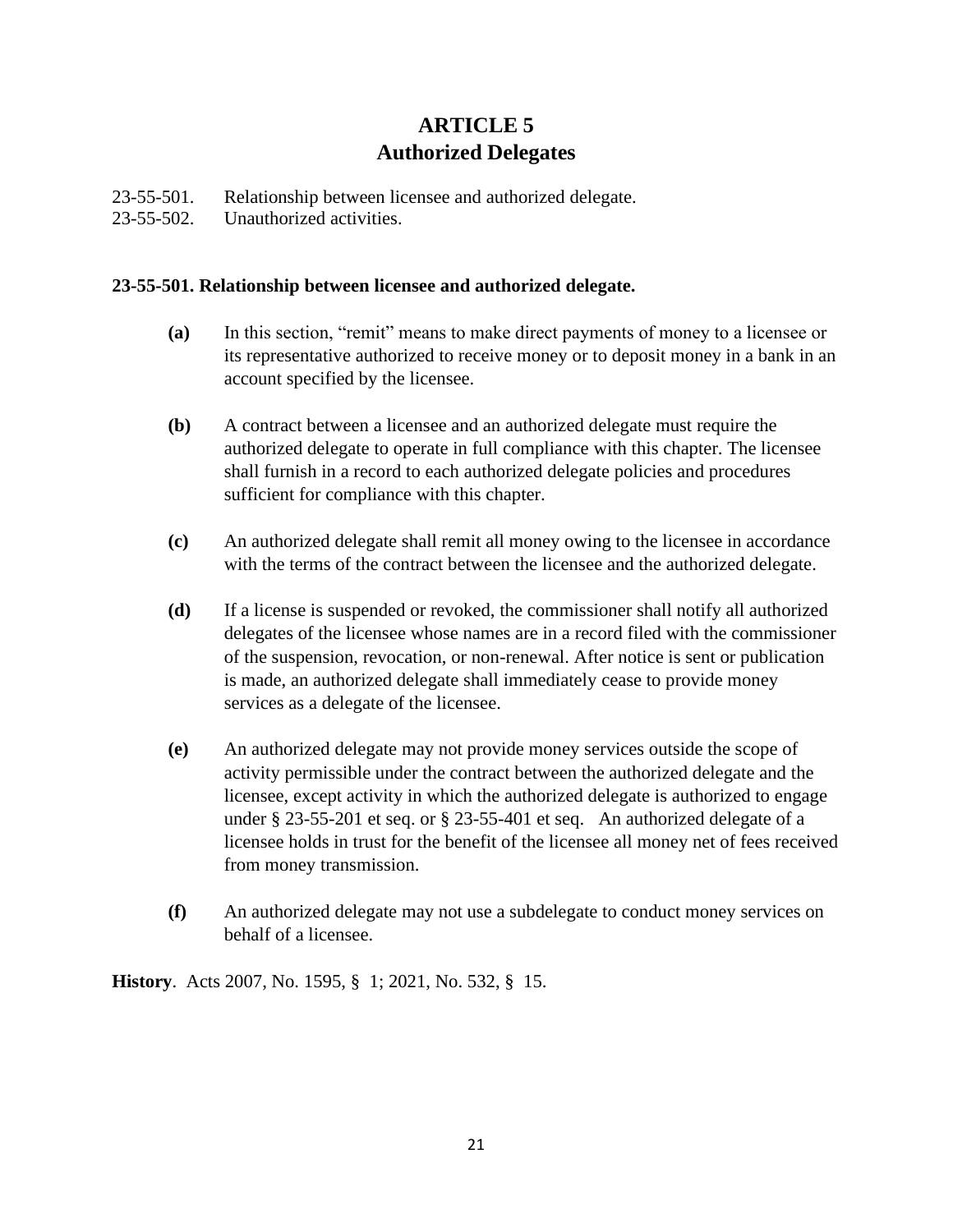# **23-55-502. Unauthorized activities.**

A person may not provide money services on behalf of a person not licensed under this chapter. A person that engages in that activity provides money services to the same extent as if the person were a licensee.

**History**. Acts 2007, No. 1595, § 1.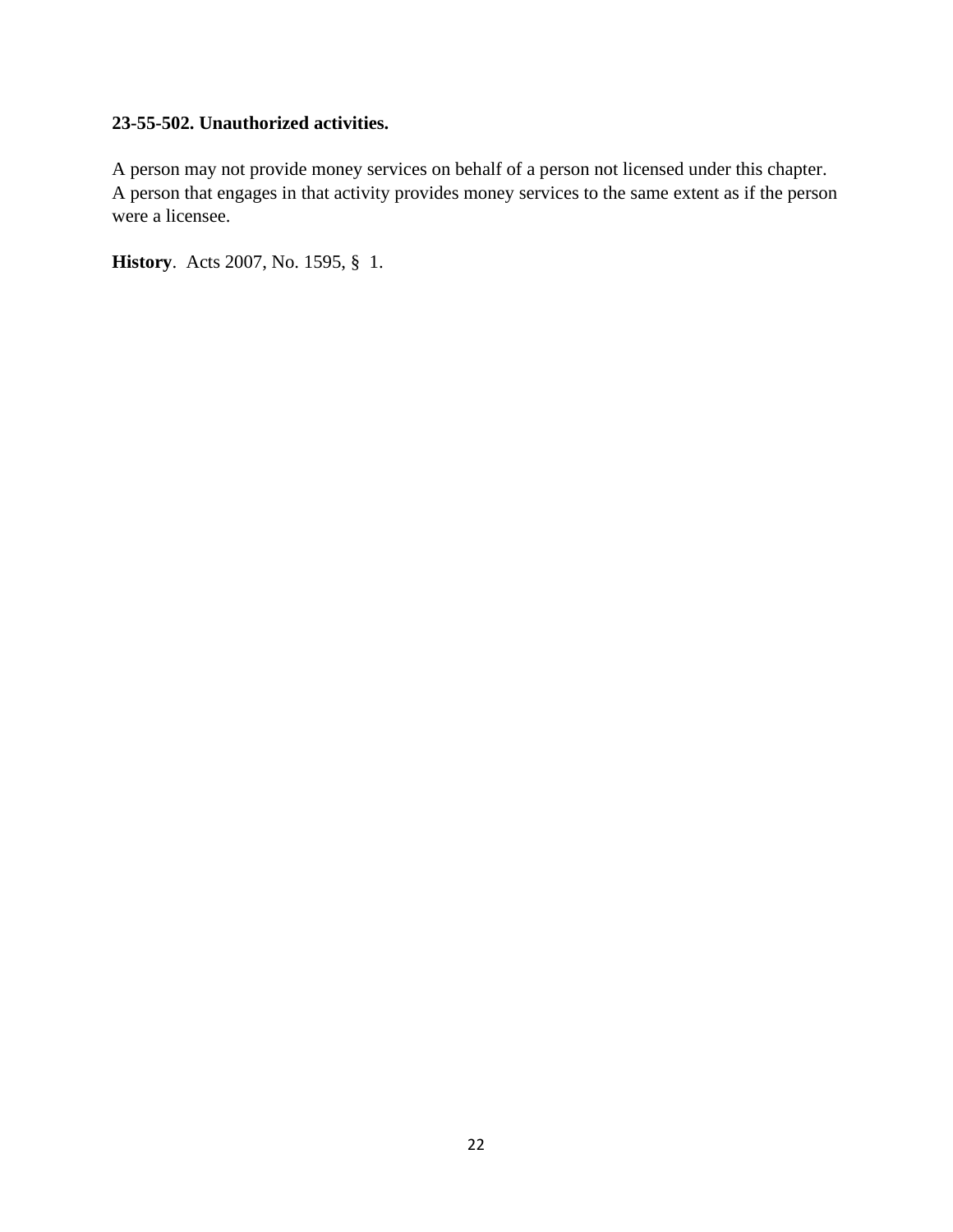# **ARTICLE 6 Examinations – Reports – Records**

- 23-55-601. Authority to conduct examinations and investigations.
- 23-55-602. Cooperation.
- 23-55-603. Reports.
- 23-55-604. Change of control.
- 23-55-605. Records.
- 23-55-606. Anti-money laundering program and reports.
- 23-55-607. Confidentiality.
- 23-55-608. Disclosure requirements.
- 23-55-609. Policy and procedure Physical security and cybersecurity.

#### **23-55-601. Authority to conduct examinations and investigations.**

- **(a)** The Securities Commissioner or the commissioner's designee may conduct an annual examination of a licensee or of any of its authorized delegates upon 45 days' notice in a record to the licensee.
- **(b)** The commissioner may examine a licensee or its authorized delegate, at any time, without notice, if the commissioner has reason to believe that the licensee or authorized delegate is engaging in an unsafe or unsound practice or has violated or is violating this chapter or a rule adopted or an order issued under this chapter.
- **(c) (1)** The licensee, applicant, or person subject to licensing under this chapter shall pay a fee for each examination, not to exceed one hundred fifty dollars (\$150) per examiner for each day or for part of a day during which the examiner is conducting the examination.
	- **(2)** In addition to the fee prescribed under subdivision (c)(1) of this section, the licensee, applicant, or person subject to licensing under this chapter may be required to pay the actual hotel and traveling expenses of each examiner traveling to and from the office of the commissioner while the examiner is conducting the examination.
- **(d)** Information obtained during an examination under this chapter may be disclosed only as provided in § 23-55-607.
- **(e)** The commissioner may:
	- **(1)** Make any investigations within or outside of this state that he or she deems necessary to determine whether a person has violated or is about to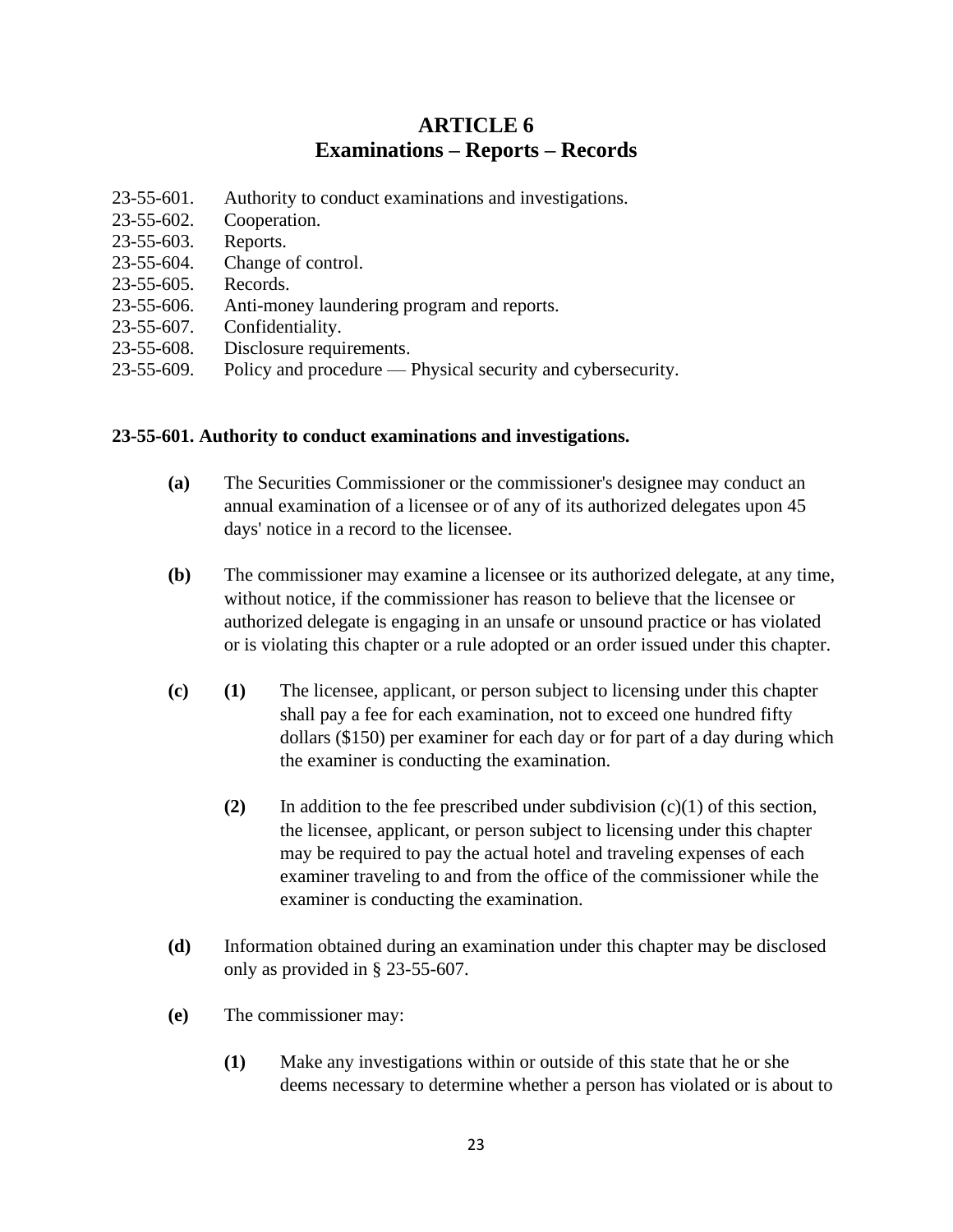violate this chapter or any rule or order under this chapter, or to aid in the enforcement of this chapter;

- **(2)** Require or permit a person to file a sworn, written statement or submit any other form of evidence concerning the matter to be investigated; and
- **(3)** Publish information concerning a violation of this chapter or a rule or order issued under this chapter.
- **(f)** For the purpose of an investigation or proceeding under this chapter, the commissioner or the commissioner's designee may:
	- **(1)** Administer oaths and affirmations;
	- **(2)** Subpoena and compel the attendance of witnesses;
	- **(3)** Take evidence; and
	- **(4)** Require the production of books, papers, correspondence, memoranda, agreements, or other documents or records that the commissioner deems relevant or material to the inquiry.
- **(g) (1)** In case of contumacy by or the refusal to obey a subpoena issued to a person, the Pulaski County Circuit Court upon application by the commissioner may order the person to appear before the commissioner or the commissioner's designee to testify or produce documentary or other evidence concerning the matter under investigation or in question.
	- **(2)** Failure to obey the order of the court may be punished by the court as a contempt of court.
- **(h) (1)** A person shall not refuse to appear, testify, or produce evidence before the commissioner or the commissioner's designee on the ground that the testimony or evidence may tend to incriminate the person or subject the person to a penalty or forfeiture.
	- **(2) (A)** After claiming a privilege against self-incrimination, an individual shall not be prosecuted or subjected to a penalty or forfeiture for or on account of a transaction, matter, or thing concerning which the individual is compelled to testify or produce evidence, documentary or otherwise.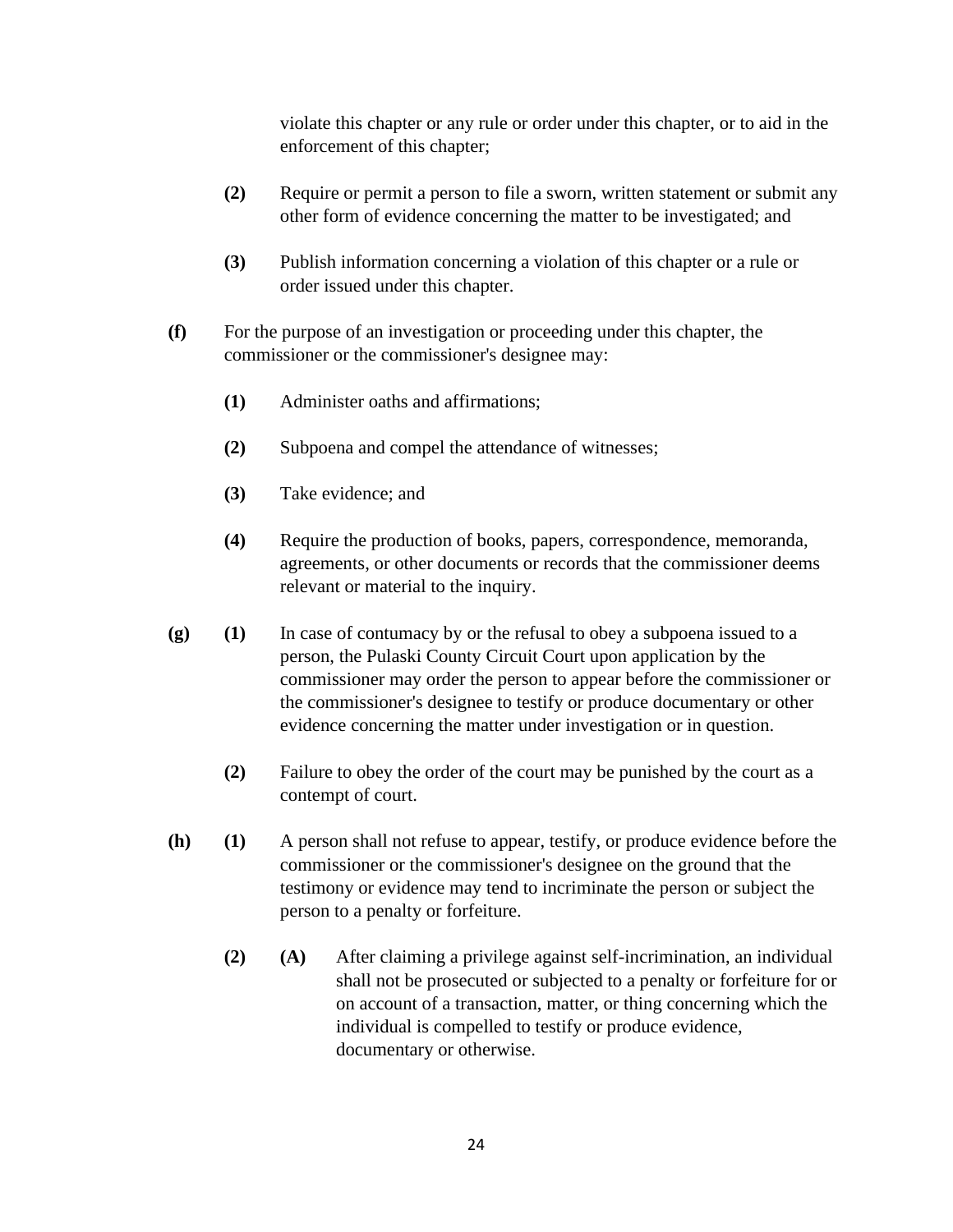- **(B)** However, an individual is not exempt from prosecution and punishment for perjury or contempt committed while testifying or producing evidence, documentary or otherwise.
- **(i) (1)** To aid an examination or investigation under this chapter, the commissioner or the commissioner's designee may at any time examine:
	- **(A)** The business of a licensee, an authorized delegate of a licensee, or any other person engaged in the business of providing money services, whether the person acts or claims to act under or without the authority of this chapter; and
	- **(B)** Wherever located, the books, accounts, records, papers, documents, files, and other information used in the business of a licensee, an authorized delegate of a licensee, or any other person engaged in the business of providing money services, whether the person acts or claims to act under or without the authority of this chapter.
	- **(2)** The commissioner or the commissioner's designee shall have free access to the offices and places of business, books, accounts, papers, documents, other information, records, files, safes, and vaults to conduct the examination or investigation under this section.

**History**. Acts 2007, No. 1595, § 1; 2009, No. 486, § 13; 2011, No. 733, § 10; 2021, No. 532, § 16.

## **23-55-602. Cooperation.**

The Securities Commissioner may consult and cooperate with other state money services regulators and agencies of the United States Government in enforcing and administering this chapter. They may jointly pursue examinations and take other official action that they are otherwise empowered to take.

**History**. Acts 2007, No. 1595, § 1; 2009, No. 486, § 14.

## **23-55-603. Reports.**

**(a)** A licensee shall file with the commissioner within 15 business days any material changes in information provided in a licensee's application as prescribed by the commissioner.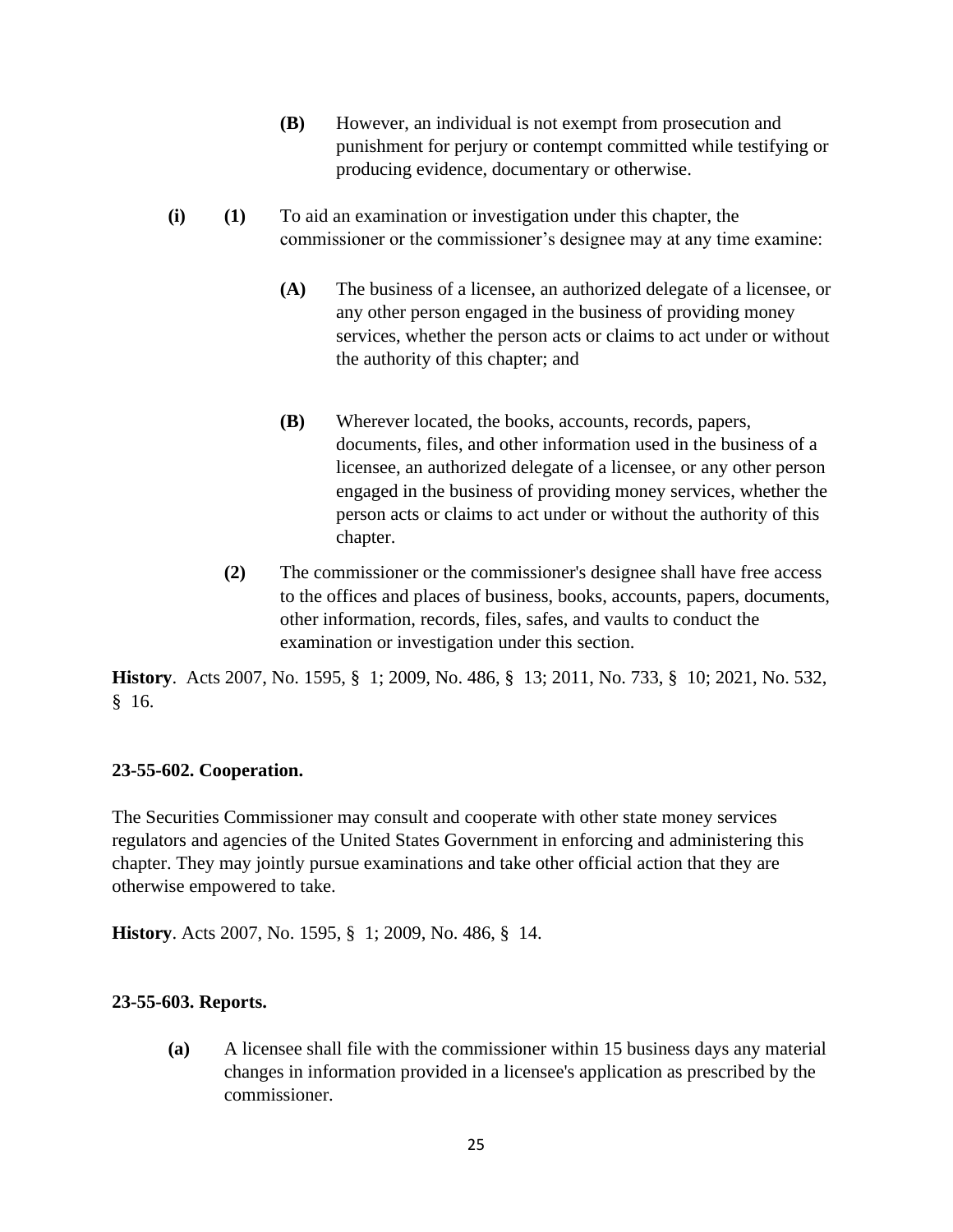- **(b)** A licensee shall file with the commissioner within 45 days after the end of each calendar quarter a current list of all authorized delegates, and locations in this State where the licensee or an authorized delegate of the licensee provides money services, including limited stations and mobile locations. The licensee shall state the name and street address of each location and authorized delegate.
- **(c)** A money transmission licensee shall file with the commissioner within 90 days after the end of the money transmission licensee's fiscal year a copy of the money transmission licensee's audited financial statement from the most recently completed fiscal year or, if the money transmission licensee is a wholly owned subsidiary of another corporation, the consolidated audited financial statement of the parent corporation from the most recently completed fiscal year or the money transmission licensee's consolidated audited annual financial statement from the most recently completed fiscal year.
- **(d)** A licensee shall file a report with the commissioner within 3 business days after the licensee has reason to know of the occurrence of the following events:
	- **(1)** the filing of a petition by or against the licensee under the United States Bankruptcy Code, 11 U.S.C. §§ 101-110 (1994 & Supp. V 1999), for bankruptcy or reorganization;
	- **(2)** the filing of a petition by or against the licensee for receivership, the commencement of judicial or administrative proceedings for its dissolution or reorganization, or the making of a general assignment for the benefit of its creditors;
	- **(3)** the commencement of a proceeding to revoke or suspend its license in a state or country that the licensee engages in business or is licensed;
	- **(4)** the cancellation or impairment of the licensee's bond or other security;
	- **(5)** a charge or conviction of the licensee or of an executive officer, manager, director, or person in control of the licensee, for a felony; or
	- **(6)** a charge or conviction of an authorized delegate for a felony.
- **(e)** A licensee shall file with the commissioner within 45 days after the end of each calendar quarter, in a form acceptable to the commissioner, a report of the number and monetary amount of payment instruments, stored-value, prepaid access, and virtual currency sold by the licensee in this State for that quarter, and the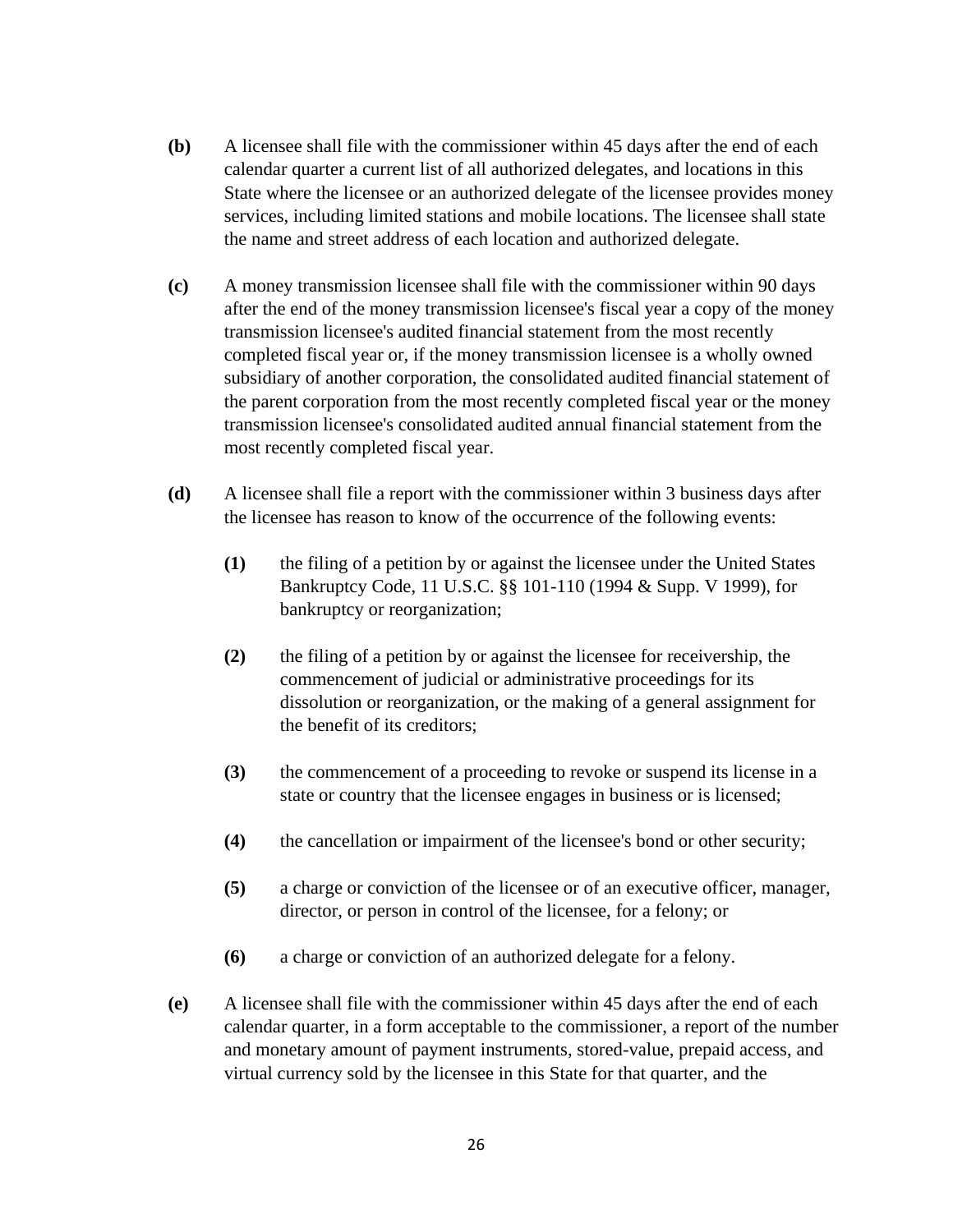monetary amount of payment instruments, stored-value, prepaid access, and virtual currency currently outstanding.

**(f)** The commissioner may for good cause grant an extension of the reporting date.

**History**. Acts 2007, No. 1595, § 1; 2011, No. 733, §§ 11, 12; 2017, No. 620, §§ 3, 4; 2021, No. 532, § 17.

## **23-55-604. Change of control.**

- **(a)** A licensee shall:
	- **(1)** give the commissioner notice in a record of a proposed change of control within 15 days after learning of the proposed change of control;
	- **(2)** request approval of the acquisition; and
	- **(3)** submit a nonrefundable fee of \$1,000 with the notice.
- **(b)** After review of a request for approval under subsection (a), the commissioner may require the licensee to provide additional information concerning the proposed persons in control of the licensee. The additional information must be limited to the same types required of the licensee or persons in control of the licensee as part of its original license or renewal application.
- **(c)** The commissioner shall approve a request for change of control under subsection (a) if, after investigation, the commissioner determines that the person or group of persons requesting approval has the competence, experience, character, and general fitness to operate the licensee or person in control of the licensee in a lawful and proper manner and that the public interest will not be jeopardized by the change of control.
- **(d)** When an application for a change of control under this article is complete, the commissioner shall notify the licensee in a record of the date on which the request was determined to be complete and:
	- **(1)** the commissioner shall approve or deny the request within 120 days after that date; or
	- **(2)** if the request is not approved or denied within 120 days after that date:
		- **(A)** the request is deemed approved; and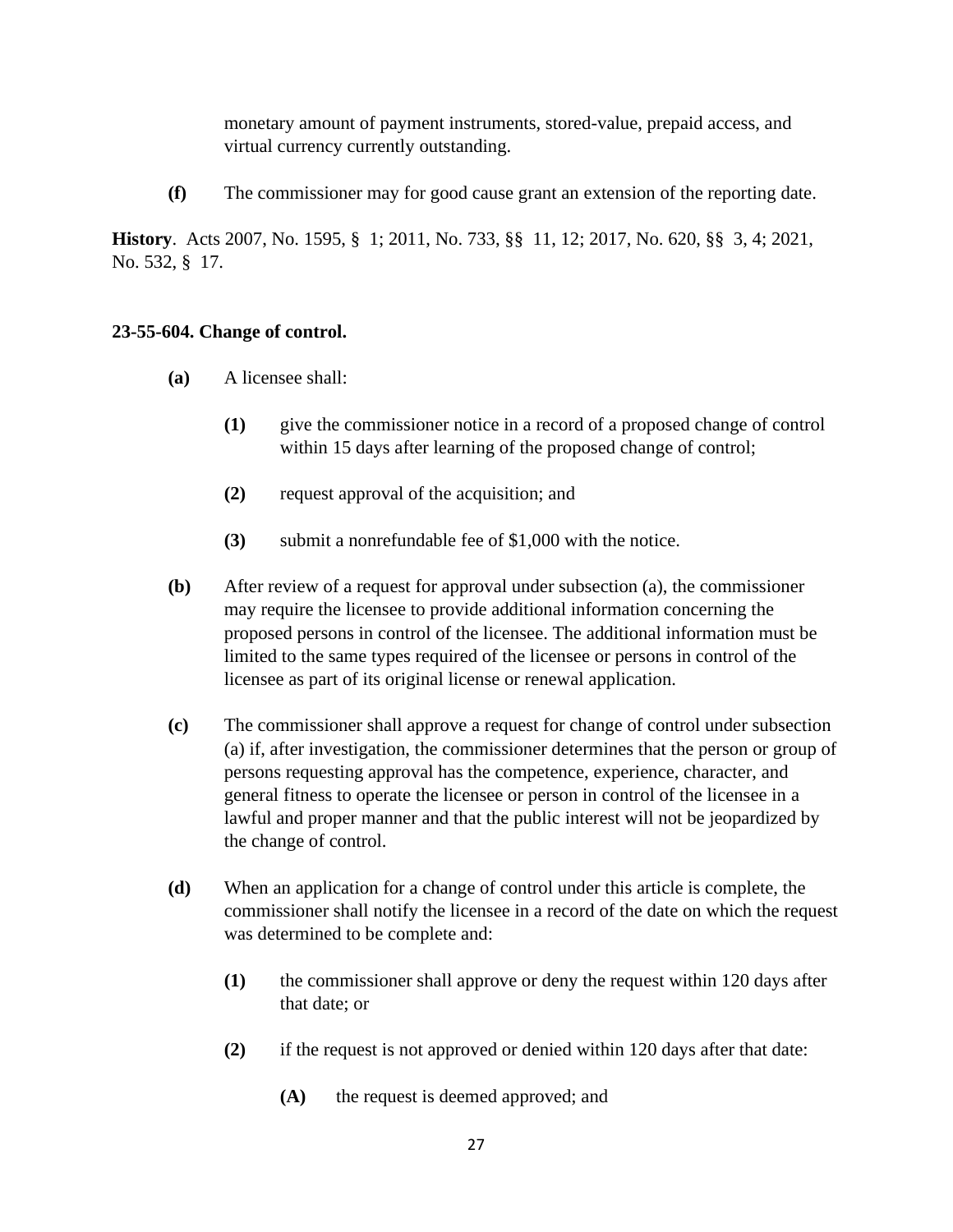- **(B)** the commissioner shall permit the change of control under this section, to take effect as of the first business day after expiration of the period.
- **(e)** The commissioner, by rule or order, may exempt a person from any of the requirements of subsection (a)(2) and (3) if it is in the public interest to do so.
- **(f)** Subsection (a) does not apply to a public offering of securities.
- **(g)** [Repealed.]

**History**. Acts 2007, No. 1595, § 1; 2009, No. 164, § 14; 2021, No. 532, § 18.

# **23-55-605. Records.**

- **(a)** A licensee shall maintain the following records for determining its compliance with this chapter for at least five years:
	- **(1)** a record of each payment instrument, stored-value, virtual currency, or prepaid access obligation sold;
	- **(2)** a general ledger posted at least monthly containing all asset, liability, capital, income, and expense accounts;
	- **(3)** bank statements and bank reconciliation records;
	- **(4)** records of outstanding payment instruments and stored-value and prepaid access obligations;
	- **(5)** records of each payment instrument, stored-value, virtual currency, and prepaid access obligation paid within the five-year period;
	- **(6)** a list of the last known names and addresses of all of the licensee's authorized delegates; and
	- **(7)** any other records the commissioner reasonably requires by rule.
- **(b)** The items specified in subsection (a) may be maintained photographically, electronically, or in any other form of record allowed by the commissioner.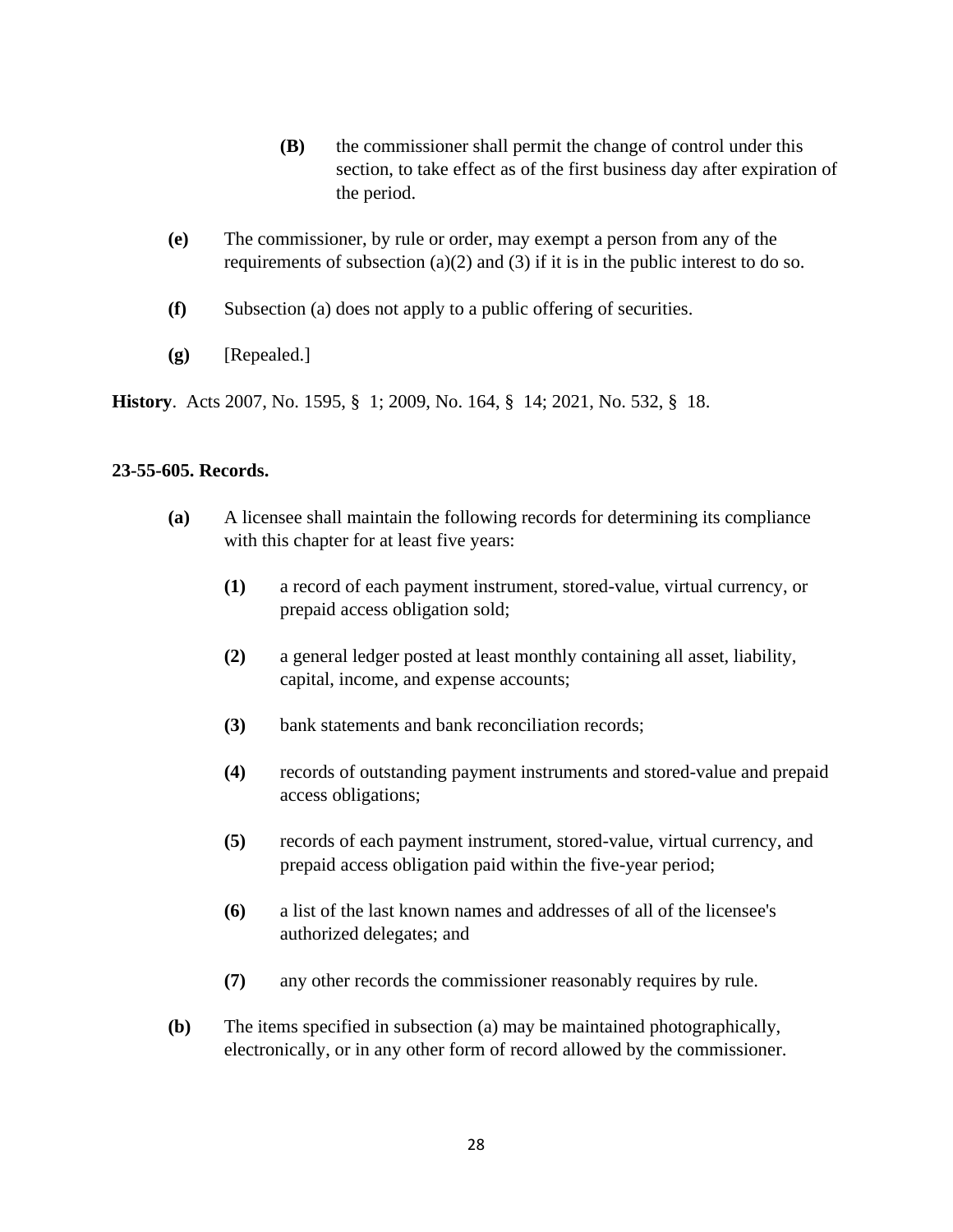- **(c)** Records may be maintained outside this State if they are made accessible to the commissioner on seven business-days' notice that is sent in a record.
- **(d)** All records maintained by the licensee as required in subsections (a) through (c) are open to inspection by the commissioner pursuant to § 23-55-601.

**History**. Acts 2007, No. 1595, § 1; 2009, No. 486, § 15; 2013, No. 531, § 7; 2021, No. 532, § 19.

# **23-55-606. Anti-money laundering program and reports.**

- **(a)** Every licensee shall comply with all state and federal laws, rules, and regulations relating to the detection and prevention of money laundering.
- **(b)** Every licensee shall maintain an anti-money laundering program in accordance with 31 C.F.R. § 103.125. The program shall be reviewed and updated as necessary to ensure that the program continues to be effective in detecting and deterring money laundering activities.
- **(c)** At a minimum, the program shall include:
	- **(1)** A system of internal controls to ensure ongoing compliance;
	- **(2)** Independent testing for compliance to be conducted by bank personnel or by an outside party;
	- **(3)** Designation of an individual or individuals who are responsible for coordinating and monitoring day-to-day compliance;
	- **(4)** Training for appropriate personnel; and
	- **(5)** Appropriate risk-based procedures for conducting ongoing customer due diligence to include without limitation:
		- **(A)** Understanding the nature and purpose of customer relationships for the purpose of developing a customer risk profile; and
		- **(B) (i)** Conducting ongoing monitoring to identify and report suspicious transactions and, on a risk basis, to maintain and update customer information.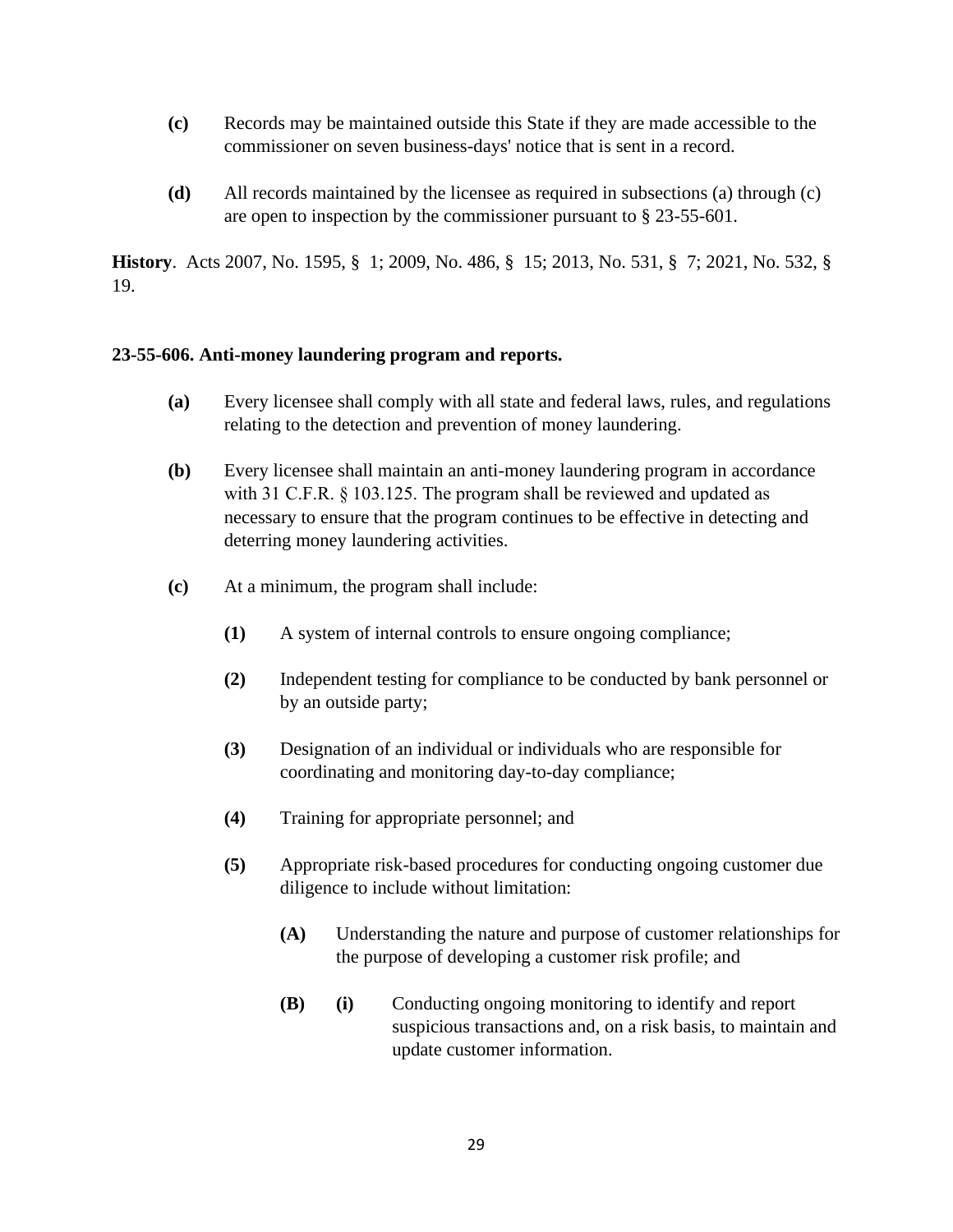- (ii) For purposes of subdivision  $(c)(5)(B)(i)$  of this section, customer information shall include information regarding the beneficial owners of legal entity customers.
- **(d)** Every licensee shall comply with the regulations of its federal functional regulator governing such programs.
- **(e)** A licensee and an authorized delegate shall file with the commissioner all reports required by federal currency reporting, record keeping, and suspicious transaction reporting requirements as set forth in 31 U.S.C. § 5311 (1994), 31 C.F.R. § 103 (2000), and other federal and state laws pertaining to money laundering.
- **(f)** The timely filing of a complete and accurate report required under subsection (e) of this section with the appropriate federal agency satisfies compliance with the requirements of subsection (e) of this section, unless the commissioner notifies the licensee that reports of this type are not being regularly and comprehensively transmitted by the federal agency to the commissioner.

**History**. Acts 2007, No. 1595, § 1; 2017, No. 620, § 5.

# **23-55-607. Confidentiality.**

- **(a)** Unless otherwise specified in this section, all information filed with the commissioner shall be available for public inspection under rules promulgated by the commissioner consistent with state and federal law governing the disclosure of public information.
- **(b)** Except for reasonably segregable portions of information and records that by law would routinely be made available to a party other than an agency in litigation with the commissioner, the commissioner shall not publish or make available:
	- **(1)** Information contained in reports, summaries, analyses, letters, or memoranda arising out of, in anticipation of, or in connection with an investigation, examination, or inspection of the books and records of any person;
	- **(2)** Interagency or intra-agency memoranda or letters, including without limitation:
		- **(A)** Records that reflect discussions between or consideration by the commissioner or members of the staff of the State Securities Department or the staff of the Department of Commerce working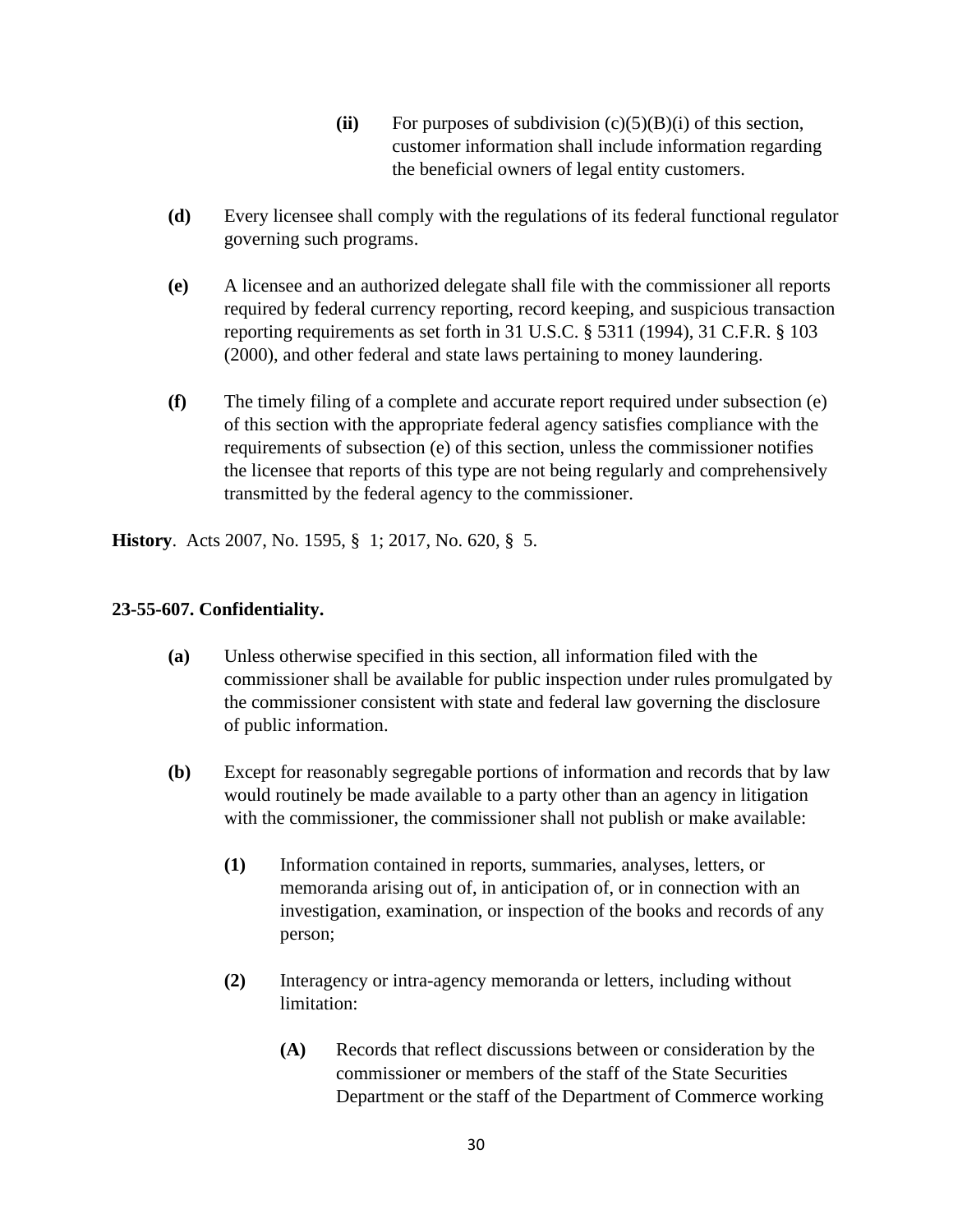for the State Securities Department, or both, of any action taken or proposed to be taken by the commissioner or by any members of the staff of the State Securities Department or the staff of the Department of Commerce working for the State Securities Department; and

- **(B)** Reports, summaries, analyses, conclusions, or any other work product of the commissioner or of attorneys, accountants, analysts, or other members of the commissioner's staff, prepared in the course of an:
	- **(i)** Inspection of the books or records of a person whose affairs are regulated by the commissioner; or
	- **(ii)** Examination, investigation, or litigation conducted by or on behalf of the commissioner;
- **(3)** Personnel files, medical files, and similar files if disclosure would constitute a clearly unwarranted invasion of personal privacy, including without limitation:
	- **(A)** Information concerning employees of the State Securities Department or employees of the Department of Commerce working for the State Securities Department and all persons subject to rule by the State Securities Department; and
	- **(B)** Personal information reported to the commissioner under the department's rules concerning registration about employees of applicants, licensees, or their agents;
- **(4) (A)** Investigatory records compiled for law enforcement purposes to the extent that production of the records would:
	- **(i)** Interfere with enforcement proceedings;
	- **(ii)** Deprive a person of a right to a fair trial or an impartial adjudication; or
	- **(iii)** Disclose the identity of a confidential source.
	- **(B)** The commissioner may also withhold investigatory records that would: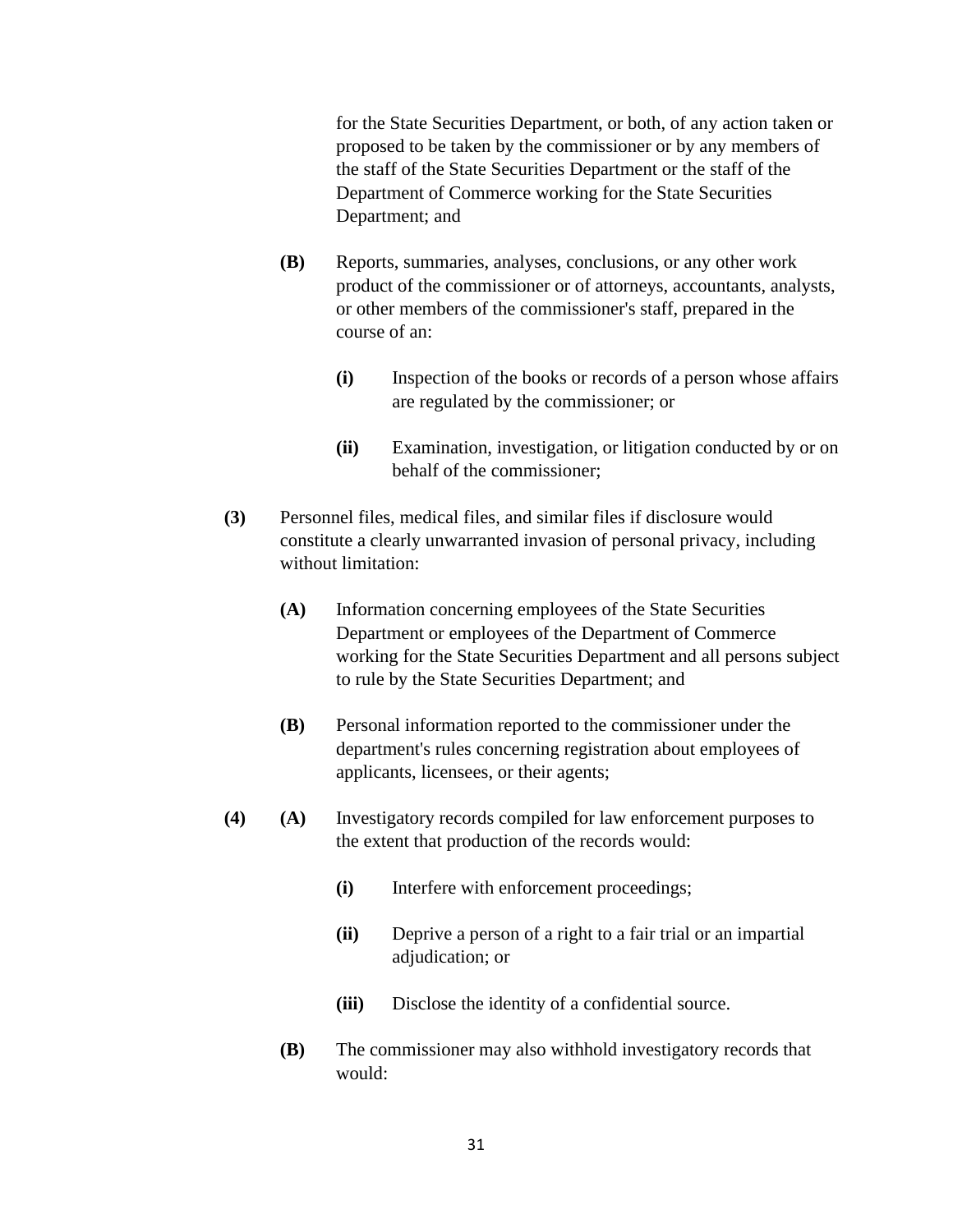- **(i)** Constitute an unwarranted invasion of personal privacy;
- **(ii)** Disclose investigative techniques and procedures; or
- **(iii)** Endanger the life or physical safety of law enforcement personnel.
- **(C)** As used in this section, "investigatory records" includes:
	- **(i)** All documents, records, transcripts, correspondence, and related memoranda and work products concerning examinations and other investigations and related litigation as authorized by law that pertain to or may disclose the possible violation by any person of any provision of the statutes or rules administered by the commissioner; and
	- **(ii)** All written communications from or to any person confidentially complaining or otherwise furnishing information about a possible violation, as well as all correspondence and memoranda in connection with the confidential complaint or information;
- **(5)** Information contained in or related to examinations, operating reports, or condition reports prepared by, on behalf of, or for the use of any agency responsible for the regulation or supervision of financial institutions, check issuers, money transmitters, money services providers, or money service businesses;
- **(6) (A)** Financial records of any applicant, licensee, or the agent of an applicant or licensee obtained during or as a result of an examination by the commissioner.
	- **(B)** However, when a record under this article is required to be filed with the commissioner as part of an application for license, annual renewal, or otherwise, the record, including financial statements prepared by certified public accountants, shall be public information unless sections of the information are bound separately and are marked "confidential" by the applicant, licensee, or agent upon filing.
	- **(C)** Information under subdivision (b)(6)(B) of this section bound separately and marked "confidential" shall be deemed nonpublic until ten (10) days after the commissioner has given the applicant,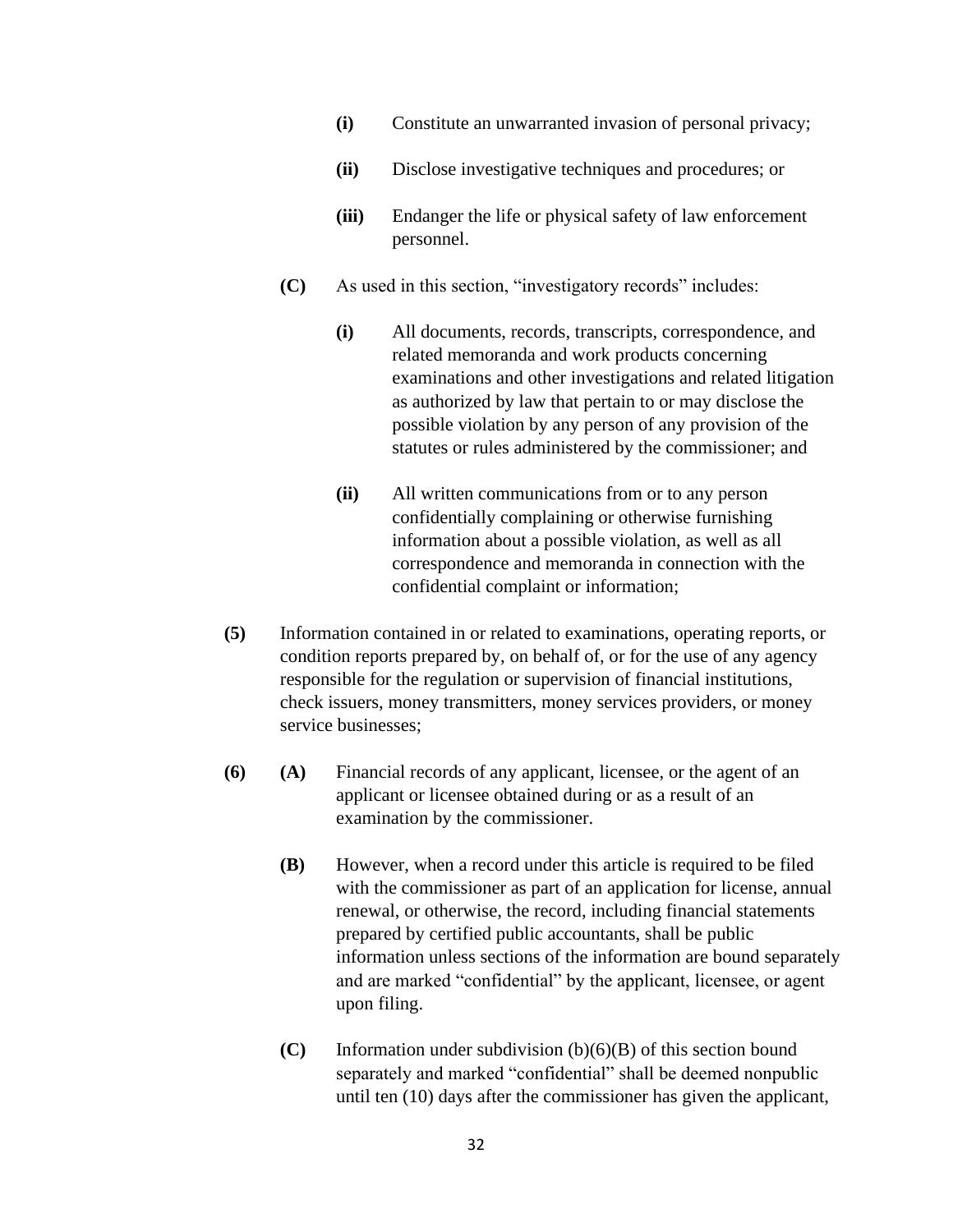licensee, or agent notice that an order will be entered deeming the material public information.

- **(D)** An applicant, licensee, or agent may seek an injunction from the Pulaski County Circuit Court ordering the commissioner to withhold the information as nonpublic pending a final order from a court of competent jurisdiction if the order of the commissioner under subdivision  $(b)(6)(C)$  of this section is appealed under applicable law;
- **(7)** Trade secrets obtained from any person; or
- **(8)** Any other records that are required to be closed to the public and are not deemed open to public inspection under other law.
- **(c)** The commissioner may disclose information not otherwise subject to disclosure under subsection (a) to representatives of state or federal agencies who promise in a record that they will maintain the confidentiality of the information; or the commissioner finds that the release is reasonably necessary for the protection of the public and in the interests of justice, and the licensee has been given previous notice by the commissioner of its intent to release the information.
- **(d)** This section does not prohibit the commissioner from disclosing to the public a list of persons licensed under this chapter or the aggregated financial data concerning those licensees.

**History**. Acts 2007, No. 1595, § 1; 2019, No. 315, § 2607; 2019, No. 910, §§ 588, 589.

## **23-55-608. Disclosure requirements.**

- **(a)** A licensee shall provide its name and mailing address or telephone number to the purchaser in connection with each money transmission or currency exchange transaction conducted by the licensee directly or through an authorized delegate.
- **(b)** An authorized delegate shall display prominently in a form and in a medium prescribed by the Securities Commissioner a notice that states or contains the following information:
	- **(1)** The name, mailing address, and telephone number of the authorized delegate;
	- **(2)** For each licensee of the authorized delegate: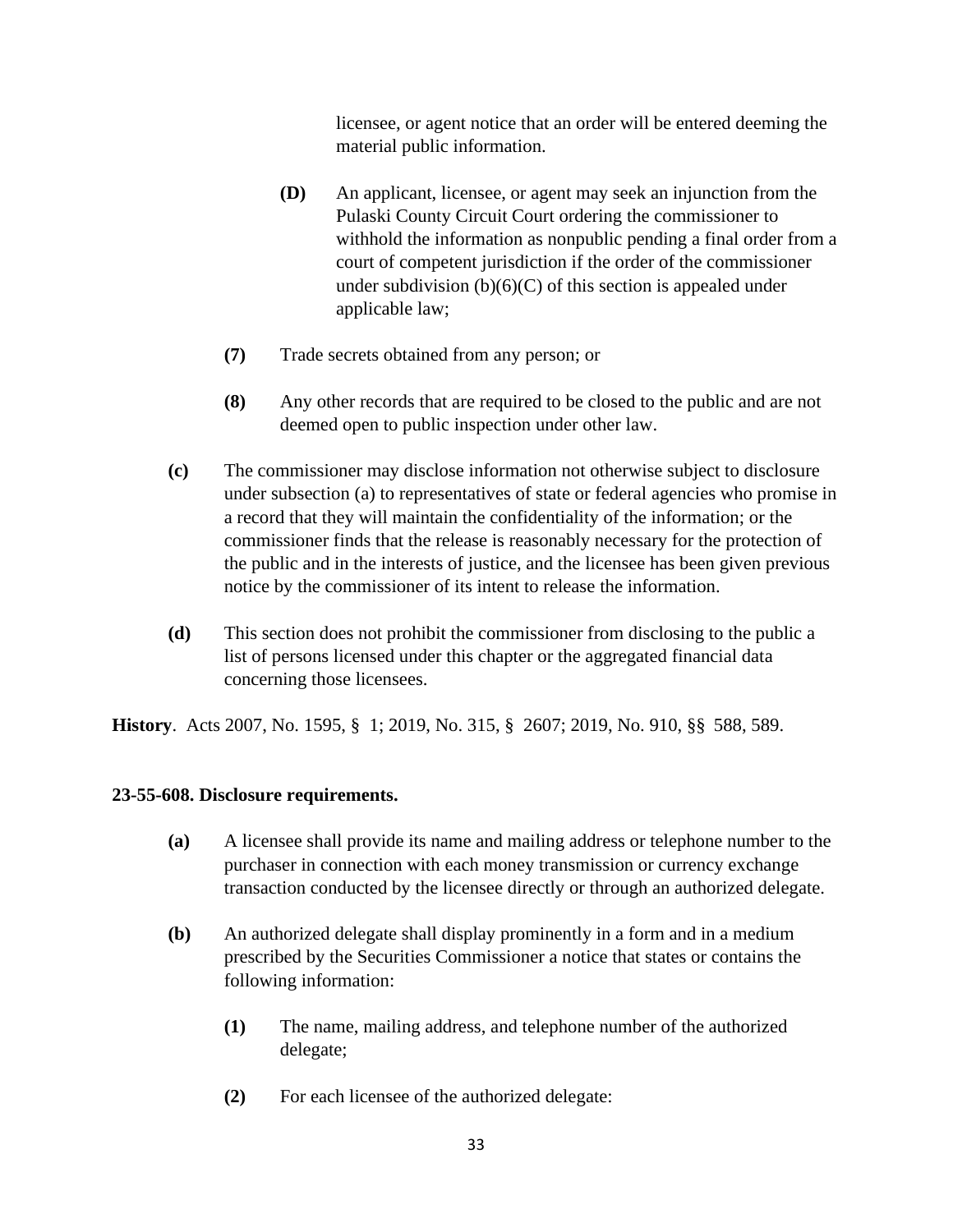- **(A)** A statement that the authorized delegate is an agent conducting business on behalf of the licensee under this chapter; and
- **(B)** The name, mailing address, and telephone number of the licensee; and
- **(3)** A statement:
	- **(A)** Directing consumers with complaints to contact the State Securities Department; and
	- **(B)** Containing the current mailing address and telephone number of the department.

**History**. Acts 2009, No. 486, § 16.

# **23-55-609. Policy and procedure — Physical security and cybersecurity.**

- **(a)** A money transmitter or currency exchanger licensed or required to be licensed under this chapter shall establish, implement, update, and enforce written physical security and cybersecurity policies and procedures reasonably designed to ensure the confidentiality, integrity, and availability of physical and electronic records and information.
- **(b)** A policy or procedure described in subsection (a) of this section shall be tailored to the size and sophistication of the money transmitter or currency exchanger.
- **(c)** The Securities Commissioner may impose additional conditions by rule or order to clarify the requirements of a policy or procedure described in subsection (a) of this section.

**History**. Acts 2021, No. 532, § 20.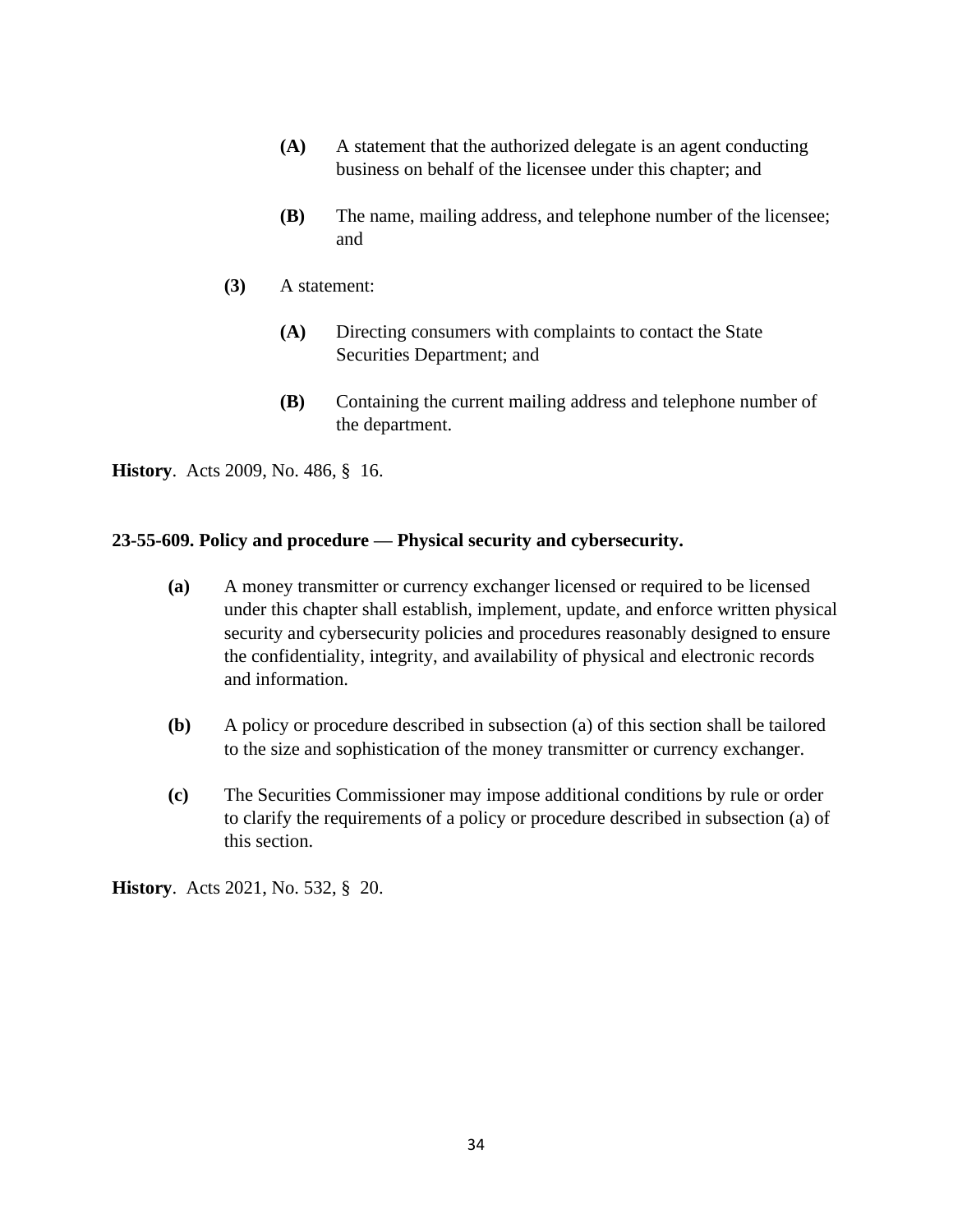# **ARTICLE 7 Permissible Investments**

- 23-55-701. Maintenance of permissible investments.
- 23-55-702. Types of permissible investments.

# **23-55-701. Maintenance of permissible investments.**

- **(a)** A licensee shall maintain at all times permissible investments that have a market value computed in accordance with generally accepted accounting principles or international financial reporting standards of not less than the aggregate amount of all of its outstanding payment instruments and stored value and prepaid access obligations issued or sold in all states and money transmitted from all states by the licensee.
- **(b)** A licensee transmitting virtual currency shall hold like-kind virtual currency of the same volume as that held by the licensee but which is obligated to consumers in lieu of the permissible investments required in subsection (a).
- **(c)** A licensee conducting activities as described in subsections (a) and (b) shall maintain applicable levels and types of permissible investments as described in subsections (a) and (b).
- **(d)** The commissioner, with respect to any licensees, may limit the extent to which a type of investment within a class of permissible investments may be considered a permissible investment, except for money and certificates of deposit issued by a bank. The commissioner by rule may prescribe or by order allow other types of investments that the commissioner determines to have a safety substantially equivalent to other permissible investments.
- **(e)** Permissible investments, even if commingled with other assets of the licensee, are held in trust for the benefit of the purchasers and holders of the licensee's outstanding payment instruments and stored value and prepaid access obligations in the event of bankruptcy or receivership of the licensee.

**History**. Acts 2007, No. 1595, § 1; 2013, No. 531, § 8; 2019, No. 111, § 8; 2021, No. 532, § 21.

# **23-55-702. Types of permissible investments.**

**(a)** Except to the extent otherwise limited by the commissioner pursuant to § 23-55- 701, the following investments are permissible under § 23-55-701: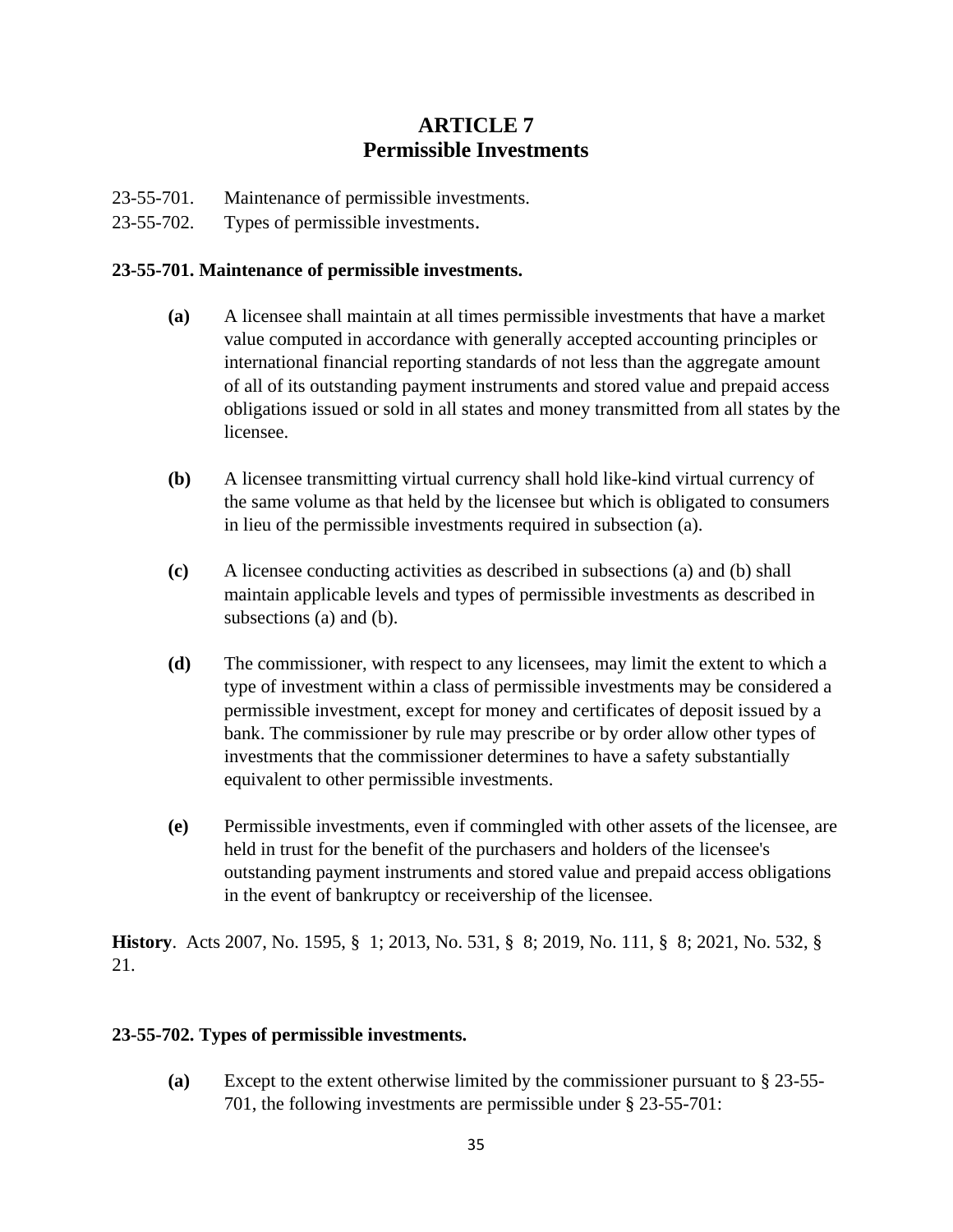- **(1)** cash;
- **(2)** a bank receivable or credit card receivable;
- **(3)** a savings deposit, a demand deposit, a certificate of deposit, or senior debt obligation of an insured depositary institution, as defined in section 3 of the Federal Deposit Insurance Act, 12 U.S.C. § 1813 (1994 & Supp. V 1999);
- **(4)** an investment security that is an obligation of the United States or a department, agency, or instrumentality thereof; an investment in an obligation that is guaranteed fully as to principal and interest by the United States; or an investment in an obligation of a State or a governmental subdivision, agency, or instrumentality thereof; and
- **(5)** receivables that are payable to a licensee from its authorized delegates, in the ordinary course of business, pursuant to contracts that are less than seven days old.
- **(b)** The following investments are permissible under § 23-55-701, if an investment does not exceed 30 percent of:
	- **(1)** a short-term investment that is not longer than six months bearing a rating of one of the three highest grades as defined by a nationally recognized organization that rates securities;
	- **(2)** commercial paper; and
	- **(3)** an interest-bearing bill, note, bond, or debenture of a person whose equity shares are traded on a national securities exchange or on a national overthe-counter market.
- **(c)** A savings deposit, a demand deposit, or a certificate of deposit at a foreign depository is permissible under § 23-55-701 if the investment does not exceed 10 percent.
- **(d)** Any other investment is permissible under § 23-55-701 if the commissioner designates, to the extent specified by the commissioner.
- **(e)** The aggregate of investments under subsections (b)-(d) may not exceed 50 percent of the total permissible investments of a licensee calculated in accordance with § 23-55-701.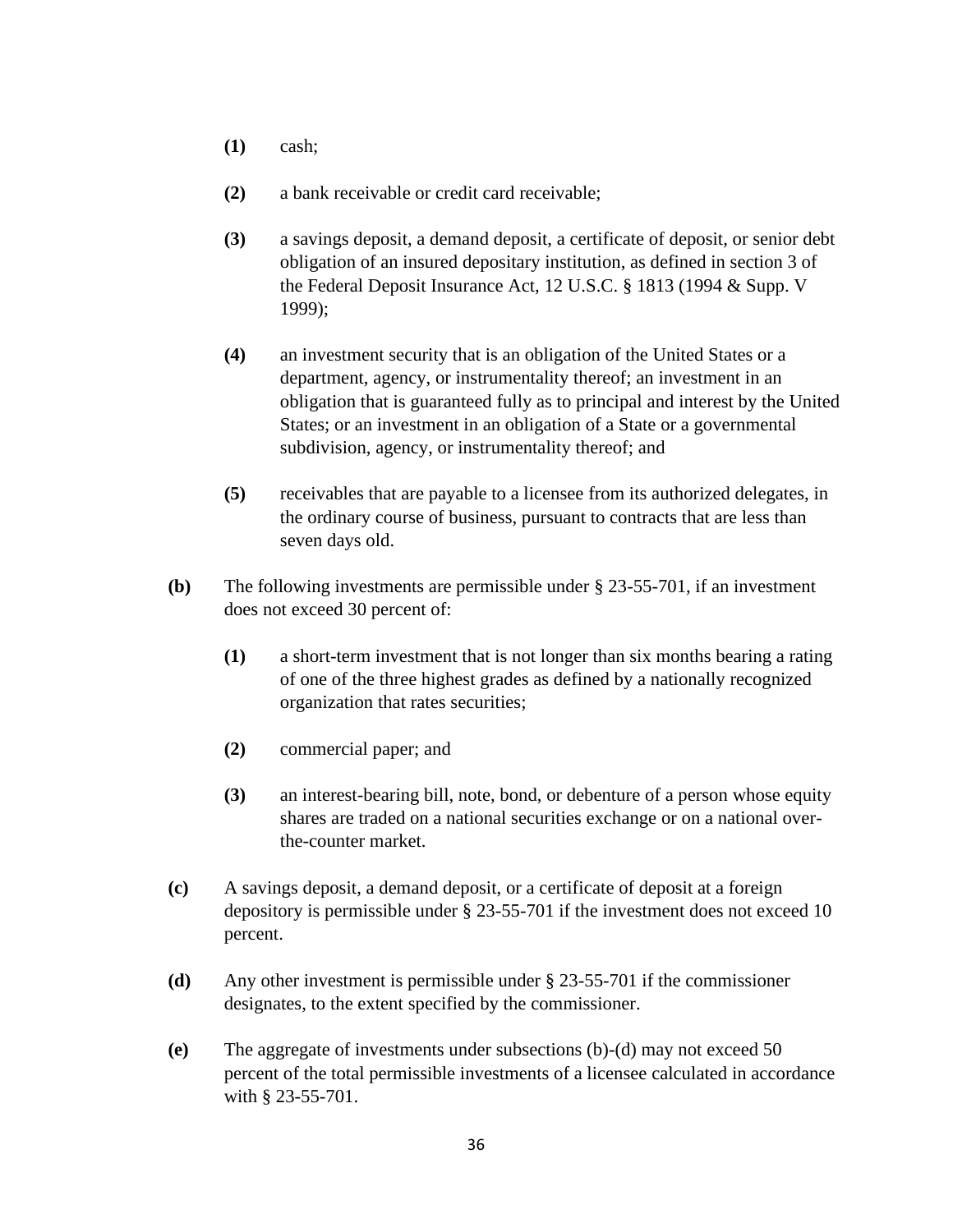**History**. Acts 2007, No. 1595, § 1; 2021, No. 532, § 22.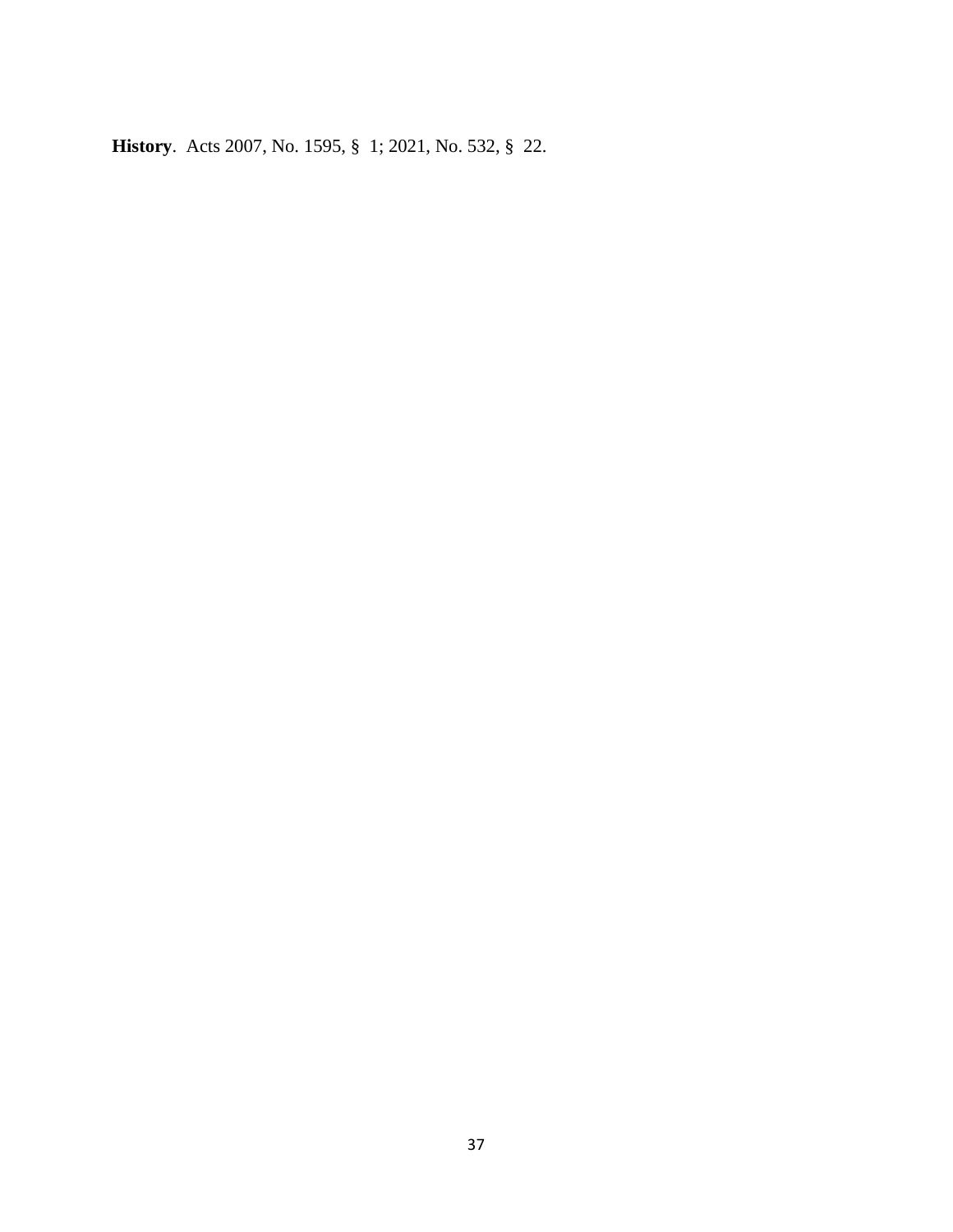# **ARTICLE 8 Enforcement**

- 23-55-801. Suspension and revocation.
- 23-55-802. Suspension and revocation of authorized delegates.
- 23-55-803. Orders to cease and desist.
- 23-55-804. Consent orders.
- 23-55-805. Civil penalties.
- 23-55-806. Criminal penalties.
- 23-55-807. Unlicensed persons.
- 23-55-808. Receivership.

## **23-55-801. Suspension and revocation.**

- **(a)** The commissioner may suspend or revoke a license or order a licensee to revoke the designation of an authorized delegate if:
	- **(1)** the licensee violates this chapter or a rule adopted or an order issued under this chapter;
	- **(2)** the licensee does not cooperate with an examination or investigation by the commissioner;
	- **(3)** the licensee engages in fraud, intentional misrepresentation, or gross negligence;
	- **(4)** an authorized delegate is convicted of a violation of a state or federal antimoney laundering statute, or violates a rule adopted or an order issued under this chapter, as a result of the licensee's willful misconduct or willful blindness;
	- **(5)** the competence, experience, character, or general fitness of the licensee, authorized delegate, person in control of a licensee, or responsible person of the licensee or authorized delegate indicates that it is not in the public interest to permit the person to provide money services;
	- **(6)** the licensee engages in an unsafe or unsound practice;
	- **(7)** the licensee is insolvent, suspends payment of its obligations, or makes a general assignment for the benefit of its creditors;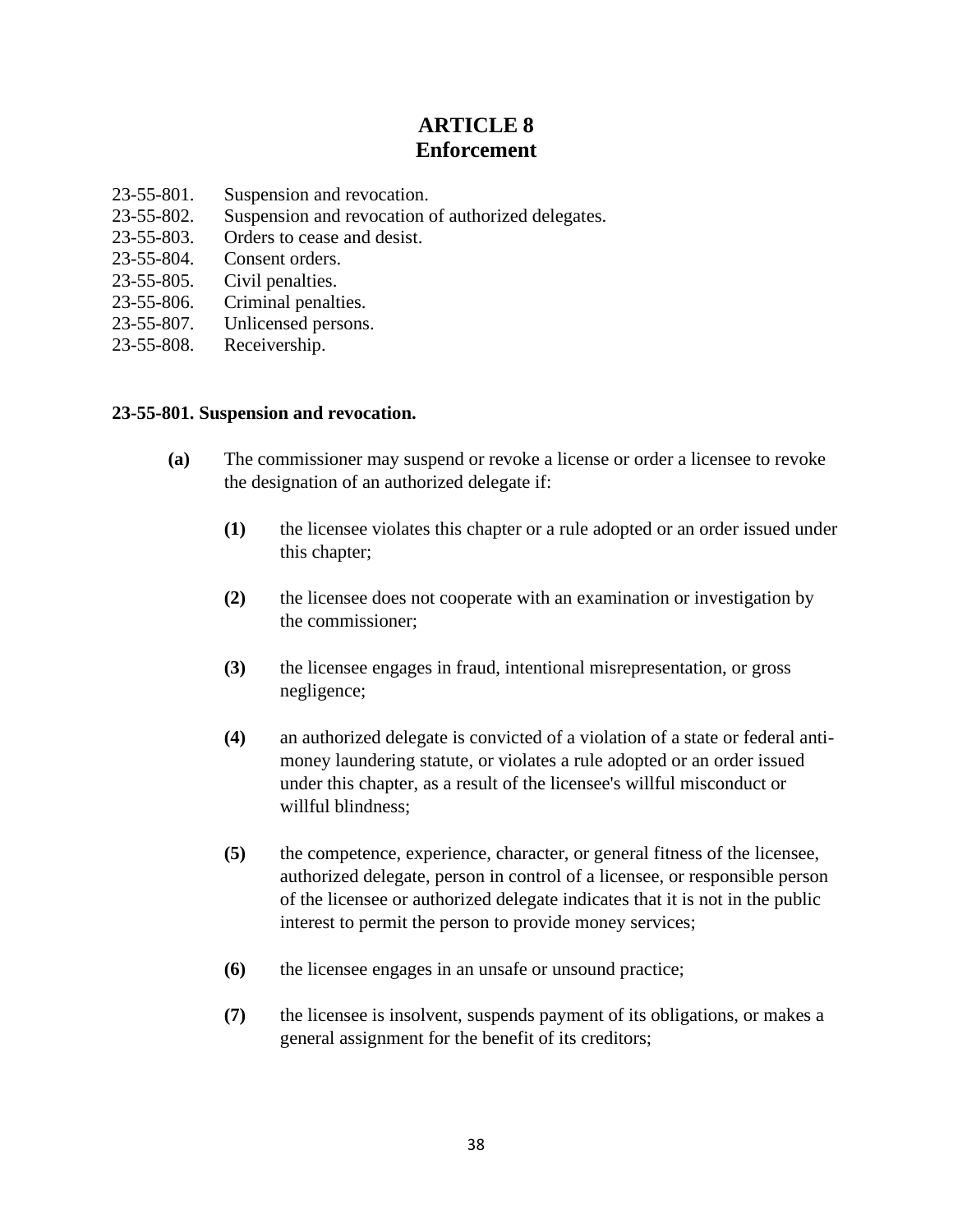- **(8)** the licensee does not remove an authorized delegate after the commissioner issues and serves upon the licensee a final order including a finding that the authorized delegate has violated this chapter; or
- **(9)** the licensee is the subject of an order, including a denial, suspension, or revocation, by this or any other state or federal authority that was entered against the person within the past 5 years, including without limitation the money services industry.
- **(b)** In determining whether a licensee is engaging in an unsafe or unsound practice, the commissioner may consider the size and condition of the licensee's money transmission, the magnitude of the loss, the gravity of the violation of this chapter, and the previous conduct of the person involved.

**History**. Acts 2007, No. 1595, § 1; 2011, No. 733, § 13.

# **23-55-802. Suspension and revocation of authorized delegates.**

- **(a)** The commissioner may issue an order suspending or revoking the designation of an authorized delegate, if the commissioner finds that:
	- **(1)** the authorized delegate violated this chapter or a rule adopted or an order issued under this chapter;
	- **(2)** the authorized delegate did not cooperate with an examination or investigation by the commissioner;
	- **(3)** the authorized delegate engaged in fraud, intentional misrepresentation, or gross negligence;
	- **(4)** the authorized delegate is convicted of a violation of a state or federal antimoney laundering statute;
	- **(5)** the competence, experience, character, or general fitness of the authorized delegate or a person in control of the authorized delegate indicates that it is not in the public interest to permit the authorized delegate to provide money services; or
	- **(6)** the authorized delegate is engaging in an unsafe or unsound practice.
- **(b)** In determining whether an authorized delegate is engaging in an unsafe or unsound practice, the commissioner may consider the size and condition of the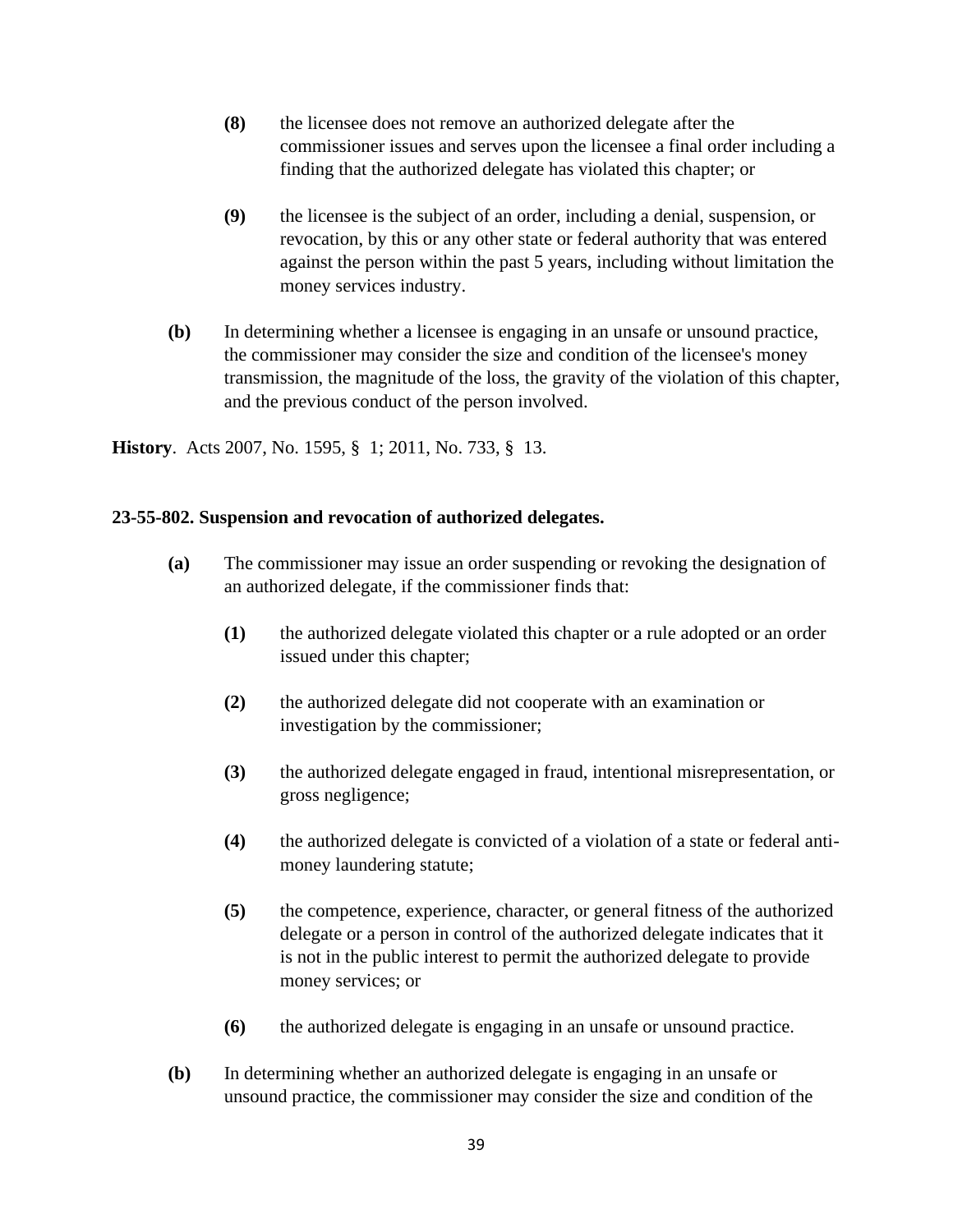authorized delegate's provision of money services, the magnitude of the loss, the gravity of the violation of this chapter or a rule adopted or order issued under this chapter, and the previous conduct of the authorized delegate.

**(c)** An authorized delegate may apply for relief from a suspension or revocation of designation as an authorized delegate according to procedures prescribed by the commissioner.

**History**. Acts 2007, No. 1595, § 1.

#### **23-55-803. Orders to cease and desist.**

- **(a)** If the Securities Commissioner determines that a violation of this chapter or of a rule adopted or an order issued under this chapter by a licensee, authorized delegate, or any other person is likely to cause immediate and irreparable harm to the licensee, its customers, or the public as a result of the violation or cause insolvency or significant dissipation of assets of the licensee, the commissioner may issue a summary order requiring the licensee, authorized delegate, or any other person to cease and desist from the violation. The order becomes effective upon service of it upon the licensee, authorized delegate, or any other person.
- **(b)** The commissioner may issue a summary order against a licensee to cease and desist from providing money services through an authorized delegate that is the subject of a separate order by the commissioner.
- **(c)** An order to cease and desist remains effective and enforceable pending the completion of an administrative proceeding pursuant to § 23-55-901 or § 23-55- 902 and the entry of a subsequent order to affirm, modify, or vacate the order by the commissioner.

**History**. Acts 2007, No. 1595, § 1; 2009, No. 486, § 17.

## **23-55-804. Consent orders.**

The commissioner may enter into a consent order at any time with a person to resolve a matter arising under this chapter or a rule adopted or order issued under this chapter. A consent order must be signed by the person to whom it is issued or by the person's authorized representative, and must indicate agreement with the terms contained in the order. A consent order may provide that it does not constitute an admission by a person that this chapter or a rule adopted or an order issued under this chapter has been violated.

**History**. Acts 2007, No. 1595, § 1.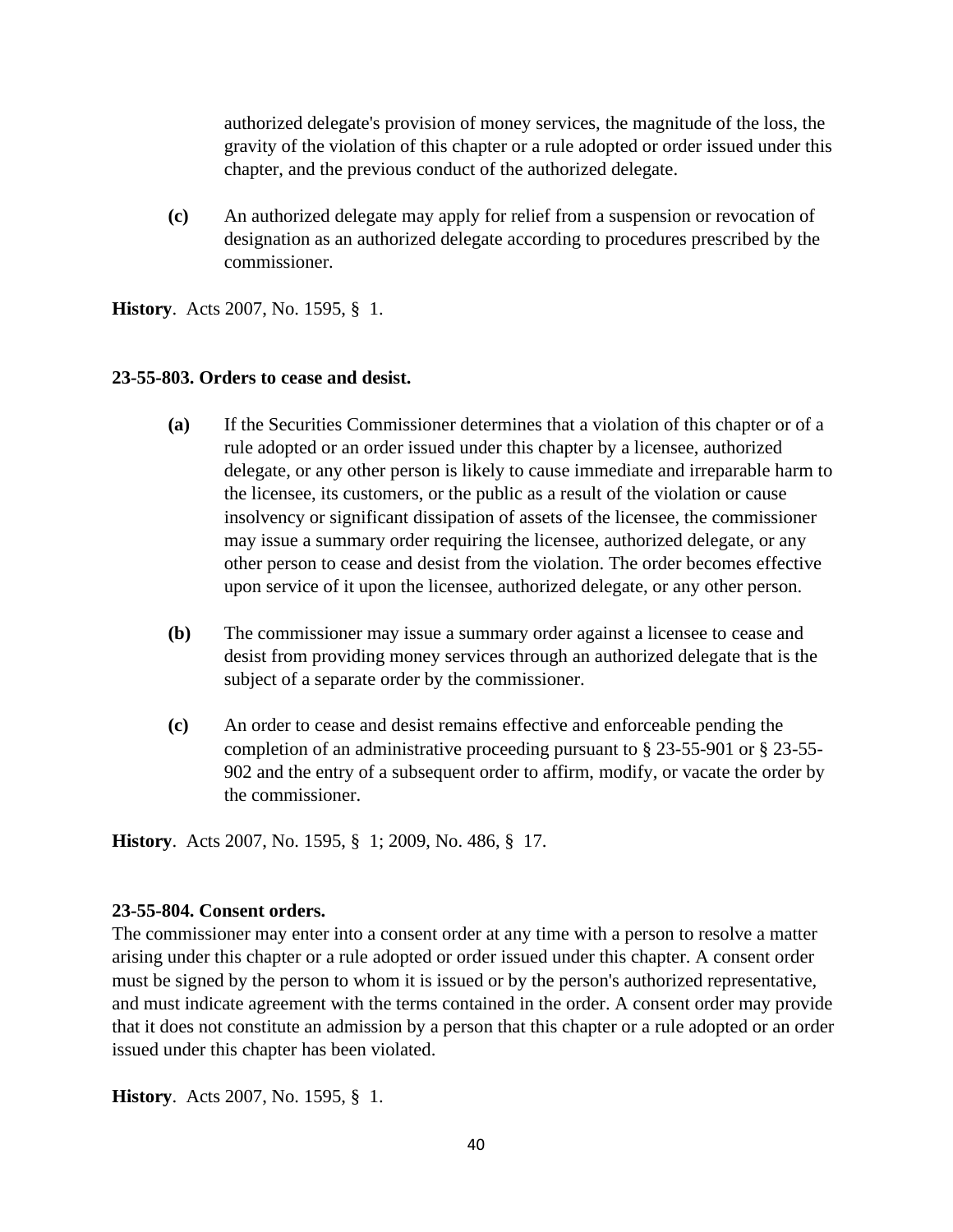## **23-55-805. Civil penalties.**

The commissioner may assess a civil penalty against a person that violates this chapter or a rule adopted or an order issued under this chapter in an amount not to exceed \$1,000 per day for each day the violation is outstanding, plus this State's costs and expenses for the investigation and prosecution of the matter, including reasonable attorney's fees.

**History**. Acts 2007, No. 1595, § 1.

# **23-55-806. Criminal penalties.**

- **(a)** A person that intentionally makes a false statement, misrepresentation, or false certification in a record filed or required to be maintained under this chapter, that intentionally makes a false entry or omits a material entry in such a record, or violates any rule promulgated or order issued hereunder is guilty of a Class B felony.
- **(b)** A person that knowingly engages in an activity for which a license is required under this chapter without being licensed under this chapter and who receives more than \$500 in compensation within a 30-day period from this activity is guilty of a Class B felony.
- **(c)** A person that knowingly engages in an activity for which a license is required under this chapter without being licensed under this chapter and who receives no more than \$500 in compensation within a 30-day period from this activity is guilty of a Class A misdemeanor.

**History**. Acts 2007, No. 1595, § 1.

## **23-55-807. Unlicensed persons.**

- **(a) (1)** [Repealed.]
	- **(2)** If as a result of an investigation or examination the Securities Commissioner finds that a person has engaged or is about to engage in an act or practice constituting a violation of this chapter or a rule or order under this chapter, the commissioner may summarily issue:
		- **(A)** A cease and desist order under § 23-55-803; or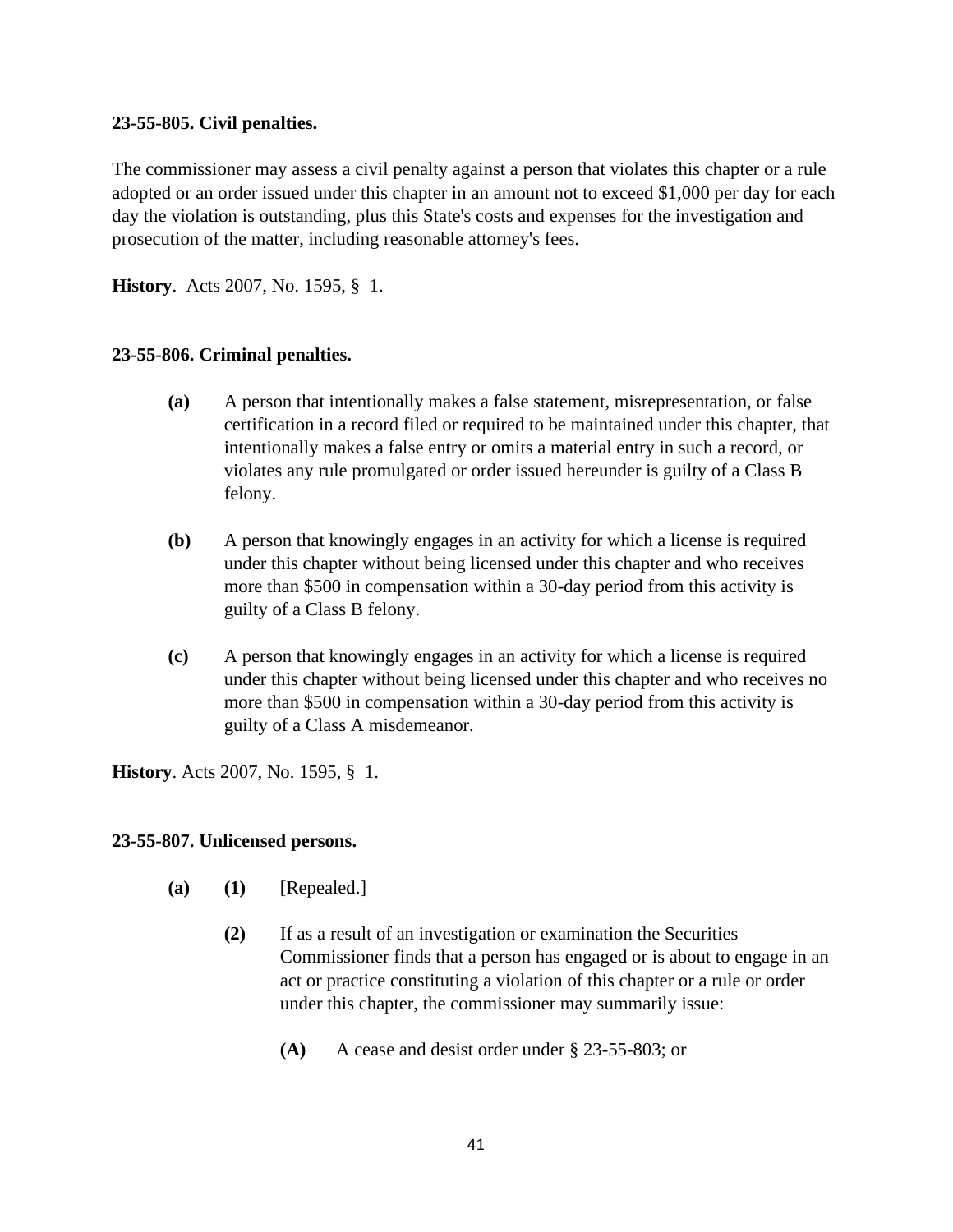- **(B)** An order to prohibit the person from continuing to engage in providing money services.
- **(b)** [Repealed.]
- **(c) (1)** An order to cease and desist becomes effective upon service of it upon the person.
	- **(2)** A hearing shall be held on the written request of the person aggrieved by the order to cease and desist if the request is received by the commissioner within thirty (30) days of the date of the entry of the order to cease and desist or if ordered by the commissioner.
- **(d)** An order to cease and desist remains effective and enforceable pending the completion of an administrative proceeding pursuant to §§ 23-55-901 and 23-55- 902 and the entry of a subsequent order by the commissioner to affirm, modify, or vacate the order.
- **(e)** The commissioner may apply to the Pulaski County Circuit Court to:
	- **(1)** Temporarily or permanently enjoin an act or practice that violates this chapter or a rule or order under this chapter; or
	- **(2)** Enforce compliance with this chapter or a rule or order under this chapter.

**History**. Acts 2007, No. 1595, § 1; 2009, No. 486, § 18.

## **23-55-808. Receivership.**

- **(a) (1)** Whenever a licensee has refused or is unable to pay its obligations generally as they become due or whenever it appears to the commissioner that a licensee is in an unsafe or unsound condition, the commissioner, or the Attorney General representing the commissioner, may apply to the Pulaski County Circuit Court or to the circuit court of any county in which the licensee is located for the appointment of a receiver for the licensee. The court may require the receiver to post a bond in such amount as may appear necessary to protect claimants of the licensee.
	- **(2)** The receiver, subject to the approval of the court, shall take possession of the books, records, and assets of the licensee and shall take such action with respect to employees, agents, or representatives of the licensee or such other action as may be necessary to conserve the assets of the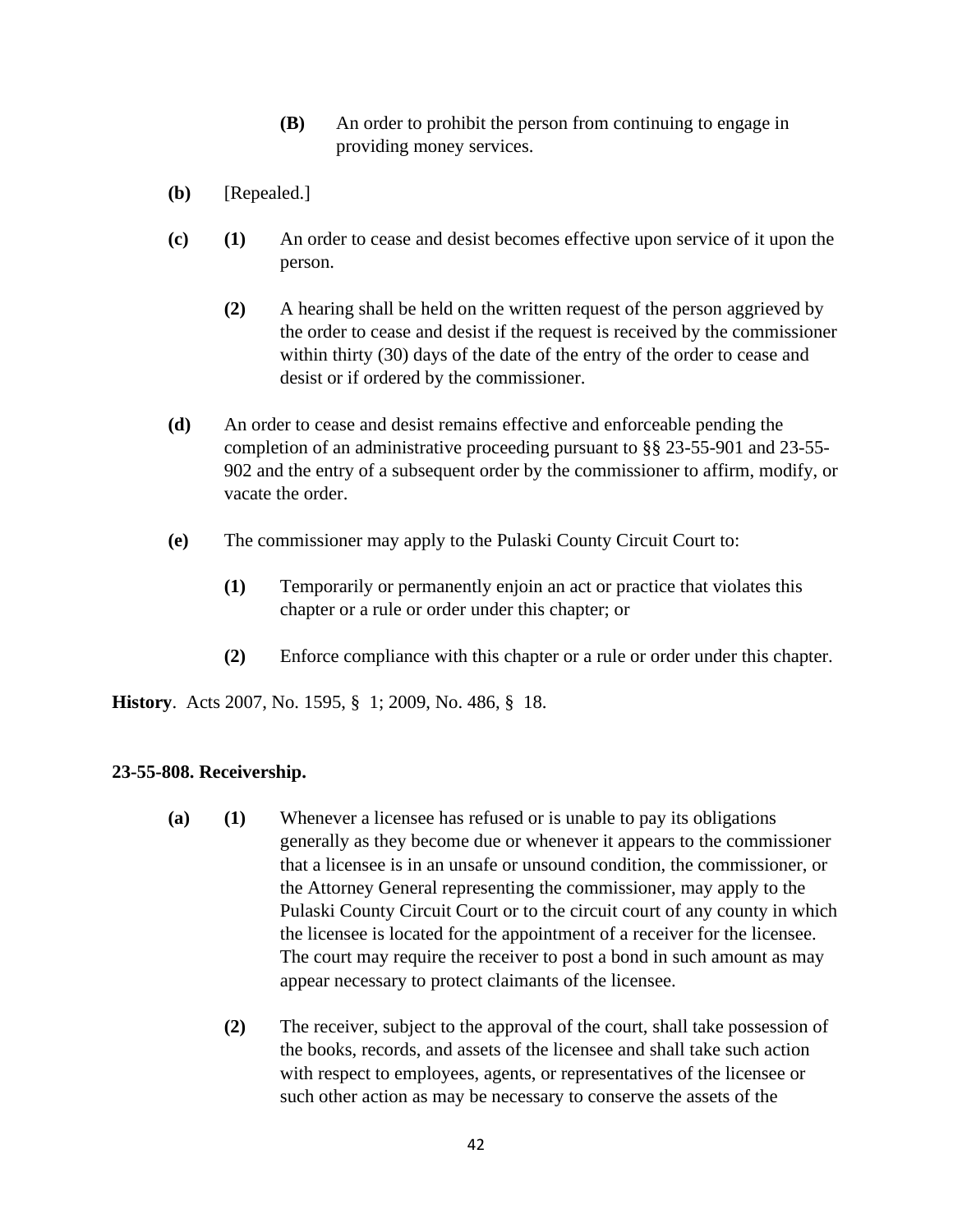licensee or ensure payment of instruments issued by the licensee pending further disposition of its business as provided by law. The receiver shall sue and defend, compromise, and settle all claims involving the licensee and exercise such powers and duties as may be necessary and consistent with the laws of this state applicable to the appointment of receivers.

**(3)** The receiver, from time to time, but in no event less frequently than once each calendar quarter, shall report to the court with respect to all acts and proceedings in connection with the receivership.

**History**. Acts 2007, No. 1595, § 1.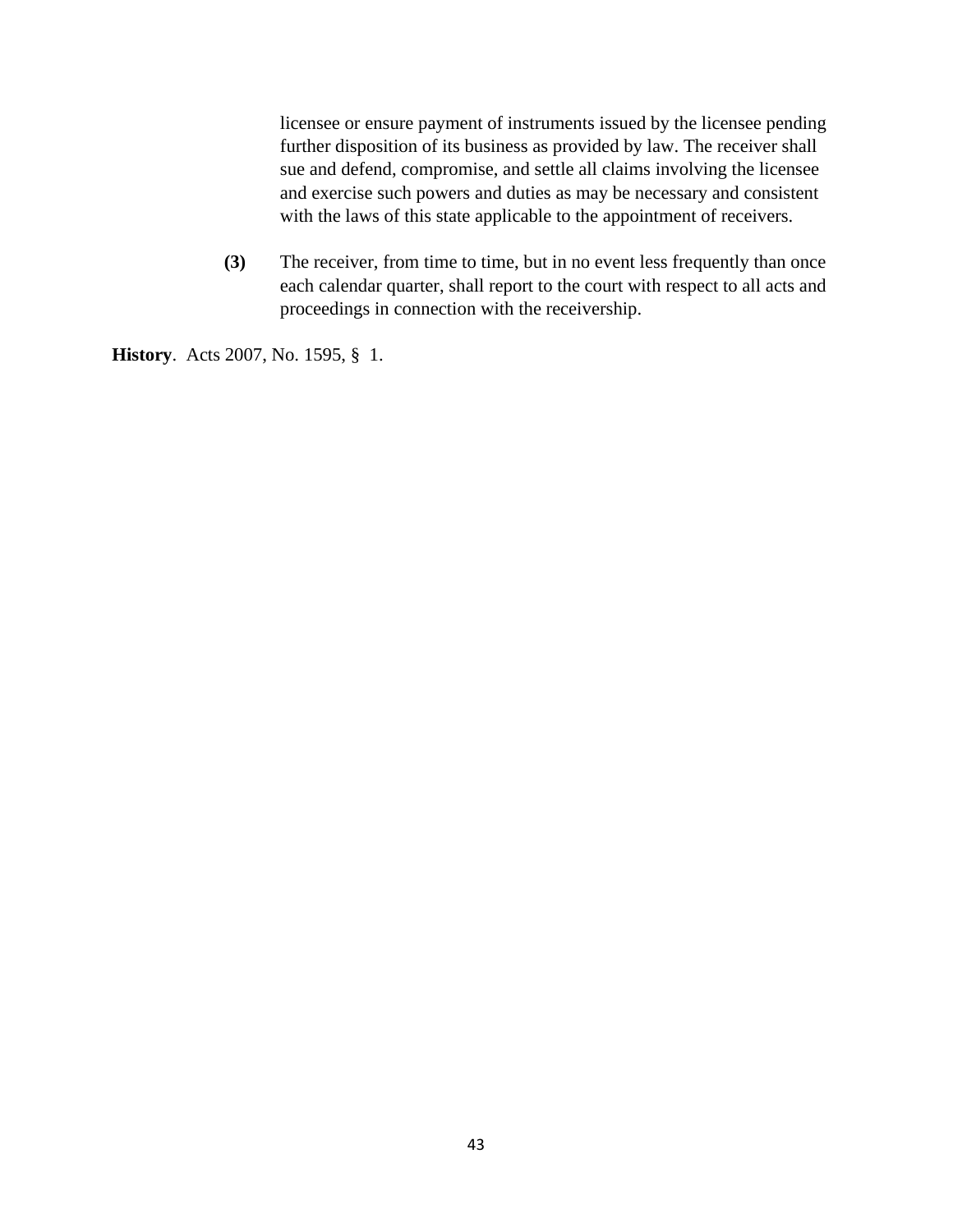# **ARTICLE 9 Administrative Procedures**

23-55-901. Administrative proceedings. 23-55-902. Hearings

#### **23-55-901. Administrative proceedings.**

All administrative proceedings under this chapter must be conducted in accordance with the Arkansas Administrative Procedure Act, § 25-15-201 et seq.

**History**. Acts 2007, No. 1595, § 1.

# **23-55-902. Hearings.**

- **(a)** Except as otherwise provided in §§ 23-55-803 and 23-55-807, the commissioner may not suspend or revoke a license, issue an order to cease and desist, suspend or revoke the designation of an authorized delegate, or assess a civil penalty without notice and an opportunity to be heard.
- **(b)** The commissioner shall also hold a hearing when requested to do so by an applicant whose application for a license is denied.

**History**. Acts 2007, No. 1595, § 1; 2011, No. 733, § 14.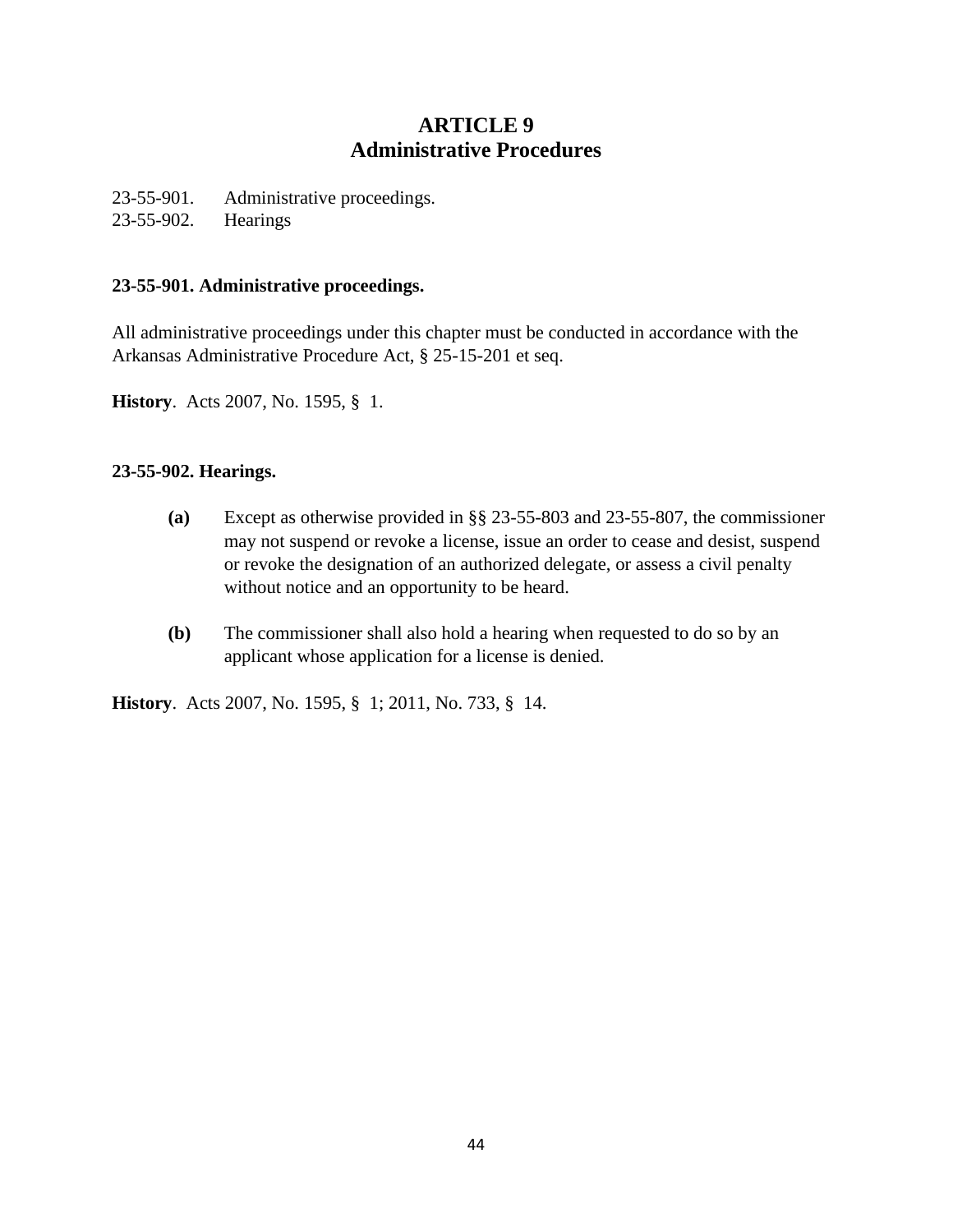# **ARTICLE 10 Miscellaneous Provisions**

- 23-55-1001. Uniformity of application and construction.
- 23-55-1002. Severability clause.
- 23-55-1003. Effective date.
- 23-55-1004. [Reserved.]
- 23-55-1005. [Repealed.]
- 23-55-1006. License terms.
- 23-55-1007. Multistate automated licensing system.

# **23-55-1001. Uniformity of application and construction.**

In applying and construing this Uniform Act, consideration must be given to the need to promote uniformity of the law with respect to its subject matter among States that enact it.

**History**. Acts 2007, No. 1595, § 1.

## **23-55-1002. Severability clause.**

If any provision of this chapter or its application to any person or circumstance is held invalid, the invalidity does not affect other provisions or applications of this chapter which can be given effect without the invalid provision or application, and to this end the provisions of this chapter are severable.

**History**. Acts 2007, No. 1595, § 1.

## **23-55-1003. Effective date.**

This chapter takes effect January 1, 2008.

**History**. Acts 2007, No. 1595, § 1.

**23-55-1004. [Reserved.]**

**History**. Acts 2007, No. 1595, § 1.

# **23-55-1005. [Repealed.]**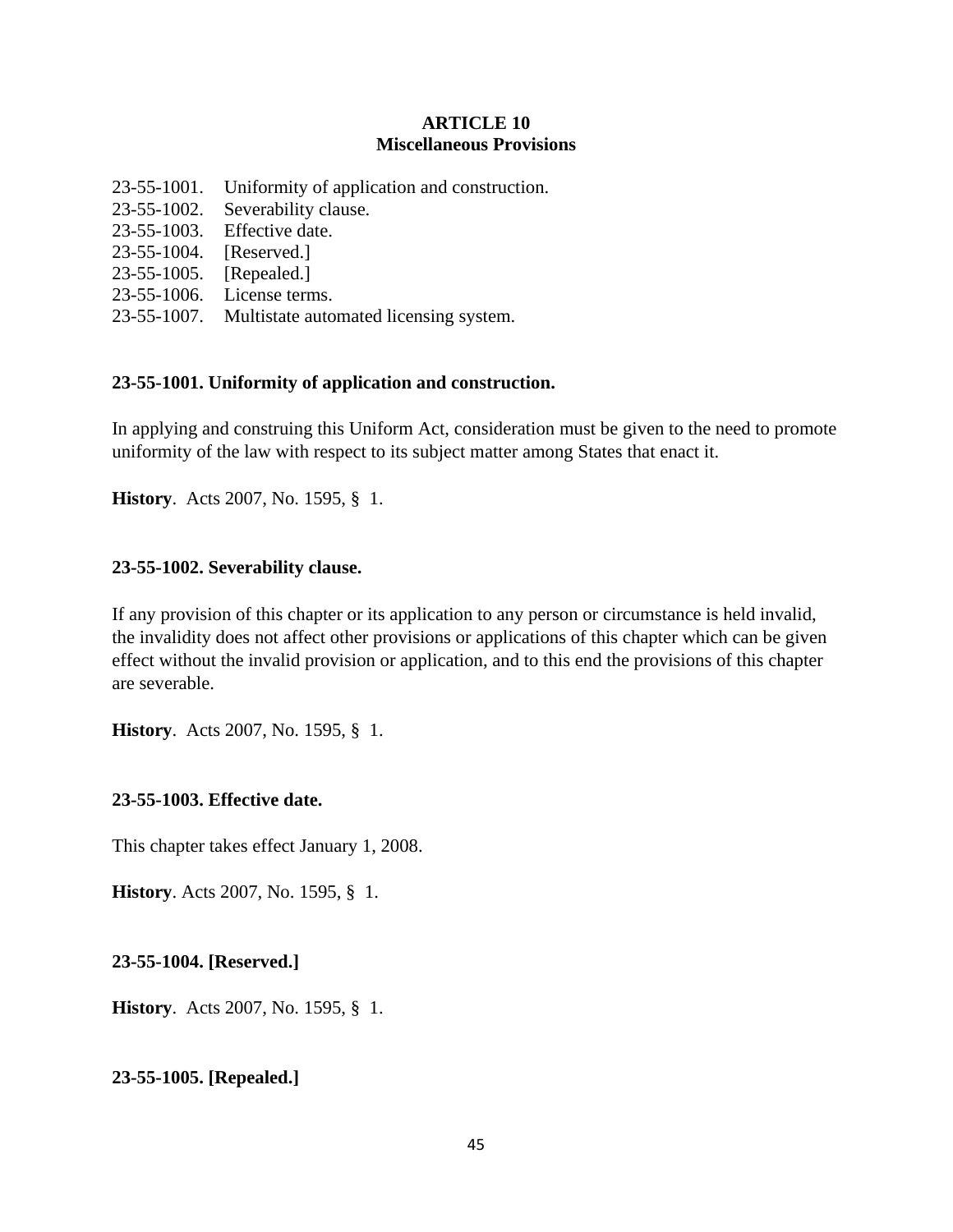#### **23-55-1006. License terms.**

Effective January 1, 2012:

- **(1)** a license for a money transmission issued or renewed under this chapter shall expire on December 31 of each year unless it is terminated by surrender, abandonment, a change of employment, or order of the commissioner; and
- **(2)** a license for a currency exchange issued or renewed under this chapter shall expire on December 31 every 2 years unless it is terminated by surrender, abandonment, a change of employment, or order of the commissioner.

**History**. Acts 2011, No. 733, § 15; 2013, No. 531, § 9.

## **23-55-1007. Multistate automated licensing system.**

- **(a)** The Securities Commissioner may:
	- **(1)** Enter into an arrangement, agreement, or other working relationship with federal, state, or self-regulatory authorities, the Conference of State Bank Supervisors, or a subsidiary entity owned by the Conference of State Bank Supervisors to file and maintain documents in a multistate automated licensing system or other central depository system;
	- **(2)** Waive or modify in whole or in part by rule or by order any requirement of this chapter if necessary to implement this section; and
	- **(3)** Establish new requirements under this chapter to carry out the purpose of this section.
- **(b)** It is the intent of this section that the commissioner be provided the authority to reduce duplication of filings, reduce administrative costs, and establish uniform procedures, forms, and administration with other states and federal authorities.
- **(c) (1)** The commissioner may permit or require initial and renewal registration filings required under this chapter to be filed with the Conference of State Bank Supervisors, a subsidiary entity owned by the Conference of State Bank Supervisors, the Financial Industry Regulatory Authority, or another entity maintaining or operating a multistate automated licensing system.
	- **(2)** The applicant or the licensee shall pay any fee charged for the applicant or the licensee to participate in the automated licensing system.